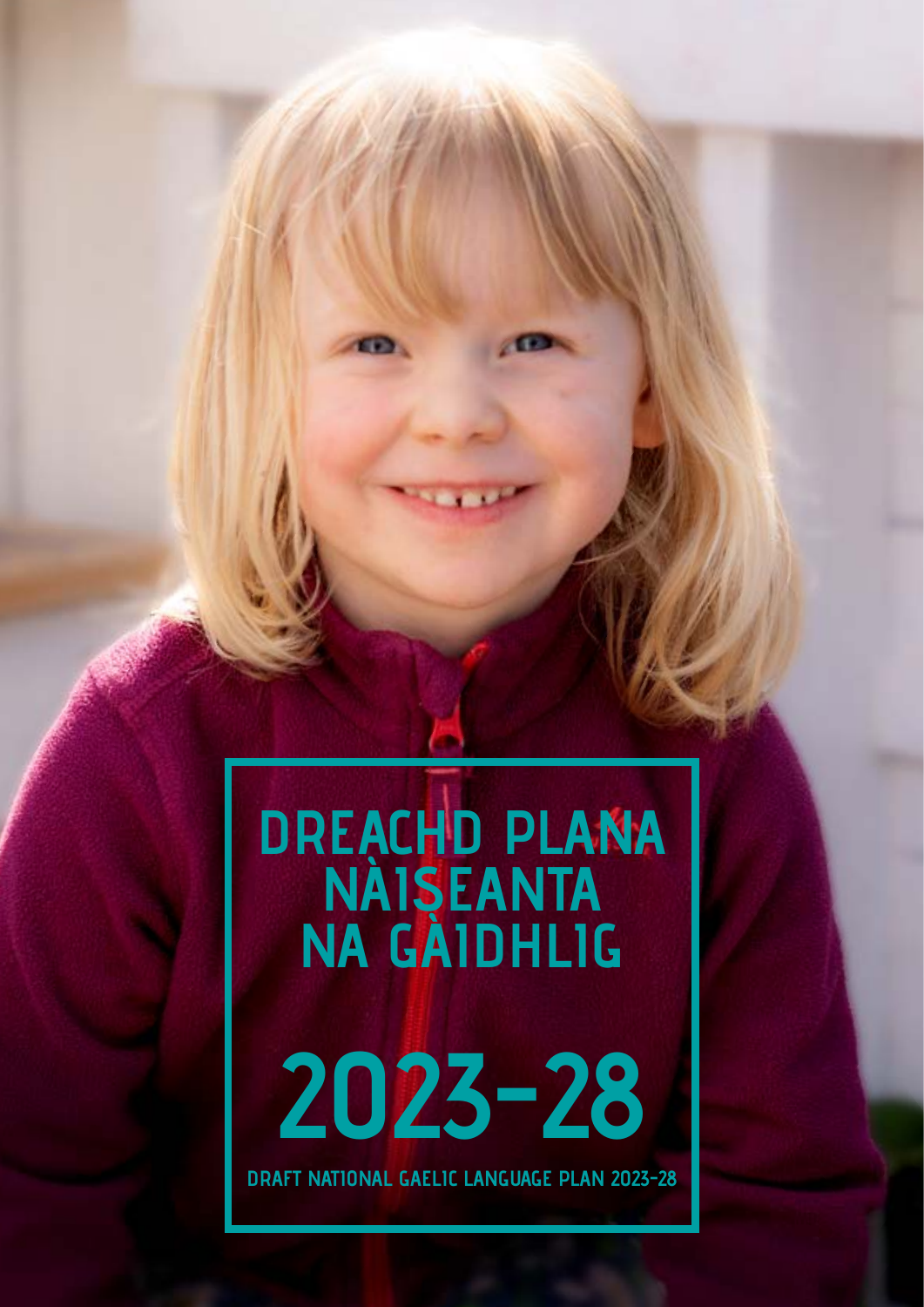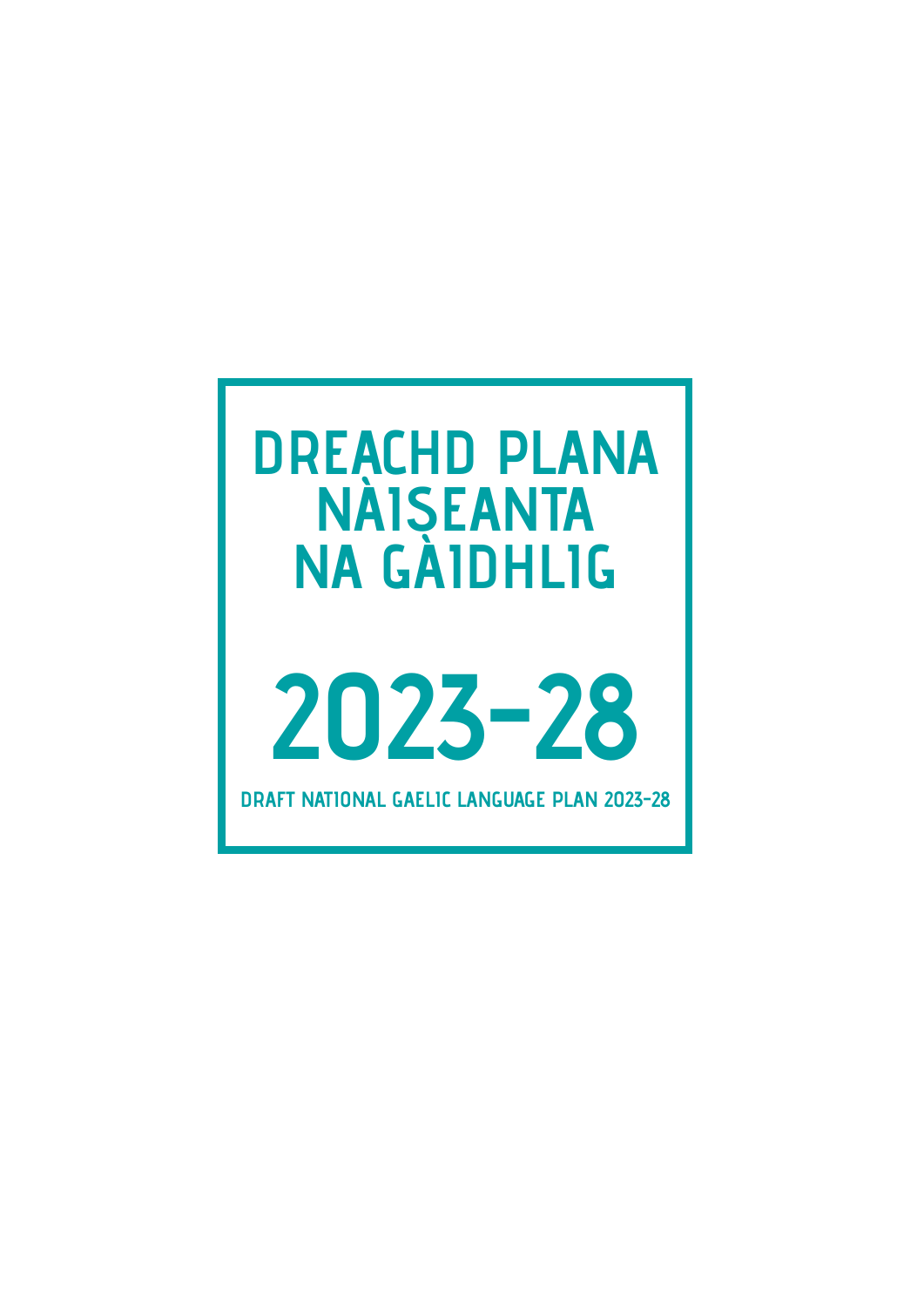#### **FIOSRACHADH MUN CHO-CHOMHAIRLEACHADH**

Tha an co-chomhairleachadh poblach seo fo Earrann 2 de Achd na Gàidhlig (Alba) 2005 (an Achd) a' foillseachadh an dreachd den cheathramh Plana Nàiseanta na Gàidhlig airson beachdachadh air agus beachdan a thoirt seachad.

Thathar a' cur fàilte air freagairtean. Thèid beachdachadh orra uile agus fiosraichidh iad an ath eagran den Phlana a thèid a chur gu Ministearan na h-Alba airson an aonta.

Bho 27 Giblean 2022, tha an dreachd de Phlana Nàiseanta na Gàidhlig airson 2023-2028 air fhoillseachadh air làrach-lìn Bhòrd na Gàidhlig aig [www.gaidhlig.scot/gd](https://www.gaidhlig.scot/gd/)

Thèid tachartasan co-chomhairleachaidh a chumail air feadh Alba, agus air-loidhne, far am faighear cothrom freagairtean agus beachdan a thogail. Gheibhear tuilleadh fiosrachadh mu na tachartasan aig [www.facebook.com/PlanaGaidhlig](https://www.facebook.com/PlanaGaidhlig)

Thathar a' cur fàilte air freagairtean bho dhaoine no buidhnean, no buidhnean ad hoc de dhaoine no buidhnean.

Bu chòir freagairtean a chur sa chiad dol a-mach gu:

[www.smartsurvey.co.uk/s/PlanaGaidhlig](http://www.smartsurvey.co.uk/s/PlanaGaidhlig)

no air post-dealain: [plana@astarmedia.scot](mailto:plana@astarmedia.scot);

no ann an litir:

Plana Nàiseanta na Gàidhlig 2023-2028 Astar Media 56 Rathad Shìophoirt **Steòrnabhagh** HS1 2SD

#### **THIG AN CO-CHOMHAIRLEACHADH GU CEANN AIG 5F AIR 26 IUCHAIR 2022.**

#### **INTRODUCTION TO THE CONSULTATION**

This public consultation under Section 2 of the Gaelic Language (Scotland) Act 2005 (the Act) introduces the draft of the fourth National Gaelic Language Plan for consideration and comment.

Responses are invited, all will be considered, and these will inform the next iteration of the Plan which will be submitted to the Scottish Ministers for their approval.

As of 27<sup>th</sup> April 2022, the draft National Gaelic Language Plan 2023-2028 has been made available on the Bòrd na Gàidhlig website at [www.gaidhlig.scot/en](https://www.gaidhlig.scot/en/)

Consultation events will be held across Scotland, and online, for the public to offer their feedback. Find out more about the schedule of events at [www.facebook.com/PlanaGaidhlig](https://www.facebook.com/PlanaGaidhlig)

Responses are welcome from individuals or organisations or ad hoc groupings of either are invited.

We encourage responses to be made in the first instance through:

[www.smartsurvey.co.uk/s/PlanaGaidhlig](http://www.smartsurvey.co.uk/s/PlanaGaidhlig)

or by email: [plana@astarmedia.scot](mailto:plana@astarmedia.scot);

or by letter;

National Gaelic Language Plan 2023-2028 Astar Media 56 Seaforth Road Stornoway HS1 2SD

#### **THE CONSULTATION PERIOD WILL CLOSE AT 5PM ON 26TH JULY 2022**.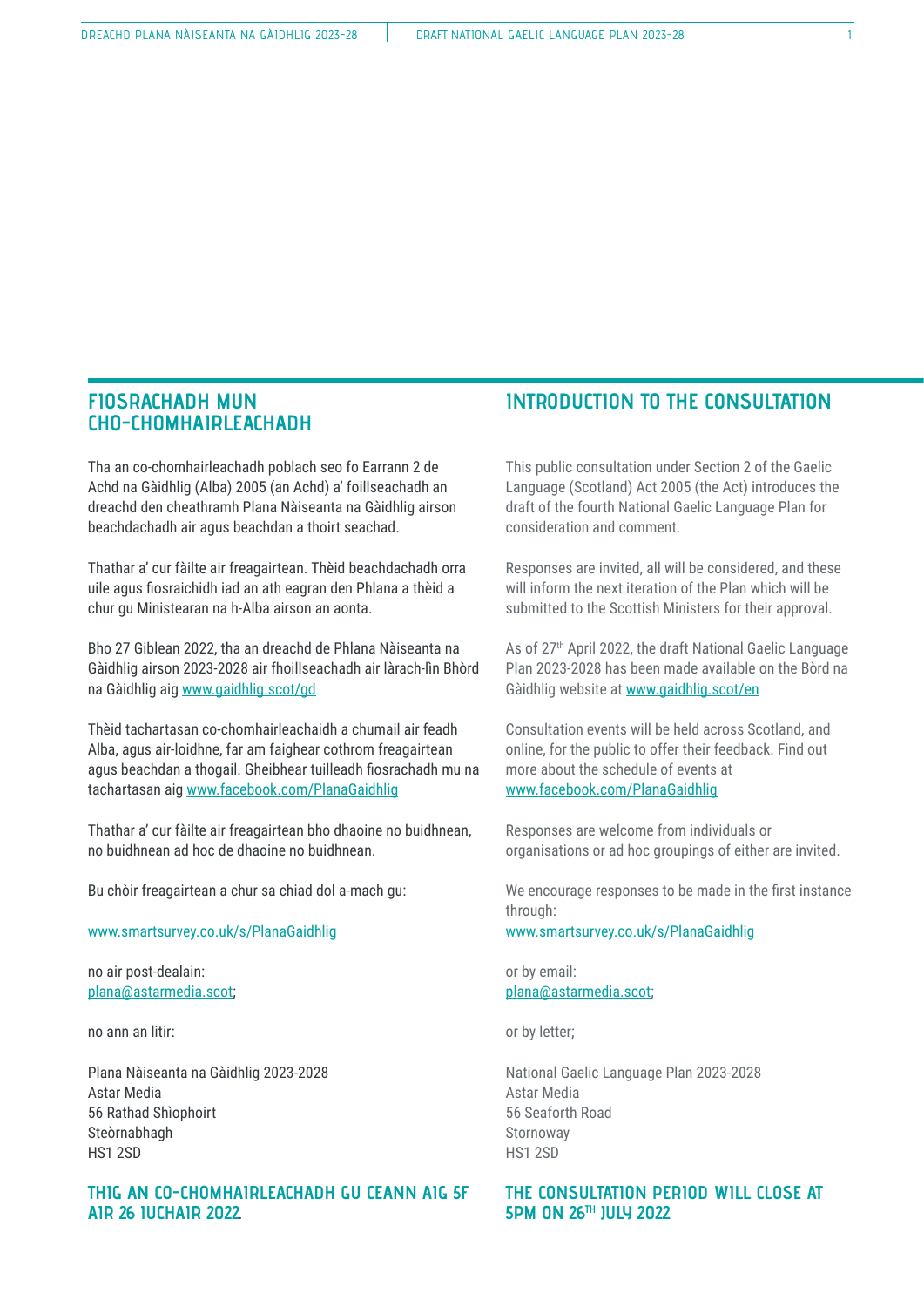## **CLÀR-INNSE / CONTENTS**

| AN LÈIRSINN AIRSON 2023-2028                                                                                                     |                     |
|----------------------------------------------------------------------------------------------------------------------------------|---------------------|
| <b>The Vision for 2023-2028</b>                                                                                                  | 3                   |
| PLANA NÀISEANTA NA GÀIDHLIG 2023-28<br><b>National Gaelic Language Plan 2023-28</b>                                              | 5                   |
| CÒ DHA A THA AM PLANA SEO?<br>Who is this Plan for?                                                                              | 6                   |
| Ard-amasan airson 2028 / Ambitions for 2028<br>Targaidean airson 2028 / Targets for 2028                                         | 6<br>$\overline{7}$ |
| <b>AMASAN</b><br><b>Aims</b>                                                                                                     | 8                   |
| Cuir ri cleachdadh na Gàidhlig / Increase the use of Gaelic<br>Cuir ri ionnsachadh na Gàidhlig / Increase the learning of Gaelic | 8<br>11             |
| RAOINTEAN OBRACH AGUS GNÌOMHAN                                                                                                   |                     |
| <b>Areas of Activity and Actions</b>                                                                                             | 13                  |
| 1. Coimhearsnachdan / Communities                                                                                                | 14                  |
| 2. Dachaigh / Home<br>3. Meadhanan, Ealainean, Cultar, Dualchas / Media, Arts, Culture, Heritage                                 | 16<br>18            |
| 4. Gnìomhachas agus an Eaconamaidh / Business and the Economy                                                                    | 20                  |
| 5. Ughdarrasan Poblach / Public Authorities                                                                                      | 22                  |
| 6. Dachaigh / Home                                                                                                               | 25                  |
| 7. Sgoil / School<br>8. Foghlam às dèidh na sgoile / Post-school                                                                 | 28<br>30            |
| <b>CO-THEACSA A' PHLANA SEO</b>                                                                                                  |                     |
| <b>Context for this Plan</b>                                                                                                     | 33                  |
| Am Prògram Riaghlaidh / Programme for Government                                                                                 | 34                  |
| Goireasan rim faighinn / Resources available                                                                                     | 38                  |
| <b>CO-CHOMHAIRLE AIR A PHLANA NÀISEANTA</b><br><b>National Plan Consultation</b>                                                 | 39                  |
|                                                                                                                                  |                     |
| <b>CEISTEAN CO-CHOMHAIRLEACHAIDH</b>                                                                                             |                     |
| <b>Consultation Questions</b>                                                                                                    | 41                  |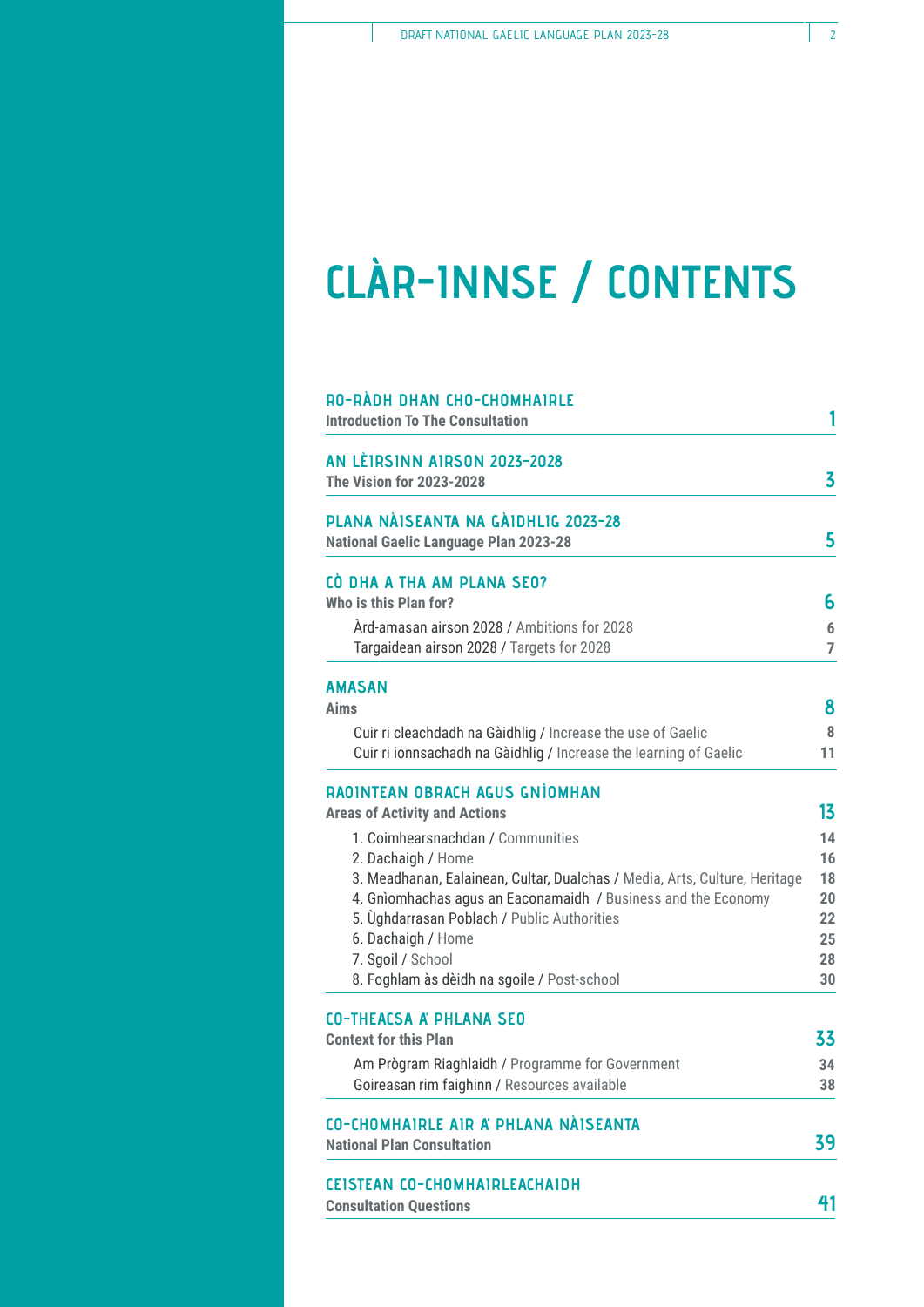

### **AN LÈIRSINN AIRSON 2023-2028**

Tha a' Ghàidhlig mar phàirt de dhualchas na h-Alba agus buinidh i ris a h-uile duine. Tha i mar-thà a' beartachadh beatha làitheil muinntir na h-Alba agus dhaoine nas fhaide air falbh. Tha i a' cruthachadh bhuannachdan, an dà chuid sòisealta agus eaconamach, agus a' cur ri sunnd airson luchd-cleachdaidh, luchd-ionnsachaidh agus luchd-taic, air feadh na h-Alba agus gu h-eadar-nàiseanta. Thathar an dùil gun tèid na buannachdan uile seo a leudachadh tron Phlana seo agus gun urrainn do bharrachd dhaoine a dhol an sàs leis a' chànan. Tha na tha an dàn dhan chànan san àm ri teachd an eisimeil daoine a bhith dealasach dhan Ghàidhlig agus a bhith comasach air a cleachdadh.

Togaidh am Plana seo air soirbheachas nam Planaichean a bh' ann roimhe agus cuiridh e aghaidh cuideachd air na dùbhlain a bh' ann bho chionn ghoirid agus ann an eachdraidh na Gàidhlig. Bidh soirbheas a' Phlana a rèir na h-ìre de dhealas, co-obrachadh, tasgadh agus de ghnìomhachd a thèid a choileanadh.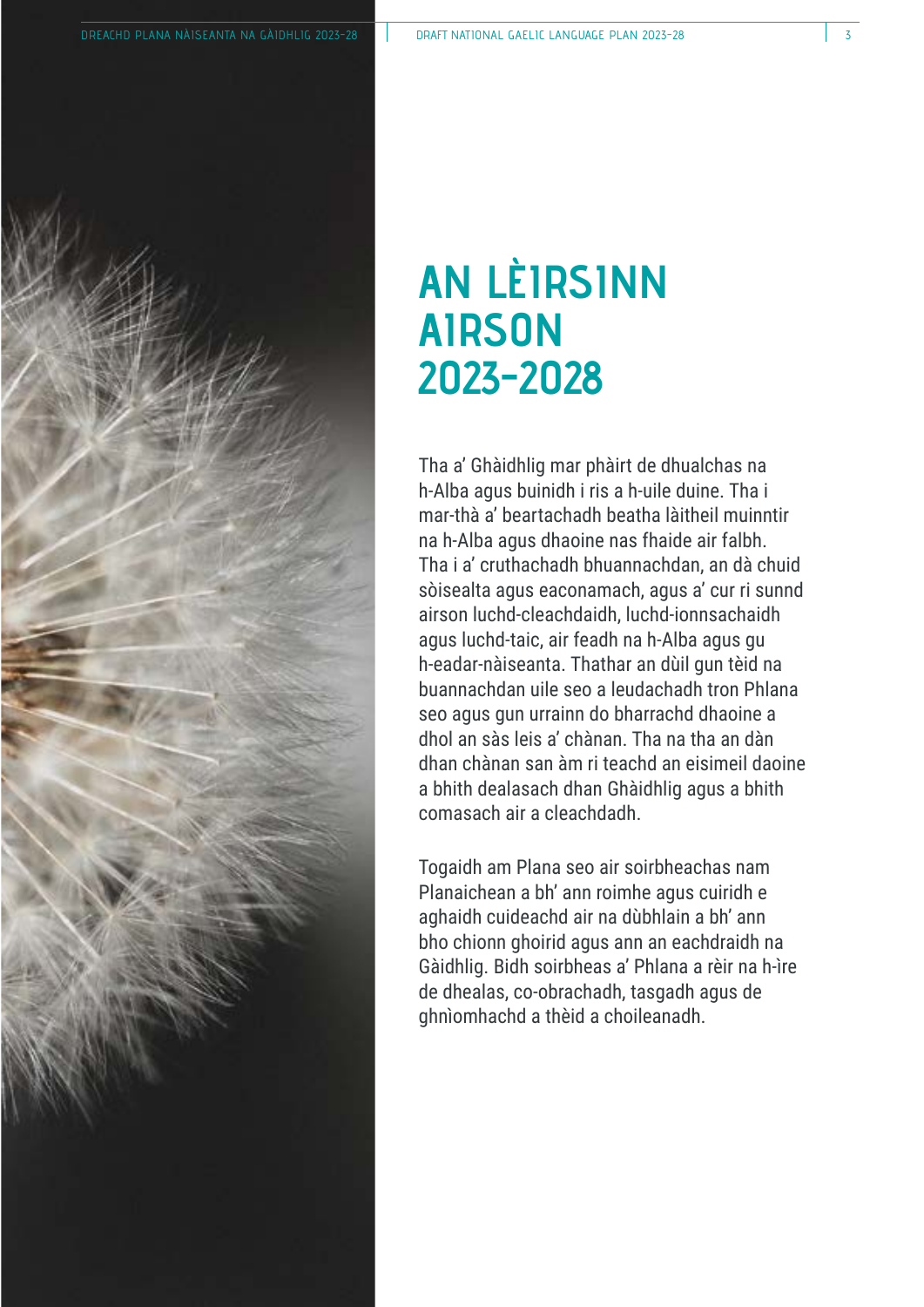## **THE VISION FOR 2023-2028**

Gaelic is part of the heritage of Scotland and belongs to everyone. It already enriches the daily lives of the people of Scotland and beyond. It creates benefits, both social and economic, and increases wellbeing for Gaelic users, learners and supporters, across Scotland and internationally. It is envisaged that through this Plan, all these benefits will be increased and more people can engage with the language. The future of the language depends on people committing to and being able to use Gaelic.

This Plan will build on the successes of previous Plans and also address the challenges of recent times and Gaelic's history. The Plan will be as successful as the commitment, collaboration, investment and action achieved.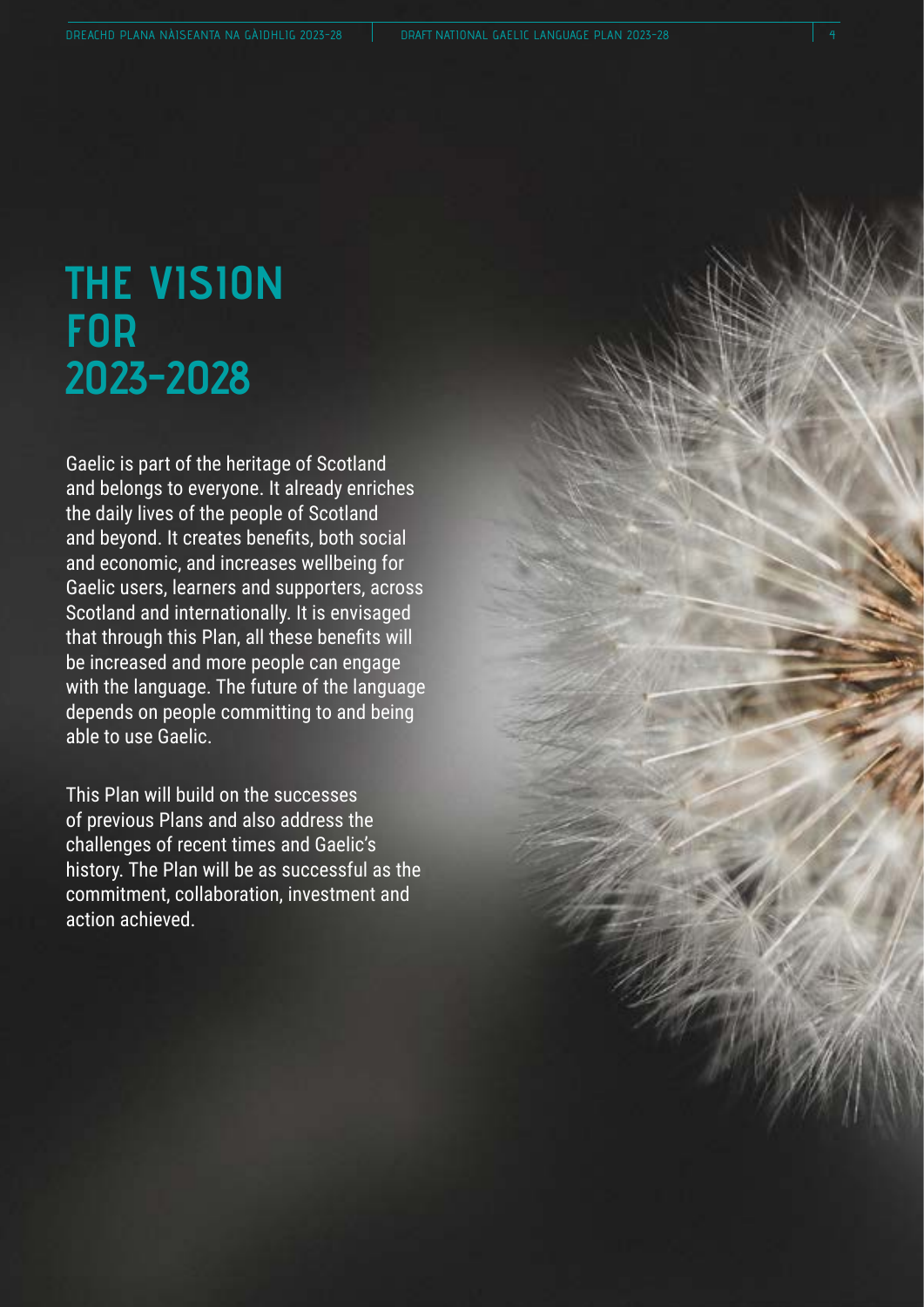# **PLANA NÀISEANTA NA GÀIDHLIG 2023-28**

Cuiridh an sgrìobhainn ri mothachadh air a' Ghàidhlig agus tha i cuideachd a' coileanadh riatanas ann an Achd na Gàidhlig 2005. Is e fòcas a' Phlana Nàiseanta a bhith a' lìbhrigeadh feumalachdan agus prìomhachasan na Gàidhlig, a luchd-labhairt, a luchd-ionnsachaidh agus nan daoine aig a bheil ùidh innte.

Tha am plana mar bhunait dhan àrd-amas aig Riaghaltas na h-Alba àrdachadh fhaicinn ann an àireamh nan daoine a tha a' bruidhinn, ag ionnsachadh agus a' cleachdadh na Gàidhlig ann an Alba.

Tha e a' mìneachadh prìomh raointean leasachaidh agus nan cotheacsan aca. Ma tha am Plana gu bhith èifeachdach, feumaidh luchd-ùidh ann an raon farsaing de dh'ùghdarrasan, buidhnean, coimhearsnachdan, agus daoine fa leth ceuman a ghabhail gus an cànan a leasachadh agus a bhrosnachadh.

Tha an dreach cho-chomhairleachaidh, aig an ìre seo air a structaradh timcheall air Amasan, Raointean Obrach agus Gnìomhan. Mar sin:

- bhiodh ionnsachadh na Gàidhlig na amas
- bhiodh foghlam tro mheadhan na Gàidhlig na raon obrach - agus bhiodh toirt seachad ghoireasan do luchd-teagaisg na gnìomh.

Tha ceist sa cho-chomhairle seo a' coimhead air amasan, raointean obrach agus gnìomhan agus a' faighneachd a bheil iad iomchaidh. Chuirear fàilte air beachdan air seo.

'S e seo an ceathramh Plana Nàiseanta bho chaidh Plana Nàiseanta na Gàidhlig aontachadh ann an 2005. Tha gach Plana a' togail air adhartas a rinneadh sna planaichean mu dheireadh agus tha e air a sgrìobhadh gu sònraichte airson an t-suidheachaidh làithreach.

Chaidh farsaingeachd de chòmhraidhean agus co-chomhairlean a chumail mar-thà ann an deasachadh a' phlana seo. Bha seo a' gabhail a-steach buidhnean fòcais, ceisteachain agus tha na toraidhean bhuapa air buaidh a thoirt air cumadh a' Phlana seo gu h-ìosal.

### **NATIONAL GAELIC LANGUAGE PLAN 2023-28**

This document will draw attention to the Gaelic language and fulfils a requirement of the 2005 Gaelic Act. The focus of the National Plan is to deliver the needs and priorities of the Gaelic language, its speakers, learners, and those interested in it.

The Plan underpins the Scottish Government's ambition to see an increase in the numbers of people speaking, learning, and using Gaelic in Scotland.

It sets out the priority areas for development and their contexts. For the Plan to be effective, it requires stakeholders across a wide range of authorities, organisations, communities and individuals to take steps to develop and promote the language.

This consultation draft, at this stage, is structured around Aims, Areas of Activity and Actions. So:

- the learning of Gaelic would be an aim
- Gaelic medium education would be an area of activity
- and the provision of resources for teachers would be
- an action.

A question in this consultation refers to aims, areas of activity and actions and whether they are appropriate. Views will be welcome on this.

This will be the fourth National Plan since the Gaelic Language (Scotland) Act was passed in 2005. Each consecutive Plan builds on previous progress and is tailored to its circumstances.

In preparing this draft, a wide range of conversations and consultations have already taken place. These included meetings, focus groups and questionnaires and the outputs of these shape the Plan set out below.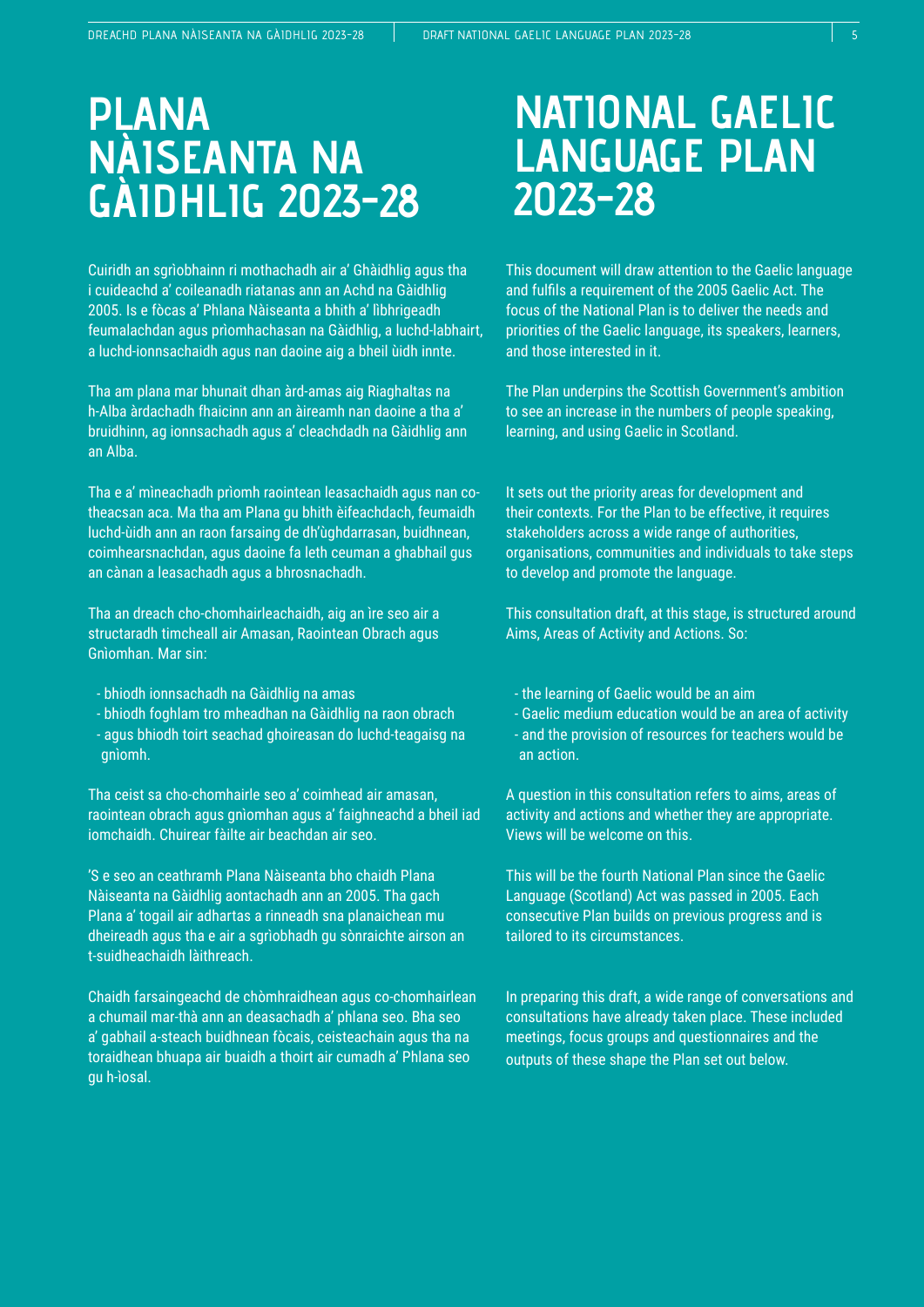### **CÒ DHA A THA AM PLANA SEO?**

### **WHO IS THIS PLAN FOR?**

Tha am Plana dhan a h-uile duine aig a bheil ùidh sa Ghàidhlig agus e a' mìneachadh nam prìomhachasan a tha a dhìth gus dèanamh cinnteach gum bi a' Ghàidhlig nas treasa ann an Alba san àm ri teachd, agus tha e na bhunait airson co-aonta agus obair com-pàirteachais. Tha am Plana Nàiseanta a' toirt dhuinn àrd-phrìomhachasan airson gnìomh agus airson tasgadh. Tha e a' cur air adhart nan slighean airson leasachadh agus adhartachadh a' chànain.

Tha e airson buidhnean aig a bheil poileasaidhean is prògraman a tha a' gabhail a-steach na Gàidhlig bho bhuidhnean nàiseanta gu buidhnean coimhearsnachd, agus tha e a' toirt seachad prìomhachasan ris an urrainn dhaibh taic a chumail.

Tha e cuideachd airson nam buidhnean is ùghdarrasan sa h-uile àite a tha a' frithealadh coimhearsnachdan eadar-mheasgte na h-Alba agus aig a bheil planaichean Gàidhlig no a tha a' deasachadh plana Gàidhlig aig an àm seo. Tha Planaichean Gàidhlig air an deasachadh le Ùghdarrasan Poblach agus tha iad a' mìneachadh na nì a' bhuidheann sin gus dèanamh cinnteach gu bheil a' Ghàidhlig air a brosnachadh taobh a-staigh na buidhne aca, agus leis a' bhuidhinn aca, agus dè na seirbheisean a bhios iad a' toirt seachd tron Ghàidhlig. Tha seo gu sònraichte fìor airson buidhnean aig a bheil dleastanasan a thaobh a bhith a' dèanamh obair leasachaidh anns na h-eileanan agus sgìrean dùthchail anns a bheil coimhearsnachdan Gàidhlig.

### **Àrd-amasan airson 2028**

Tha na leanas nan àrd-amasan a tha an eisimeil a h-uile buidheann agus coimhearsnachd air feadh na h-Alba a bhith a' gabhail ri amasan a' Phlana Nàiseanta. Bidh seo a' gabhail a steach a bhith a' cleachdadh maoineachadh a th' ann marthà ann an dòigh nas soirbheachaile gus taic a chumail dhan Ghàidhlig, gus goireasan ùra a thoirt seachad gus cothroman ùra a chruthachadh agus gus atharrachadh mòr a thoirt san fharsaingeachd air an dòigh sa bheil sinn uile a' smaoineachadh mun Ghàidhlig.

*Cuir ris an àireamh de cho-ionadan ionadail is didseatach air feadh na h-Alba a tha a' faighinn taic gus an tèid a' Ghàidhlig a chleachdadh gu cunbhalach bho 271 ann an 2021 gu 50.* 

*Tha e comasach dhan a h-uile duine cothrom fhaighinn air, agus tlachd fhaighinn à, ealainean is cultar na Gàidhlig gu pearsanta agus air-loidhne*

<sup>1</sup>[Oifigearan Gàidhlig \(gun a bhith a' gabhail a-steach oifigearan](https://www.google.com/maps/d/viewer?mid=1YAD20IpYaJs7mrx241wirHlbvooupI3K&ll=57.20061560160548%2C-5.338292049999982&z=7)  [Iomairtean aig Comunn na Gàidhlig, Comann nam Pàrant agus CALA\)](https://www.google.com/maps/d/viewer?mid=1YAD20IpYaJs7mrx241wirHlbvooupI3K&ll=57.20061560160548%2C-5.338292049999982&z=7)

The Plan is for all who have an interest in Gaelic as it sets out the priorities needed to ensure a stronger future for Gaelic in Scotland and provides the basis for consensus and partnership working. The National Plan provides over-arching priorities for action and investment. It sets out the routes for developing and progressing the language.

It is for organisations that have policies and programmes that include Gaelic, from national bodies to community groups, and provides priorities which they can support.

It is also for those bodies and authorities everywhere who serve Scotland's varying communities and have Gaelic language plans or are in the process of preparing one. Gaelic plans are prepared by public authorities and set out what that body will do to ensure that Gaelic is promoted within and by their organisation and their services offered through the medium of Gaelic. This is particularly so for those bodies which have roles in developing the islands and rural areas with communities of Gaelic speakers.

### **Ambitions for 2028**

The following are ambitions which are dependent on all organisations and communities across Scotland committing to the objectives in the National Plan. This will entail using existing funding more successfully to support Gaelic, the provision of new resources to develop new opportunities and overall a significant change in the way we all think about Gaelic.

*Increase the number of local and digital hubs across Scotland which are supported so that Gaelic is used regularly from 271 in 2021 to 50.*

*Everybody in Scotland is able to access and enjoy Gaelic arts and culture in person and online*

1 [Gaelic officers \(excluding Comann na Gàidhlig Iomairtean, Comann](https://www.google.com/maps/d/viewer?mid=1YAD20IpYaJs7mrx241wirHlbvooupI3K&ll=57.20061560160548%2C-5.338292049999982&z=7)  [nam Pàrant and CALA officers\)](https://www.google.com/maps/d/viewer?mid=1YAD20IpYaJs7mrx241wirHlbvooupI3K&ll=57.20061560160548%2C-5.338292049999982&z=7)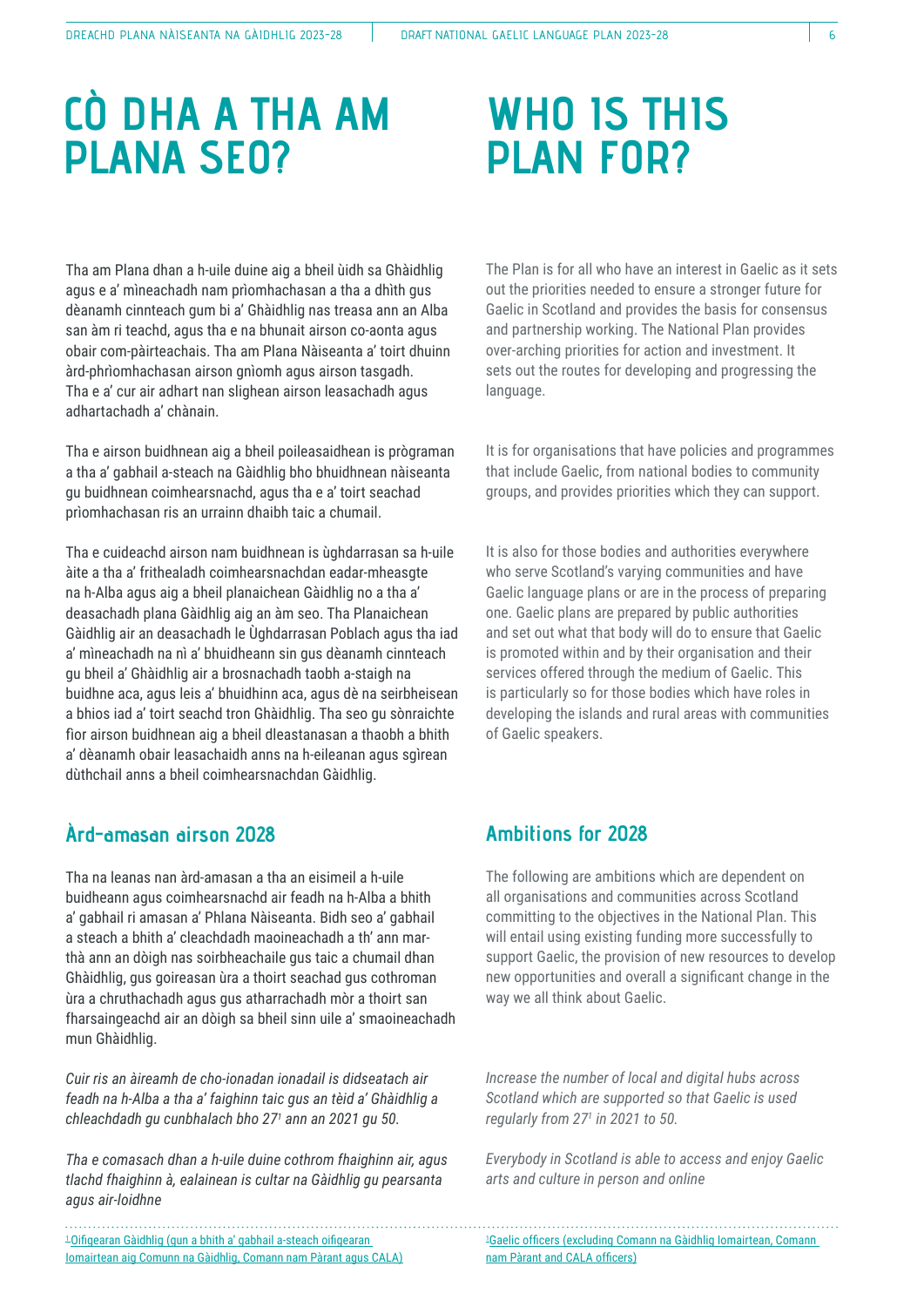*Ruigidh na meadhanan Gàidhlig millean duine gach seachdain agus cumaidh e taic ri suas ri 250,000 luchd-labhairt ùra na Gàidhlig2*

*Tha an fharsaingeachd de sheirbheisean a bheir ùghdarrasan poblach seachad tron Ghàidhlig air leudachadh gu mòr.* 

*Tha a' Ghàidhlig air a h-àbhaisteachadh san dachaigh, gu sòisealta agus san àite-obrach air feadh na dùthcha.*

*Bidh sgoilearan bun-sgoile ann an Alba air tlachd agus buannachdan fhaighinn bho bhith a' gabhail pàirt sa Ghàidhlig tron iomairt 1+2*

*Tha còrr is 500,000 daoine fhathast an sàs ann a bhith ag ionnsachadh na Gàidhlig*

#### **Targaidean airson 2028**

Tha na leanas nan leasachaidhean a ghabhas a thomhas agus a bu chòir lìbhrigeadh taobh a-staigh beatha a' Phlana seo:

*100 buidhnean poblach an sàs ann an deasachadh agus buileachadh nam planaichean Gàidhlig aca* 

*Nì Ùghdarrasan Ionadail cinnteach gu bheil fàs gach bliadhna ann am foghlam tro mheadhan na Gàidhlig (FtG) aig ìrean tràthbhliadhna, na bun-sgoile agus na h-àrd-sgoile; agus ann am Foghlam Luchd-ionnsachaidh (FLI)4*

*Àrdaich an àireamh de sgoiltean FtG fa leth, bhon àireamh làithreach gu 16 - tro cho-obrachadh agus tasgadh eadar calpa nan Ùghdarrasan Ionadail agus Riaghaltas na h-Alba agus coobrachadh le Sgeama nan Tabhartasan Sònraichte*

*Nì Ùghdarrasan Ionadail agus buidhnean Foghlaim cinnteach gu bheil tairgse curraicealaim FtG sna Tràth-bhliadhnaichean agus aig ìre na bun-sgoile is na h-àrd-sgoile le gu leòr taic ri susbaint chultarach.*

*Nì Ùghdarrasan Ionadail cinnteach gum bi tairgse curraicealaim leasaichte is leudaichte ann airson Foghlam Coitcheann Farsaing agus airson na h-Ìre as Àirde, le planadh leasachaidh bliadhnail agus aithisg inbhean agus càileachd bhliadhnail.*

*Gaelic media will reach 1 million people a week and support up to 250,000 new users of Gaelic2*

*The range of services provided by public authorities through the medium of Gaelic has increased substantially* 

*Gaelic is normalised as a language in the home, socially and in the workplace across the country*

*Primary pupils across Scotland will have enjoyed and benefited from engaging with Gaelic through the 1 + 2 initiative*

*Over 500,000 people continue to be engaged in learning Gaelic*

#### **Targets for 2028**

The following are measurable improvements that should be delivered within the lifetime of this Plan:

*100 public bodies engaged in developing and implementing their Gaelic language plans3*

*Local Authorities will ensure year-on-year growth in Gaelic medium education (GME) at early-years, primary and secondary levels; and in Gaelic learner education (GLE)4*

*Increase the number of stand-alone GM schools from the current level to 16 – through collaboration and investment between LA and SG capital and Scheme of Specific Grants collaboration*

*Local Authorities with Education bodies ensure that Early Years, Primary and Secondary have GM curriculum offers with appropriate cultural content support*

*Local Authorities will ensure an expanded and developed GM curriculum offer for Broad General Education and the Senior Phase, with annual improvement planning and standards and quality report*

<sup>2.</sup>[MG ALBA Lèirsinn 2022-27](https://mgalba.com/wp-content/uploads/2021/11/Leirsinn-A-Route-Map-for-Gaelic-Media-2022-2027.pdf) 3 [Planaichean Gàidhlig](https://www.gaidhlig.scot/gd/planaichean-gaidhlig/) 4 [Dàta mu Fhoghlam Gàidhlig](https://www.gaidhlig.scot/gd/foghlam/data-foghlaim/)

<sup>2</sup> [MG ALBA Lèirsinn 2022-27](https://mgalba.com/wp-content/uploads/2021/11/Leirsinn-A-Route-Map-for-Gaelic-Media-2022-2027.pdf)

- <sup>3</sup> [Gaelic Language Plans](https://www.gaidhlig.scot/en/gaelic-language-plans/)
- 4 [Gaelic Education Data](https://www.gaidhlig.scot/en/education/education-data/)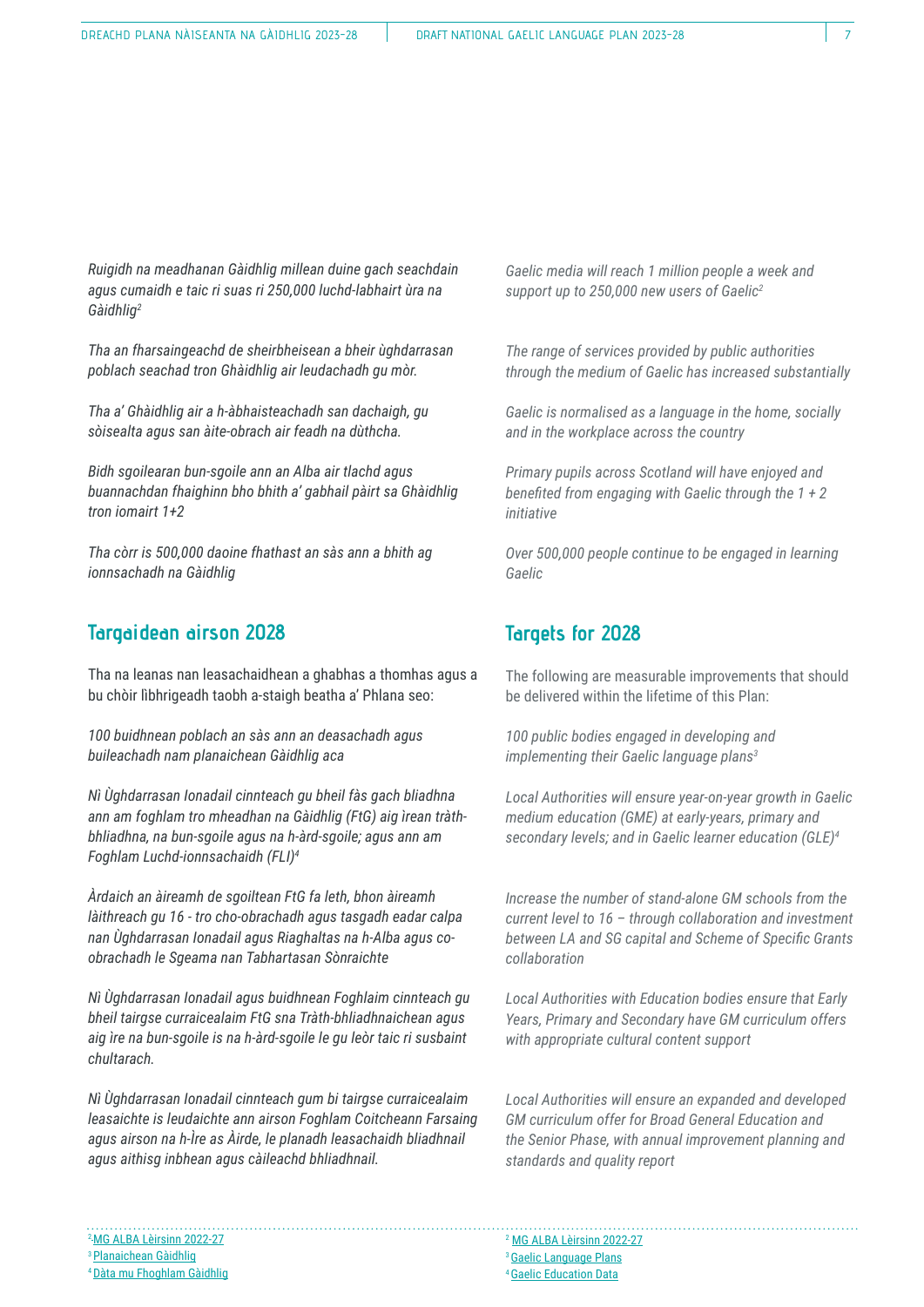#### **Amasan**

Tha dà prìomh Amas anns a' Phlana:

#### **1. Cuir ri cleachdadh na Gàidhlig 2. Cuir ri ionnsachadh na Gàidhlig**

Tha na clàran gu h-ìosal a' mìneachadh mar a thèid an dà amas seo a thoirt air adhart, a' sònrachadh nan raointean obrach agus grunn ghnìomhan airson gach raoin.

#### **Aims**

There are two main Aims in the Plan:

#### **1. Increase the use of Gaelic 2. Increase the learning of Gaelic**

The tables below set out how these two aims will be progressed, specifying the areas of activity and a number of actions for each area.

#### **CUIR RI CLEACHDADH NA GÀIDHLIG**

#### **INCREASE THE USE OF GAELIC**

| <b>Raon Obrach</b>                                                                                                                                                                                                                                                                                                                                                                                                                                                                                                                                                                                   | <b>Gnìomhan</b>                                                                                                                                                                                                                                     |
|------------------------------------------------------------------------------------------------------------------------------------------------------------------------------------------------------------------------------------------------------------------------------------------------------------------------------------------------------------------------------------------------------------------------------------------------------------------------------------------------------------------------------------------------------------------------------------------------------|-----------------------------------------------------------------------------------------------------------------------------------------------------------------------------------------------------------------------------------------------------|
| <b>Area of Activity</b>                                                                                                                                                                                                                                                                                                                                                                                                                                                                                                                                                                              | <b>Actions</b>                                                                                                                                                                                                                                      |
| Coimhearsnachdan<br>Leudachadh ann an taic do luchd-cleachdaidh<br>agus luchd-ionnsachaidh na Gàidhlig<br>anns na coimhearsnachdan aca agus<br>anns na lìonraidhean anns a bheil iad; ag<br>aithneachadh nan trì prìomh sheòrsaichean<br>coimhearsnachd - eileanan agus dùthchail;<br>bailtean is cathair-bhailtean; agus air-loidhne.<br><b>Communities</b><br>Support for all Gaelic users and learners in<br>their communities and in the networks in<br>which they operate is increased; recognising<br>the three main types of community $-$ island<br>and rural; towns and cities; and online. | Lionraidhean coimhearsnachd bidh iad fhathast nam prìomhachas le<br>brosnachadh na Gàidhlig mar phrìomh phàirt den obair aca<br>Community networks will continue to be prioritised with the promotion of Gaelic a<br>central part of their activity |
|                                                                                                                                                                                                                                                                                                                                                                                                                                                                                                                                                                                                      | Thèid barrachd taic a thoirt do lìonra de dh'Oifigearan Gàidhlig gus prògraman<br>ionadail a chruthachadh airson gach aois                                                                                                                          |
|                                                                                                                                                                                                                                                                                                                                                                                                                                                                                                                                                                                                      | Support for network of Gaelic Officers to develop local programmes for all ages is<br>increased                                                                                                                                                     |
|                                                                                                                                                                                                                                                                                                                                                                                                                                                                                                                                                                                                      | Thèid faotainneachd agus brosnachadh tachartasan agus gnìomhachdan do<br>dh'òigridh a mheudachadh                                                                                                                                                   |
|                                                                                                                                                                                                                                                                                                                                                                                                                                                                                                                                                                                                      | The availability and promotion of Gaelic events and activities for young people will<br>he increased                                                                                                                                                |
|                                                                                                                                                                                                                                                                                                                                                                                                                                                                                                                                                                                                      | Bidh fòcas air coimhearsnachdan air-loidhne agus na cothroman Gàidhlig a<br>chleachdadh sa cho-theacsa seo                                                                                                                                          |
|                                                                                                                                                                                                                                                                                                                                                                                                                                                                                                                                                                                                      | There will be a focus on on-line communities and the opportunities to use Gaelic<br>in this context                                                                                                                                                 |
|                                                                                                                                                                                                                                                                                                                                                                                                                                                                                                                                                                                                      | Thèid taic a thoirt do dh'Urrasan Coimhearsnachd agus buidhnean san treas-<br>roinn mar thoradh air an obair chudromaich aca gus cleachdadh na Gàidhlig a<br>bhrosnachadh                                                                           |
|                                                                                                                                                                                                                                                                                                                                                                                                                                                                                                                                                                                                      | Community trusts and third-sector organisations will be supported to appreciate<br>their important role in promoting the use of Gaelic                                                                                                              |
|                                                                                                                                                                                                                                                                                                                                                                                                                                                                                                                                                                                                      | Togaidh coimhearsnachdan a tha ag obair le com-pàirteachasan san roinn<br>phoblaich / phrìobhaidich ìomhaigh agus cruthaichidh iad cothroman dhan<br>Ghàidhlig gus am bi an cànan air a neartachadh le leasachaidhean.                              |
|                                                                                                                                                                                                                                                                                                                                                                                                                                                                                                                                                                                                      | Communities who are working with public / private sector partnerships will raise<br>the profile and opportunities for Gaelic so that the language is strengthened by<br>developments.                                                               |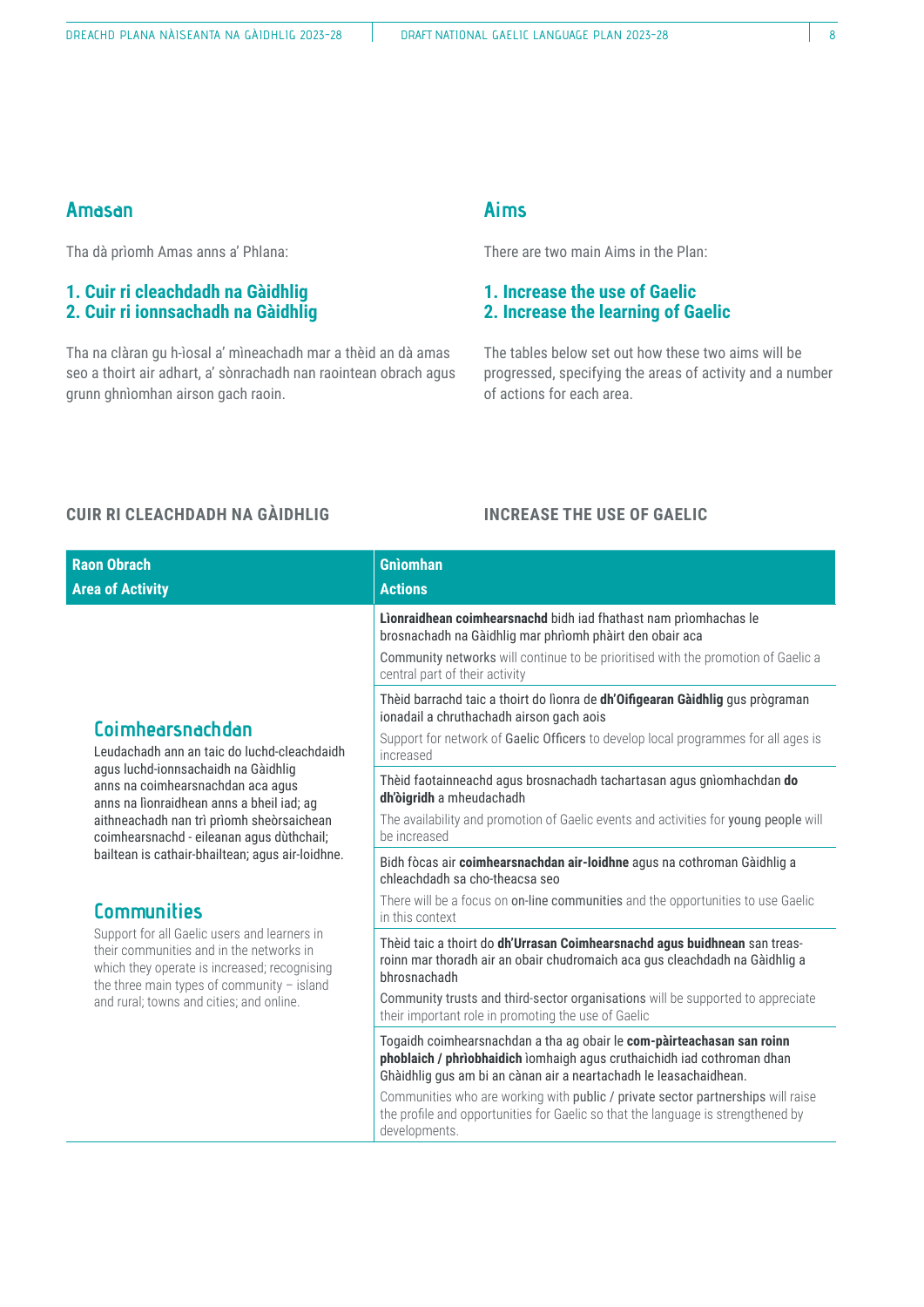| <b>Raon Obrach</b>                                                                                                                                                                                                                                                                                                                                                                               | <b>Gnìomhan</b>                                                                                                                                                                                                                                                                                                                                                                                                     |
|--------------------------------------------------------------------------------------------------------------------------------------------------------------------------------------------------------------------------------------------------------------------------------------------------------------------------------------------------------------------------------------------------|---------------------------------------------------------------------------------------------------------------------------------------------------------------------------------------------------------------------------------------------------------------------------------------------------------------------------------------------------------------------------------------------------------------------|
| <b>Area of Activity</b>                                                                                                                                                                                                                                                                                                                                                                          | <b>Actions</b>                                                                                                                                                                                                                                                                                                                                                                                                      |
| <b>Dachaigh</b><br>Cothroman Gàidhlig a chleachdadh san                                                                                                                                                                                                                                                                                                                                          | Cùm taic ri fàs anns an t-susbaint dhidseatach air am faigh daoine cothrom tro<br>na meadhanan                                                                                                                                                                                                                                                                                                                      |
|                                                                                                                                                                                                                                                                                                                                                                                                  | Support growth in digital content available for people to access through media                                                                                                                                                                                                                                                                                                                                      |
|                                                                                                                                                                                                                                                                                                                                                                                                  | Bidh barrachd leabhraichean Gàidhlig agus goireasan eile rim faighinn agus<br>thèid am brosnachadh                                                                                                                                                                                                                                                                                                                  |
| dachaigh tro iomadh meadhan - an dà chuid                                                                                                                                                                                                                                                                                                                                                        | More Gaelic books and other resources will be available and promoted                                                                                                                                                                                                                                                                                                                                                |
| goireasan didseatach agus fiosaigeach.                                                                                                                                                                                                                                                                                                                                                           | Thèid iomairtean a chruthachadh gus taic a thoirt do dhaoine fa leth agus do<br>theaghlaichean gus an susbaint fhèin a chruthachadh agus a chleachdadh                                                                                                                                                                                                                                                              |
| <b>Home</b>                                                                                                                                                                                                                                                                                                                                                                                      | Initiatives to support individuals and families to create and use their own content<br>will be developed                                                                                                                                                                                                                                                                                                            |
| Opportunities to use Gaelic at home through<br>various media - both digital and physical                                                                                                                                                                                                                                                                                                         | Brosnaich gun tèid tionndaidhean Gàidhlig de theicneolasan san dachaigh a<br>chruthachadh                                                                                                                                                                                                                                                                                                                           |
| resources.                                                                                                                                                                                                                                                                                                                                                                                       | Promote that Gaelic versions of technologies in the home are developed                                                                                                                                                                                                                                                                                                                                              |
|                                                                                                                                                                                                                                                                                                                                                                                                  | Cuir ri aithne agus taic ri ceuman a bhrosnaicheas cleachdadh na Gàidhlig ann<br>an dachaighean.                                                                                                                                                                                                                                                                                                                    |
|                                                                                                                                                                                                                                                                                                                                                                                                  | Increase recognition of and support for the measures that promote the use of<br>Gaelic in homes.                                                                                                                                                                                                                                                                                                                    |
| Meadhanan, ealainean, cultar<br>agus dualchas<br>Toraidhean nam meadhanan is nan ealainean<br>Gàidhlig, a' cruthachadh chothroman airson<br>cur an cèill, sgilean, ruigsinneachd, com-<br>pàirteachadh agus cruthachalachd.<br>Media, arts, culture, and<br>heritage<br>Gaelic media and arts output, creating<br>opportunities for expression, skills, access,<br>participation and creativity. | Tha na meadhanan a' ruith tro lìbhrigeadh a' Phlana air fad - san dachaigh, sa<br>choimhearsnachd, san eaconamaidh agus ann an ionnsachadh - gu sònraichte<br>tro bhith a' cur an gnìomh Lèirsinn 2022-2027 aig MG ALBA<br>Media will run throughout delivering the Plan - in the home, in the community, in<br>the economy and in learning - primarily through implementation of the MG ALBA<br>Lèirsinn 2022-2027 |
|                                                                                                                                                                                                                                                                                                                                                                                                  | Thèid cuideam a chur air gnothaichean sna meadhanan a tha a' tarraingeach do<br>dh'òigridh                                                                                                                                                                                                                                                                                                                          |
|                                                                                                                                                                                                                                                                                                                                                                                                  | Emphasis will be placed on media activities appealing to young people                                                                                                                                                                                                                                                                                                                                               |
|                                                                                                                                                                                                                                                                                                                                                                                                  | Thèid taic is brosnachadh a thoirt do <b>bhuidhnean ealain</b> , agus do ghnìomhachdan<br>agus fèisean ealain gus Gàidhlig a bhith mar phàirt den obair aca                                                                                                                                                                                                                                                         |
|                                                                                                                                                                                                                                                                                                                                                                                                  | More arts organisations, activities and festivals encouraged and supported to<br>include Gaelic                                                                                                                                                                                                                                                                                                                     |
|                                                                                                                                                                                                                                                                                                                                                                                                  | Barrachd taic bho bhuidhnean poblach do bhuidhnean ealain Gàidhlig gus<br>cothroman, ruigsinneachd, sgilean, is com-pàirteachadh a chruthachadh                                                                                                                                                                                                                                                                     |
|                                                                                                                                                                                                                                                                                                                                                                                                  | Increase support from public bodies for Gaelic arts bodies to create opportunities,<br>access, skills, participation                                                                                                                                                                                                                                                                                                |
|                                                                                                                                                                                                                                                                                                                                                                                                  | Leudaich solar foillseachaidh Gàidhlig le cothrom agus brosnachadh do<br>sgrìobhadairean agus luchd-cruthachaidh eile.                                                                                                                                                                                                                                                                                              |
|                                                                                                                                                                                                                                                                                                                                                                                                  | Expand Gaelic publishing provision of opportunity and encouragement to writers<br>and other creators.                                                                                                                                                                                                                                                                                                               |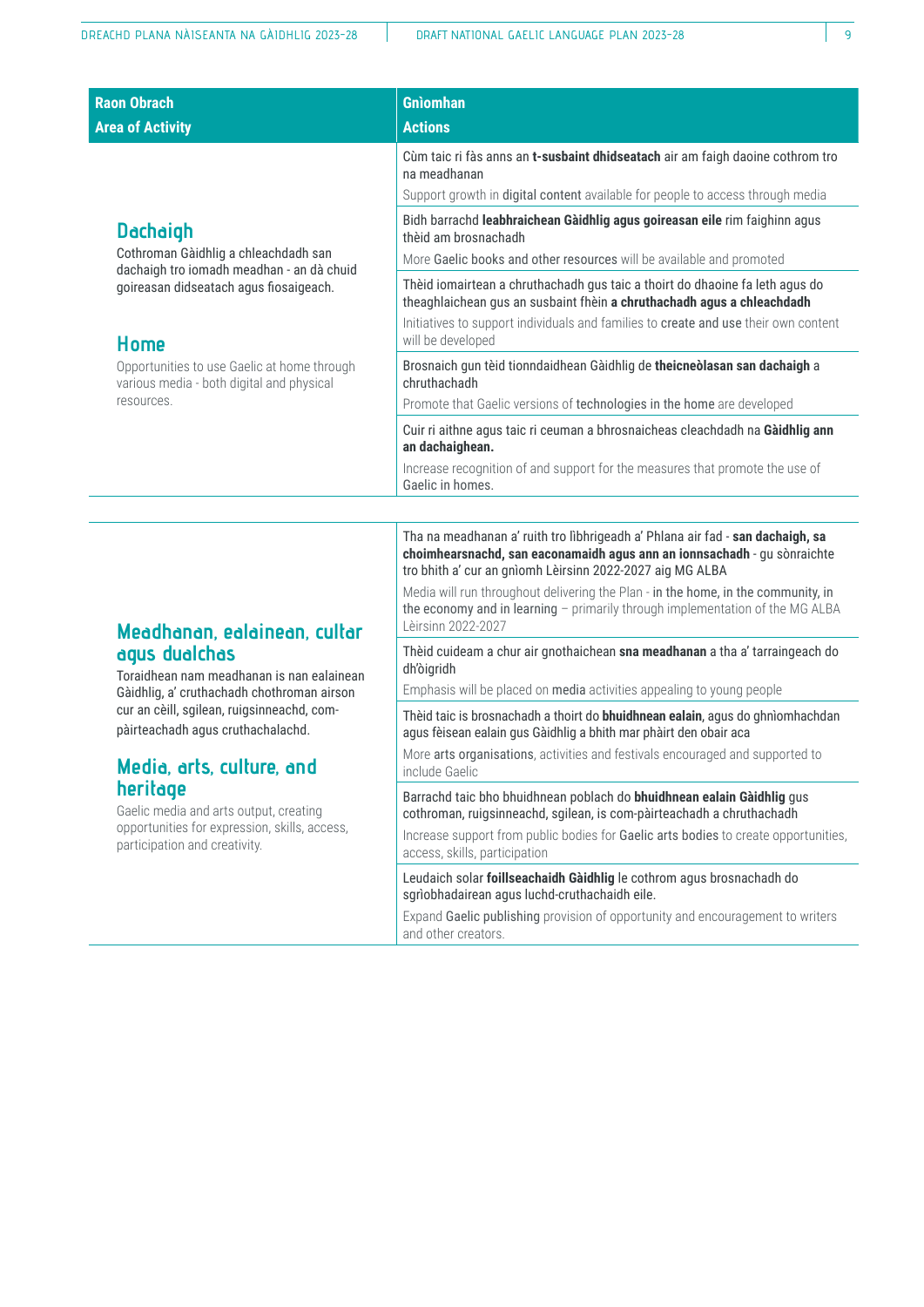|                                                                                                                                                                                                 | <b>Gnìomhan</b>                                                                                                                                                                                                                                                                                                                 |
|-------------------------------------------------------------------------------------------------------------------------------------------------------------------------------------------------|---------------------------------------------------------------------------------------------------------------------------------------------------------------------------------------------------------------------------------------------------------------------------------------------------------------------------------|
| <b>Raon Obrach</b><br><b>Area of Activity</b>                                                                                                                                                   | <b>Actions</b>                                                                                                                                                                                                                                                                                                                  |
|                                                                                                                                                                                                 | Taic do ghnìomhachasan gus cleachdadh na Gàidhlig a mheudachadh ann<br>an seirbheisean agus bathar a bharrachd air san àite-obrach, agus airson<br>leudachadh ann an seirbheisean agus toraidhean                                                                                                                               |
|                                                                                                                                                                                                 | Support for businesses to increase the use of Gaelic in services and products as<br>well as in the workplace, and for expansion of services and products                                                                                                                                                                        |
|                                                                                                                                                                                                 | Leudaich an rannsachadh mun bhuaidh eaconamaich aig a' Ghàidhlig ann an Alba                                                                                                                                                                                                                                                    |
|                                                                                                                                                                                                 | Extend research on the already established economic impact of Gaelic in Scotland                                                                                                                                                                                                                                                |
| Gnìomhachas agus an<br>eaconamaidh<br>A' cleachdadh na Gàidhlig ann an                                                                                                                          | Sgilean tionnsgalachd agus ceannais ann an gnìomhachas gu bhith air an togail<br>tron Ghàidhlig                                                                                                                                                                                                                                 |
| gnìomhachasan agus iomairtean sòisealta;                                                                                                                                                        | Entrepreneurial and leadership skills in business to be developed in GM                                                                                                                                                                                                                                                         |
| agus Gàidhlig mar stòras eaconamach ann<br>an Alba.<br><b>Business and the economy</b><br>Using Gaelic in businesses and social<br>enterprises; and Gaelic as an economic asset<br>in Scotland. | Leudaich margaidh obrach na Gàidhlig tro bhith a' brosnachadh dhreuchdan<br>a tha a' cur luach air sgilean Gàidhlig, preantasachdan, leasachadh sgilean<br>agus prògraman trèanaidh agus neartaich slighean obrach agus planadh<br>leantainneachd airson dreuchdan far a bheil Gàidhlig air a meas riatanach no na<br>buannachd |
|                                                                                                                                                                                                 | Expand the Gaelic labour market through promoting careers which value<br>Gaelic skills, apprenticeships, skill development and training programmes and<br>strengthen career routes and succession planning for careers where Gaelic is<br>deemed essential or desirable                                                         |
|                                                                                                                                                                                                 | Nì an roinn phoblach, ag obair ann an com-pàirteachas leis an roinn<br>phrìobhaideach, cinnteach gum bi tasgadh ann an cumhachd ath-nuadhachail,<br>atharrachadh clìomaid agus leasachaidhean co-cheangailte riutha buannachdail<br>do choimhearsnachdan agus dhan Ghàidhlig.                                                   |
|                                                                                                                                                                                                 | The public sector, working in partnership with the private sector, will ensure that<br>renewables, climate change investment and related developments should deliver<br>for communities and for Gaelic.                                                                                                                         |
|                                                                                                                                                                                                 |                                                                                                                                                                                                                                                                                                                                 |
|                                                                                                                                                                                                 | Faigh buaidh nas motha bho Phlanaichean Gàidhlig, a thaobh an raoin de<br>dh'ùghdarrasan, agus lìbhrigeadh, brosnachadh agus ìre cleachdaidh nan<br>seirbheisean a bheirear seachad anns na coimhearsnachdan air leth aca, agus air<br>an èifeachdas aca                                                                        |
|                                                                                                                                                                                                 | Build even greater impact from Gaelic Language Plans, the range of authorities,<br>the provision, promotion and uptake of the services offered in their individual<br>communities and their effectiveness                                                                                                                       |
|                                                                                                                                                                                                 | Bheir Riaghaltas na h-Alba Bile nan Cànan Albannach air adhart leis a' Ghàidhlig<br>aig a chridhe                                                                                                                                                                                                                               |
| <b>Úghdarrasan Poblach</b>                                                                                                                                                                      | SG will take forward a Scottish Languages Bill with provision for Gaelic at its core                                                                                                                                                                                                                                            |
| Taic aig ùghdarrasan poblach dhan Ghàidhlig<br>agus aithne air cho cudromach 's a tha<br>ceuman sòisealta agus eaconomach nas<br>fharsainge dhan Ghàidhlig.                                     | Beachdaichidh Riaghaltas na h-Alba air Gàidhealtachd a chruthachadh                                                                                                                                                                                                                                                             |
|                                                                                                                                                                                                 | SG will explore the creation of a Gàidhealtachd                                                                                                                                                                                                                                                                                 |
|                                                                                                                                                                                                 | Dèan cinnteach gu bheil Gàidhlig mar phàirt de, agus na prìomhachas, ann<br>gnìomhan bho Achd nan Eilean                                                                                                                                                                                                                        |
| <b>Public authorities</b>                                                                                                                                                                       | Ensure Gaelic is included and prioritised in activity resulting from the Islands Act                                                                                                                                                                                                                                            |
| Public authority support for Gaelic and<br>recognition of the importance of wider social<br>and economic measures for Gaelic.                                                                   | Nì Riaghaltas na h-Alba ath-sgrùdadh air gnìomhan agus structaran Bhòrd na<br>Gàidhlig                                                                                                                                                                                                                                          |
|                                                                                                                                                                                                 | SG takes forward its commit to review the functions and structures of Bord na<br>Gàidhlig                                                                                                                                                                                                                                       |

Cuir ri momentum le iomairt **Adhartas nas Luaithe** agus stuthan-obrach Cochruinneachadh na Gàidhealtachd agus nan Eilean

Enhance momentum with the Faster Rate of Progress initiative and Convention of the Highlands and Islands workstreams

Cuir ris a' cho-òrdanachadh eadar na pròiseactan uile a tha a' neartachadh agus a' glèidheadh beothalachd **cànanach na Gàidhlig**.

Increase the co-ordination with all the projects which enrich and retain the vitality of the Gaelic language.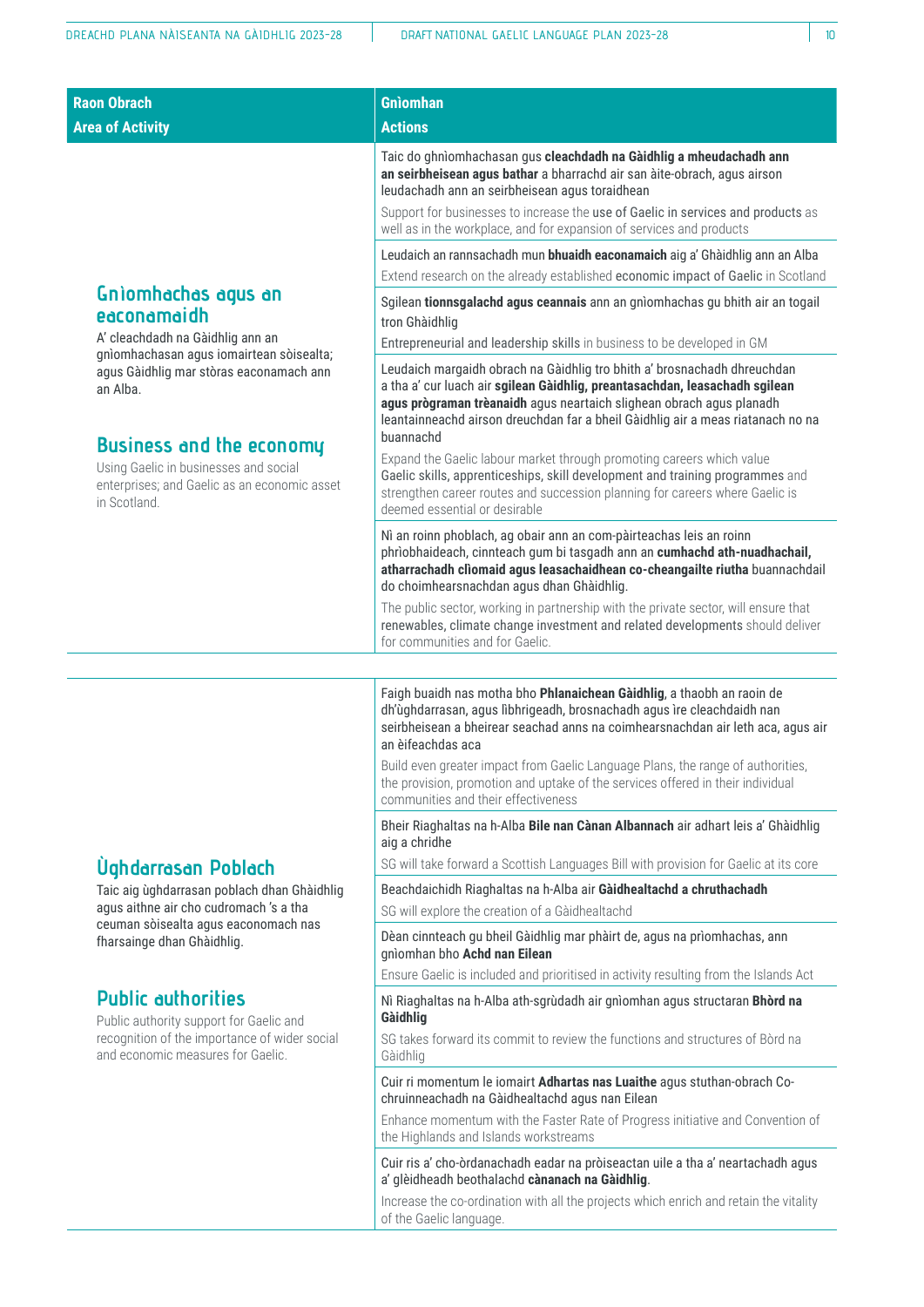**CUIR RI IONNSACHADH NA GÀIDHLIG INCREASE THE LEARNING OF GAELIC**

| <b>Raon Obrach</b>                                                                                                                                                                                                                                                                                                                                   | <b>Gnìomhan</b>                                                                                                                                                                                                                                                                                                                               |
|------------------------------------------------------------------------------------------------------------------------------------------------------------------------------------------------------------------------------------------------------------------------------------------------------------------------------------------------------|-----------------------------------------------------------------------------------------------------------------------------------------------------------------------------------------------------------------------------------------------------------------------------------------------------------------------------------------------|
| <b>Area of Activity</b>                                                                                                                                                                                                                                                                                                                              | <b>Actions</b>                                                                                                                                                                                                                                                                                                                                |
|                                                                                                                                                                                                                                                                                                                                                      | Dèan cinnteach gu bheil goireasan didseatach gus ionnsachadh de dheagh<br>chàileachd a thoirt seachad san dachaigh rim faighinn sa Ghàidhlig                                                                                                                                                                                                  |
|                                                                                                                                                                                                                                                                                                                                                      | Ensure that the role of digital in delivering quality learning in the home is available<br>for Gaelic                                                                                                                                                                                                                                         |
|                                                                                                                                                                                                                                                                                                                                                      | A' stèidheachadh agus a' brosnachadh ionadan Tràth-bhliadhnaichean FtG, solar<br>0-3 agus iomairtean co-cheangailte                                                                                                                                                                                                                           |
|                                                                                                                                                                                                                                                                                                                                                      | Establishing and promoting GME Early years centres, 0-3 provision and related<br>initiatives                                                                                                                                                                                                                                                  |
| <b>Dachaigh</b><br>A' brosnachadh gach nì is ceum a<br>bhrosnaicheas ionnsachadh na Gàidhlig<br>airson daoine òga is teaghlaichean san<br>dachaigh.                                                                                                                                                                                                  | Úghdarrasan Ionadail le taic bho bhuidhnean phàrantan nàiseanta is ionadail a'<br>dèanamh cinnteach gu bheil a' Ghàidhlig ga brosnachadh gu gnìomhach agus gu<br>bheilear a' toirt taic do bharrachd theaghlaichean gus Gàidhlig ionnsachadh san<br>dachaigh<br>Local Authorities with the support of national and local parent organisations |
|                                                                                                                                                                                                                                                                                                                                                      | ensure that GME is actively promoted and that more families are supported in<br>learning Gaelic at home                                                                                                                                                                                                                                       |
| <b>Home</b><br>Promotion of all influences and measures that<br>encourage Gaelic language learning for young<br>people and families in the home.                                                                                                                                                                                                     | Tha iomairtean agus pròiseactan a tha a' brosnachadh agus a' cumail taic ri<br>luchd-ionnsachaidh airson pàrantan FtG air an leudachadh gach bliadhna, a' toirt<br>comas do bharrachd phàrantan agus luchd-cùraim gus an cànan a chleachdadh<br>gu misneachail san dachaigh                                                                   |
|                                                                                                                                                                                                                                                                                                                                                      | Initiatives and projects that encourage and support Gaelic learning for GME<br>parents are extended annually, enabling more parents and carers to use the<br>language confidently at home                                                                                                                                                     |
|                                                                                                                                                                                                                                                                                                                                                      | Bùird NHS, buidhnean poblach eile agus pròiseactan agus buidhnean Gàidhlig<br>gus dèanamh cinnteach gu bheil ionnsachadh Gàidhlig ga brosnachadh anns an<br>dachaigh.                                                                                                                                                                         |
|                                                                                                                                                                                                                                                                                                                                                      | NHS Boards, other public authorities and Gaelic projects and bodies to ensure that<br>Gaelic learning is promoted in home life.                                                                                                                                                                                                               |
|                                                                                                                                                                                                                                                                                                                                                      |                                                                                                                                                                                                                                                                                                                                               |
|                                                                                                                                                                                                                                                                                                                                                      | Bidh Ùghdarrasan Ionadail agus Riaghaltas na h-Alba a' brosnachadh, a' cumail<br>taic ri agus a' toirt fàs air solar Tràth-bhliadhnaichean, Bun-sgoil agus Àrd-sgoil<br>tro mheadhan na Gàidhlig                                                                                                                                              |
| <b>Sgoil</b><br>Fàs ann an roinn FtG bho 3-18; ann an<br>càileachd an t-solair agus a' dèanamh<br>cinnteach gu bheil brosnachadh agus taic ann<br>airson FtG agus FLI aig gach ìre.<br><b>School</b><br>Growth of the GME sector from 3-18; in quality<br>of provision and ensuring promotion and<br>support in place for GME and GLE at all levels. | Local Authorities and SG promote, support and grow GM Childcare and Early<br>years, Primary and Secondary provision                                                                                                                                                                                                                           |
|                                                                                                                                                                                                                                                                                                                                                      | Cumaidh ùghdarrasan ionadail taic ri, agus cuiridh iad fàs air Gàidhlig mar<br>nuadh-chànan a rèir na h-iomairt 1+2 nàiseanta                                                                                                                                                                                                                 |
|                                                                                                                                                                                                                                                                                                                                                      | Local Authorities support and grow Gaelic as a modern language in line with the<br>1+2 national initiative                                                                                                                                                                                                                                    |
|                                                                                                                                                                                                                                                                                                                                                      | Dèan cinnteach gu bheil an tairgse dhidseatach gus an curraicealaim air-loidhne<br>a libhrigeadh a' neartachadh agus a' leudachadh FtG agus FLI ann an sgoiltean<br>aig ìre na bun-sgoile agus na h-àrd-sgoile gach bliadhna                                                                                                                  |
|                                                                                                                                                                                                                                                                                                                                                      | Ensure the digital offer for online curriculum delivery strengthens and expands<br>GME and GLE in schools at primary and secondary levels annually                                                                                                                                                                                            |
|                                                                                                                                                                                                                                                                                                                                                      | Cruthaich agus leudaich tairgse curraicealaim FtG iomchaidh airson gach cuid<br>Foghlam Coitcheann Farsaing agus an Ìre as Àirde san àrd-sgoil                                                                                                                                                                                                |
|                                                                                                                                                                                                                                                                                                                                                      | Develop and extend an appropriate GME curriculum offer for both Broad General<br>Education and Senior Phase in the secondary sector                                                                                                                                                                                                           |
|                                                                                                                                                                                                                                                                                                                                                      | Dèan cinnteach gu bheil gu leòr luchd-obrach agus ghoireasan airson FtG agus<br><b>FLI</b>                                                                                                                                                                                                                                                    |
|                                                                                                                                                                                                                                                                                                                                                      | Ensure provision of high quality GME and GLE staffing and resources                                                                                                                                                                                                                                                                           |
|                                                                                                                                                                                                                                                                                                                                                      | Dèan cinnteach gun tèid gealltanasan Riaghaltas na h-Alba air FtG a thoirt air<br>adhart agus a lìbhrigeadh.                                                                                                                                                                                                                                  |
|                                                                                                                                                                                                                                                                                                                                                      | Ensure progress and delivery of SG commitments on GME.                                                                                                                                                                                                                                                                                        |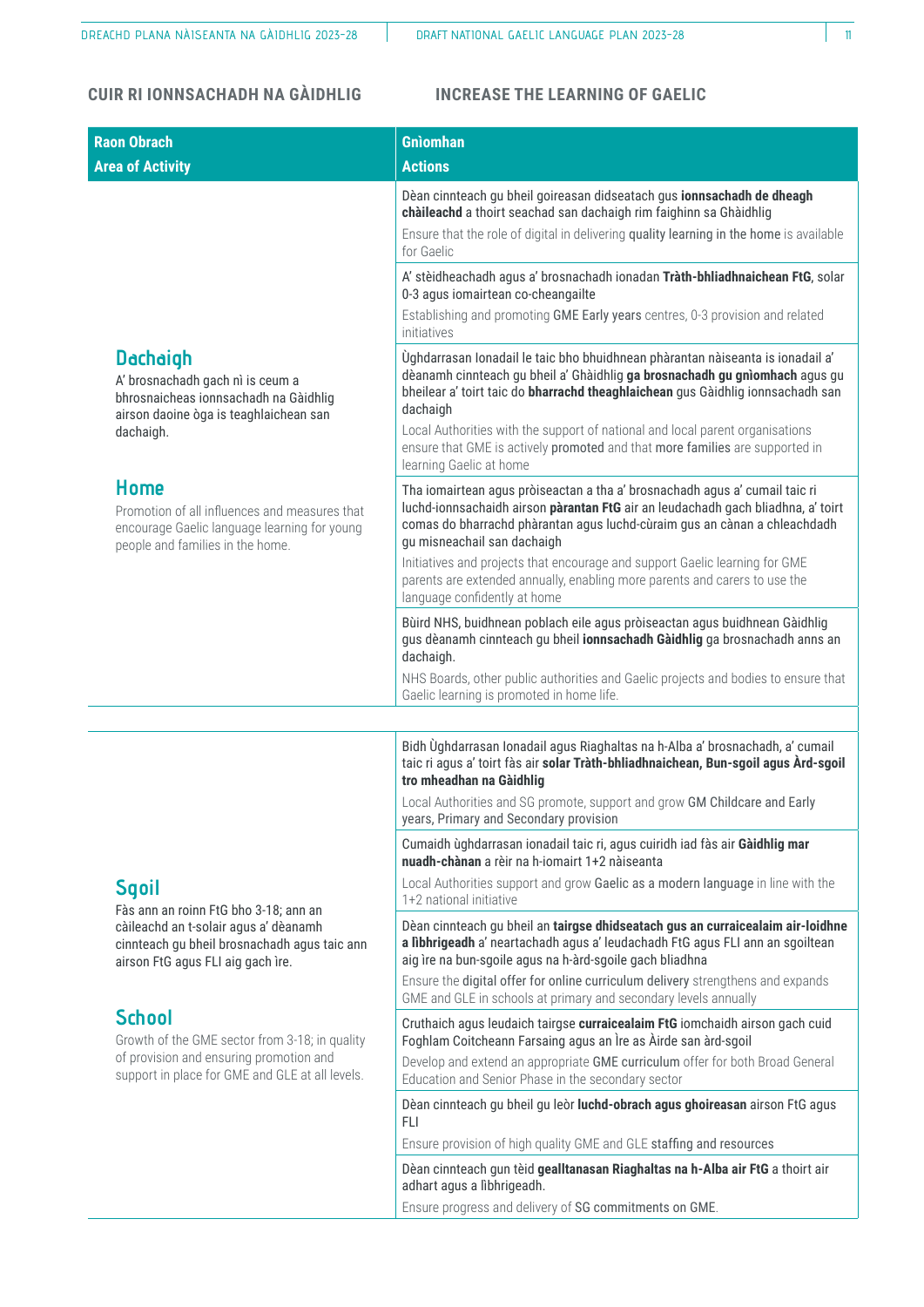| <b>Raon Obrach</b><br><b>Area of Activity</b>                                                                                                                                                                                                                                                                                                                                             | <b>Gnìomhan</b><br><b>Actions</b>                                                                                                                                          |
|-------------------------------------------------------------------------------------------------------------------------------------------------------------------------------------------------------------------------------------------------------------------------------------------------------------------------------------------------------------------------------------------|----------------------------------------------------------------------------------------------------------------------------------------------------------------------------|
| Foghlam às dèidh na sgoile<br>Cothroman gus Gàidhlig ionnsachadh,<br>cothroman gus Gàidhlig ionnsachadh aig<br>ìre Foghlam Adhartaich is Àrd-ìre agus<br>slighean a-steach gu teagasg FtG/FLI agus gu<br>rannsachadh.<br>Post-school<br>Opportunities to learn Gaelic, to provide Gaelic<br>learning at Further and Higher Education level,<br>routes into GME/GLE teaching and research. | Brosnachadh agus taic ri SpeakGaelic agus cothroman foghlaim eile do<br>dh'inbhich<br>Promotion and support for <b>SpeakGaelic</b> and other adult education opportunities |
|                                                                                                                                                                                                                                                                                                                                                                                           | Sgilean Gàidhlig gu bhith mar phàirt de, agus air am brosnachadh ann an<br>cothroman cosnaidh, slighean fastaidh, trèanadh sgilean agus preantasachdan                     |
|                                                                                                                                                                                                                                                                                                                                                                                           | Gaelic skills included and promoted in careers opportunities, routes to<br>employment, skills training and apprentices                                                     |
|                                                                                                                                                                                                                                                                                                                                                                                           | Buidhnean nàiseanta a' cumail orra a' brosnachadh Cùrsaichean Trèanaidh<br>Luchd-teagaisg FtG, slighean a-steach do theagasg FtG/FLI agus taic do<br>phroifeiseantaich     |
|                                                                                                                                                                                                                                                                                                                                                                                           | National agencies continue to promote GME Initial Teacher Education, routes into<br>GME/GLE teaching and support for professionals                                         |
|                                                                                                                                                                                                                                                                                                                                                                                           | Tha raon farsaing de chothroman ionnsachaidh Gàidhlig ann an institiudan<br>Foghlam Adhartach/Foghlam Àrd-ìre                                                              |
|                                                                                                                                                                                                                                                                                                                                                                                           | Availability of wide range of opportunities to pursue Gaelic learning in Further<br><b>Education/Higher Education institutions</b>                                         |
|                                                                                                                                                                                                                                                                                                                                                                                           | Thèid taic a chumail ri Rannsachadh gus cur ri tuigse air agus èifeachdas obair<br>leasachaidh na Gàidhlig.                                                                |
|                                                                                                                                                                                                                                                                                                                                                                                           | Research is supported to improve understanding and effectiveness of Gaelic<br>development.                                                                                 |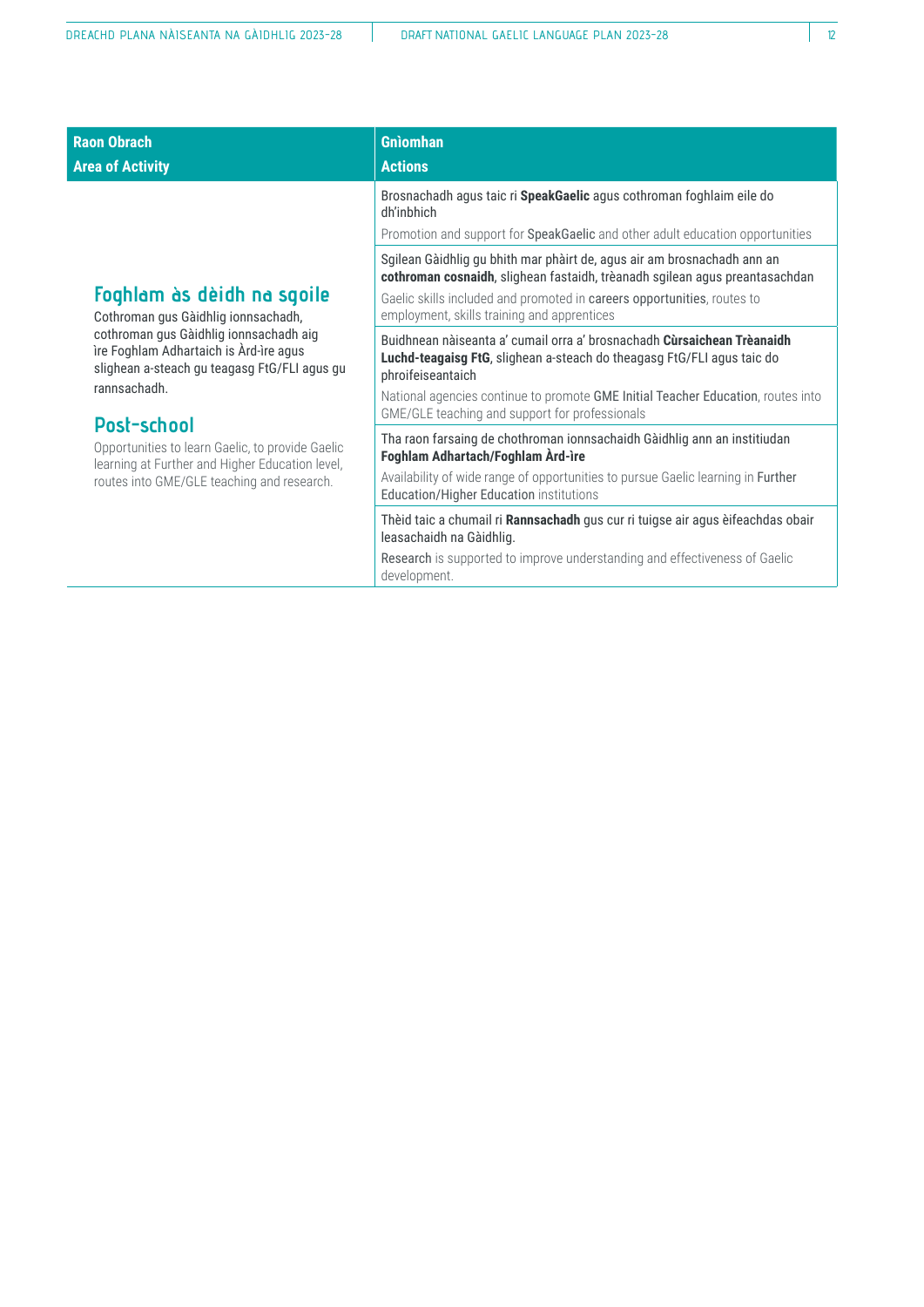### **RAOINTEAN OBRACH AGUS GNÌOMHAN**

# **ACTIVITY AND ACTIONS**

**Anns an ath earrainn den dreach plana seo, chaidh barrachd fiosrachaidh a chur ann mu na prìomh raointean gnìomh a tha air an liostadh sna clàran gu h-àrd.** 

**Bheir seo seachad eisimpleirean de chuid de na ceuman a tha an gnìomh agus air an adhartas a rinneadh. Tha liosta ann cuideachd de cheuman a thèid a ghabhail.**

**Thathar an dòchas gun cuidich seo le freagairtean co-chomhairle agus gun soilleirich e na h-ath cheuman a tha a dhìth gus togail air an adhartas a rinneadh anns na beagan bhliadhnaichean mu dheireadh.**

**In the next section of this draft Plan more detail has been added to the principal areas of activity listed in the tables above.** 

**This will give example of some measures that are in place and where progress has been made. It also lists actions that will be taken.**

**It is hoped that this will assist with consultation responses and make clear the next steps to build on the progress of recent years.**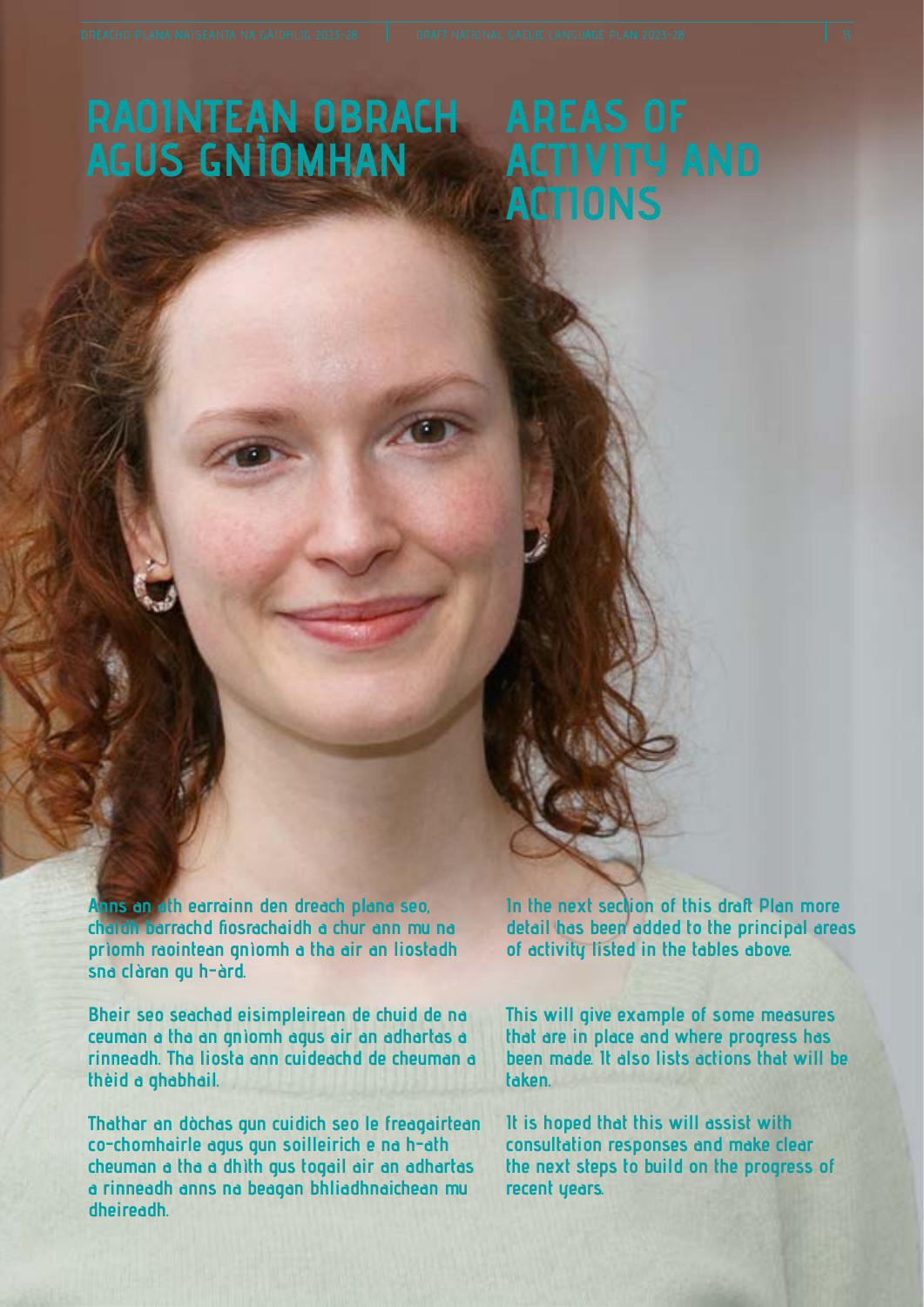#### **CUIR RI CLEACHDADH NA GÀIDHLIG**

#### **1. Coimhearsnachdan**

*Leudachadh ann an taic do luchd-cleachdaidh agus luchdionnsachaidh na Gàidhlig anns na coimhearsnachdan aca agus anns na lìonraidhean anns a bheil iad; ag aithneachadh nan trì prìomh sheòrsaichean coimhearsnachd - eileanan agus dùthchail; bailtean is cathair-bhailtean; agus air-loidhne.*

Tha farsaingeachd de choimhearsnachdan agus lìonraidhean Gàidhlig eadar-mheasgte ann an Alba. Tha cho cudromach 's a tha iad a thaobh sunnd, a bharrachd air a' chànan, air fàs nas fhollaisiche tron ghalar lèir-sgaoilte. Anns na h-eileanan agus sgìrean dùthchail, tha mòran bhuidhnean coimhearsnachd a tha a' cur gu mòr ris a' Ghàidhlig agus ris na sgìrean ionadail aca, agus tha àrdachadh air tighinn air an àireamh de dh'oifigearan Gàidhlig agus iomairtean gus taic a thoirt dhaibh. Mar an ceudna, ann am bailtean-mòra agus cathair-bhailtean, tha fàs air a bhith anns na lìonraidhean far a bheilear a' brosnachadh agus a' lìbhrigeadh cleachdadh na Gàidhlig, ge b ' e an ann tro thachartasan ealain no cruinneachaidhean sòisealta, agus tha an t-iarrtas seo a' fàs. Ge b' e càite a bheil na co-aonadan seo stèidhichte, tha iad nam pàirt chudromach de bhith a' dèanamh cinnteach gu bheil a' Ghàidhlig ga cleachdadh barrachd. Tha an obair a nithear aig ire na coimhearsnachd le buidhnean, mar eisimpleir, Comunn na Gàidhlig, Fèisean nan Gàidheal, An Comann Gàidhealach ro-chudromach cuideachd gus dèanamh cinnteach gu bheil cothroman de chàileachd àrd air an lìbhrigeadh gus Gàidhlig a chleachdadh.

Tha na gnìomhan gu h-ìosal ag amas air cur ri cleachdadh na Gàidhlig ann an coimhearsnachdan.

#### **GNÌOMHAN**

#### *(1.1) Lìonraidhean coimhearsnachd bidh iad fhathast nam prìomhachas le brosnachadh na Gàidhlig mar phrìomh phàirt den obair aca*

Tha lìonraidhean a' fàs nas cudromaiche mar shlighe gus cur ri cleachdadh na Gàidhlig, a' toirt daoine còmhla stèidhichte air cruinn-eòlas no air ùidh sa chumantas. Tha iomairt #cleachdi air a bhith na leasachadh fìor mhath agus thèid a brosnachadh fad is farsaing. An-dràsta tha 4 buidhnean saor-thoileach ann am bailtean-mòra agus cathair-bhailtean a tha ag obair gus coionadan coimhearsnachd a stèidheachadh do luchd-cleachdaidh na Gàidhlig a bharrachd air grunn ionadan a tha stèidhichte mar-thà, a tha a' leasachadh no a' meudachadh cleachdadh na Gàidhlig nan seirbheisean agus nan sanasachd. Thèid taic a thoirt seachad gus barrachd dhiubh a stèidheachadh no a leasachadh tro bheatha a' Phlana seo.

#### **INCREASE THE USE OF GAELIC**

#### **1. Communities**

*Support for all Gaelic users and learners in their communities and in the networks in which they operate is increased; recognising the three main types of community – island and rural; towns and cities; and online.*

There are a diverse range of Gaelic communities and networks in Scotland. Their importance for wellbeing, as well as the language, has been increasingly apparent during the pandemic. In the islands and rural areas, there are many community organisations that make a strong contribution to Gaelic and to sustaining their local areas, and there has been an increase in the number of Gaelic officers and initiatives to support them. Similarly, in towns and cities, there has been growth in the networks where Gaelic use is promoted and delivered, whether through arts events or social gatherings, and this demand is growing. Wherever these hubs are based, they form an important part of ensuring that Gaelic is increasingly used. The work delivered at community level by organisations such as Comunn na Gàidhlig, Fèisean nan Gàidheal, An Comunn Gàidhealach is also critical to ensuring that high-quality opportunities for using Gaelic are delivered.

The actions below aim to continue to increase the use of Gaelic in communities.

#### **ACTIONS**

*(1.1) Community networks will continue to be prioritised with the promotion of Gaelic a central part of their activity*

Networks form an increasingly important route to increase the use of Gaelic, bringing together people either on a geographical or interest basis. #Cleachdi has been a welcome development and it will continue to be promoted widely. There are currently 4 voluntary organisations in towns and cities working to establish community hubs for Gaelic users as well as a range of centres which are already in place developing or increasing the use of Gaelic in their services and promotion. More will be supported to develop or expand during the lifetime of this Plan.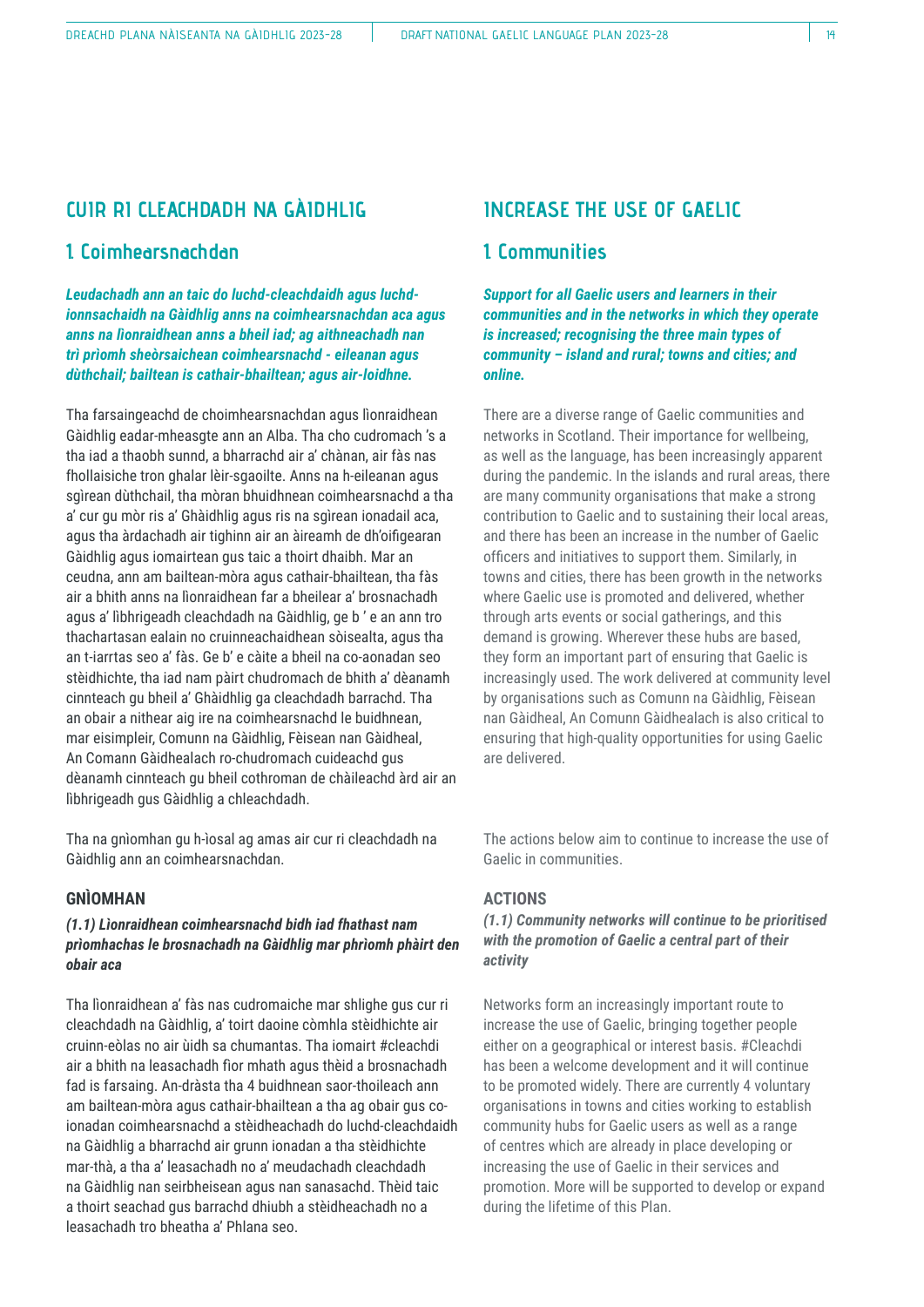#### *(1.2) Thèid barrachd taic a thoirt do lìonra de dh'Oifigearan Gàidhlig gus prògraman ionadail a chruthachadh airson gach aois*

Thathar a' cumail taic ris an raon fharsaing de dh'oifigearan Gàidhlig sa choimhearsnachd, a tha air am maoineachadh gu h-àraid le Bòrd na Gàidhlig tron lìonra phroifeiseanta a chaidh a chruthachadh bho chionn ghoirid. Gus cur ri buaidh agus èifeachdas obair nan oifigearan, thèid an taic a leudachadh agus a leasachadh cho math ri lèirmheasan de chothroman ùra, cothroman airson obair com-pàirteachais, agus leasachadh proifeiseanta is obrach leantainneach. Thèid siostam leasachaidh càileachd a chur air adhart le prìomhachasan Gàidhlig, coltach ri Dè cho math 's a tha an t-ionnsachadh Coimhearsnachd againn aig Foghlam Alba.

#### *(1.3) Thèid faotainneachd agus brosnachadh tachartasan agus gnìomhachdan do dh'òigridh a mheudachadh*

Tha tachartasan tarraingeach agus de dheagh chàileachd ro-chudromach gus dèanamh cinnteach gun tèid òigridh an sàs leis a' Ghàidhlig agus gun cleachd iad i ann an àrainnean nas fharsainge na dìreach an sgoil. Tha grunn bhuidhnean ann mar-thà, a' mhòr-chuid san treas-roinn, a bhios a' lìbhrigeadh tachartasan tron Ghàidhlig, mar eisimpleir, clubaichean òigridh, spòrs agus tachartasan ceòl is ealain, cho math ri iomairtean ùra, mar eisimpleir, pròiseactan geamaireachd Kilted Otter. Gus an gnìomh seo a choileanadh feumaidh àrdachadh a bhith anns an raon de ghnìomhachdan a tha air an lìbhrigeadh le buidhnean a th' ann mar-thà, fàsaidh buidhnean a tha ann mar-thà a tha a' lìbhrigeadh gnìomhachd sa Bheurla gus gnìomhachdan Gàidhlig àrd-inbhe a thoirt a-steach, agus thèid buidhnean ùra a stèidheachadh.

#### *(1.4) Cumar am fòcas seo air coimhearsnachdan air-loidhne agus na cothroman Gàidhlig a chleachdadh sa cho-theacsa seo*

Mar thoradh dìreach air a' ghalar lèir-sgaoilte chruinneil, chuir iomadh neach-labhairt agus buidhnean Gàidhlig ris an làithreachd air-loidhne aca gu mòr, bho chèilidhean gus colabhairtean is deasbadan. Tha seo air cothrom nas fheàrr a thoirt do dhaoine air cùisean agus tha e a' dol gu math le lìbhrigeadh tachartasan aghaidh ri aghaidh. Tha [Lèirsinn 2022-](https://mgalba.com/wp-content/uploads/2021/11/Leirsinn-A-Route-Map-for-Gaelic-Media-2022-2027.pdf) [2027 aig MG ALBA](https://mgalba.com/wp-content/uploads/2021/11/Leirsinn-A-Route-Map-for-Gaelic-Media-2022-2027.pdf) a' cur air adhart àrd-amasan gus gnìomhachd dhidseatach a leasachadh gu mòr agus seo am prìomh dhràibhear a bhios aig a' ghnìomh seo.

#### *(1.5) Thèid taic a thoirt do dh'Urrasan Coimhearsnachd agus buidhnean san treas-roinn mar thoradh air an obair chudromaich gus cleachdadh na Gàidhlig a bhrosnachadh*

Barrachd is barrachd, tha cothrom air seirbheisean agus sealbh

#### *(1.2) Support for network of Gaelic Officers to develop local programmes for all ages is increased*

The wide range of Gaelic officers in the community, funded primarily by Bòrd na Gàidhlig, are supported by the recent creation of a professional network. In order to increase the impact and effectiveness of the work of the officers, the support will be extended and developed along with reviews of new opportunities, developments for partnership working, continuing professional and career development. A quality-enhancement system focused on Gaelic language priorities, similar to Education Scotland's How Good is Our Community Learning will be promoted.

#### *(1.3) The availability and promotion of Gaelic events and activities for young people will be increased*

High-quality and engaging events and activities are critical to ensuring young people engage with Gaelic and use it in a wider range of spheres than just school. There is already a range of bodies, mainly third-sector, which deliver Gaelic-medium activities such as youth clubs, sports, music and arts events, as well as recent initiatives such as the Kilted Otter gaming project. To achieve this action an increase in the range of activities delivered by existing organisations will need to be in place, existing organisations which deliver activities in English will expand to incorporate high-quality Gaelic activities, and new organisations will develop.

#### **(1***.4) The focus on on-line communities and the opportunities to use Gaelic in this context will be maintained*

As a direct result of the global pandemic, many Gaelic speakers and organisation increased their online presence dramatically, ranging from cèilidhs to conferences and debates. This has facilitated greater access for many people and complements the provision of in-person activities. The [MG ALBA Lèirsinn 2022-2027](https://mgalba.com/wp-content/uploads/2021/11/Leirsinn-A-Route-Map-for-Gaelic-Media-2022-2027.pdf) sets out ambitions to develop significantly increased digital activity and will be the main driver of this action.

#### *(1.5) Community trusts and third-sector organisations recognise their important role in promoting the use of Gaelic*

Increasingly, access to services and ownership of assets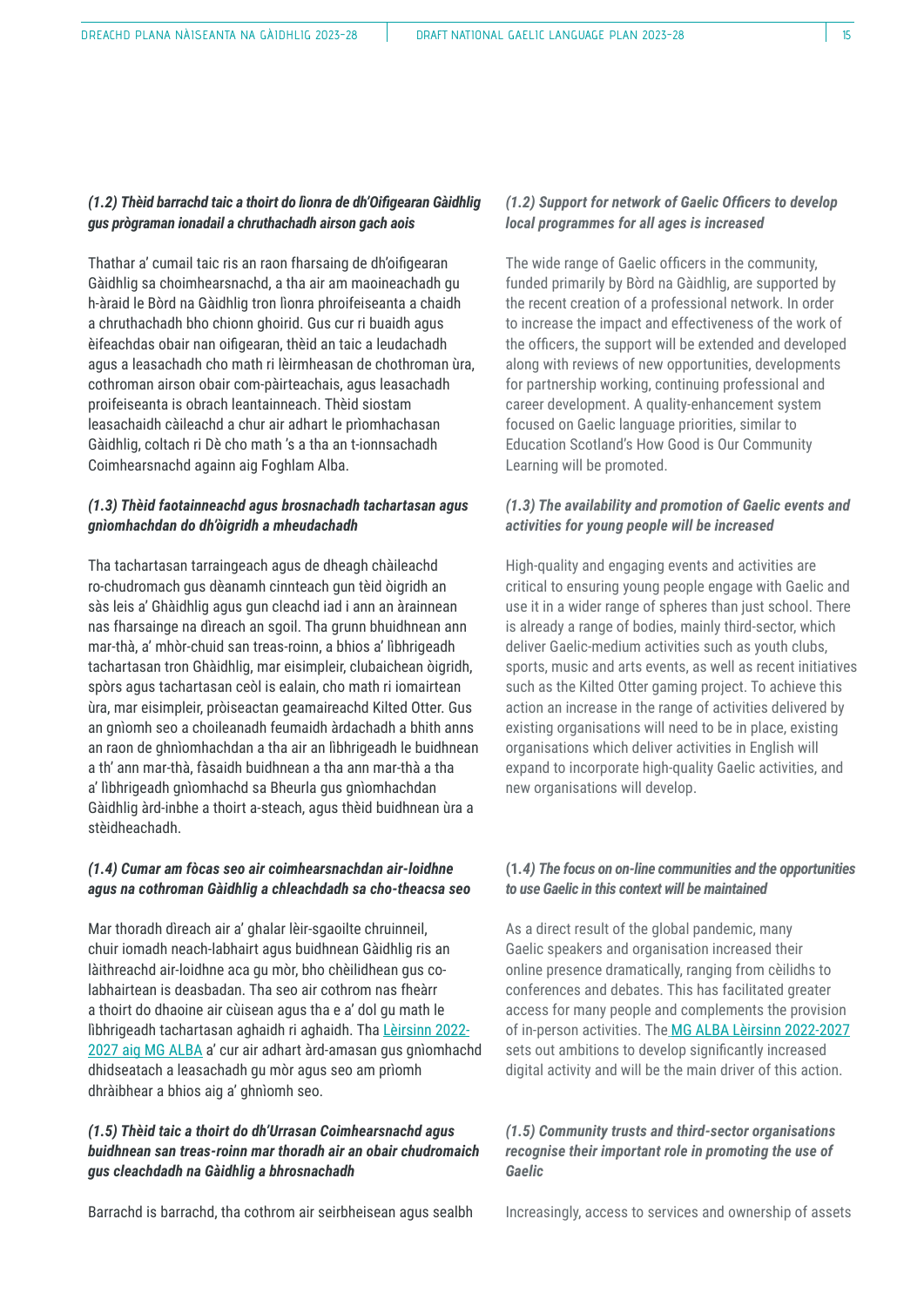air stòrasan le urrasan coimhearsnachd. Faodaidh iad seo a bhith air bunait chruinn-eòlasach, leithid Urras Oighreachd Ghabhsainn, no ann an roinn shònraichte, leithid nan ealainean no eachdraidh ionadail, no a' lìbhrigeadh sheirbheisean taic coimhearsnachd agus cothrom air gnìomhan cultarail, Ceòlas mar eisimpleir. Tha na h-urrasan seo uile freumhaichte sna coimhearsnachdan aca agus tha grunn aca a' dèanamh cinnteach mar-thà gu bheil an obair aca a' cur ri cleachdadh na Gàidhlig gu làitheil. Tro bheatha a' phlana, tha àrd-amas gun tèid an raon de sheirbheisean a thathar a' toirt seachad sa Ghàidhlig a leudachadh, agus gun tèid a' Ghàidhlig a chleachdadh nas trice.

#### *(1.6) Togaidh coimhearsnachdan a tha ag obair le compàirteachasan san roinn phoblaich / phrìobhaidich ìomhaigh agus cruthaichidh iad cothroman dhan Ghàidhlig gus am bi an cànan air a neartachadh le leasachaidhean*

Thathar a' toirt air adhart grunn leasachaidhean eaconamach cudromach ann an com-pàirteachas le buidhnean poblach leithid Iomairt na Gàidhealtachd 's nan Eilean (HIE) agus Oighreachd a' Chrùin, a barrachd air an roinn phrìobhaidich leithid SSE. Bheir gnìomhan a thaobh atharrachadh na gnàth-shìde ris a bheil buidhnean leithid NatureScot agus Coilltearachd is Fearann Alba a' toirt taic, buaidh nach beag air a' Ghàidhealtachd is na h-Eileanan. Thèid taic is brosnachadh a thoirt do cheannardan coimhearsnachd agus thèid taic a thoirt dhaibh leis na buidhnean sin gus dèanamh cinnteach gum bi prìomhachas aig a' Ghàidhlig ann an leasachaidhean, a' toirt seachad cothrom gus an cànan a neartachadh, gu sònraichte ann an sgìrean traidiseanta.

### **2. Dachaigh**

#### *Cothroman gus Gàidhlig a chleachdadh san dachaigh air am meudachadh an dà chuid tro ghoireasan didseatach agus fiosaigeach*

Tha cleachdadh na Gàidhlig san dachaigh riatanach gus an cànan agus cultar a neartachadh, agus is urrainn grunn nithean cur ris an eileamaid chudromaich seo. Tha iad seo gu sònraichte sna meadhanan - loidhneach, didseatach agus sòisealta - cho math ri foillseachadh agus a' cruthachadh ghoireasan eile, mar eisimpleir gheamannan. Tha iad seo uile a' brosnachadh agus a' cumail taic ri cleachdadh na Gàidhlig.

#### **GNÌOMHAN**

*(2.1) Cùm taic ri fàs anns an t-susbaint dhidseatach air am faigh daoine cothrom tro na meadhanan*

Is e tè de na prìomh dhòighean anns a bheil Gàidhlig ga

are provided by community trusts. These can be on a geographical basis, such as Galson Estate Trust, or in a particular sector, such as the arts or local history, or delivering community support services and access to cultural activities, Ceòlas for example. All these trusts are rooted in their communities and many of them already ensure that their operations promote the use of Gaelic on a daily basis. During the life of the plan, there is an ambition to see the range of services provided in Gaelic increase and the frequency of Gaelic use grow.

#### *(1.6) Communities who are working with public/ private sector partnerships will raise the profile of and opportunities for Gaelic so that the language is strengthened by developments*

A number of important economic developments are being taken forward in partnership with public bodies such as Highlands & Islands Enterprise (HIE) and the Crown Estate, as well as private sector such as SSE. Climate change actions supported by bodies such as NatureScot and Forestry Land Scotland will also impact significantly in the Highlands and Islands. Community leaders will be encouraged and supported by these bodies to ensure that Gaelic is prioritised in developments, offering opportunities to strengthen the language, particularly in traditional areas.

### **2. Home**

#### *Opportunities to use Gaelic at home increased through digital and physical resources*

Using Gaelic in the home is essential to strengthening the language and culture, and a range of actions can contribute to this important element. These are particularly important in media – linear, digital and social - as well as publishing and the creation of other resources such as games which all stimulate and support more use of Gaelic.

#### **ACTIONS**

*(2.1) Support growth in digital content available for people to access through media*

One of the main ways that Gaelic is used at home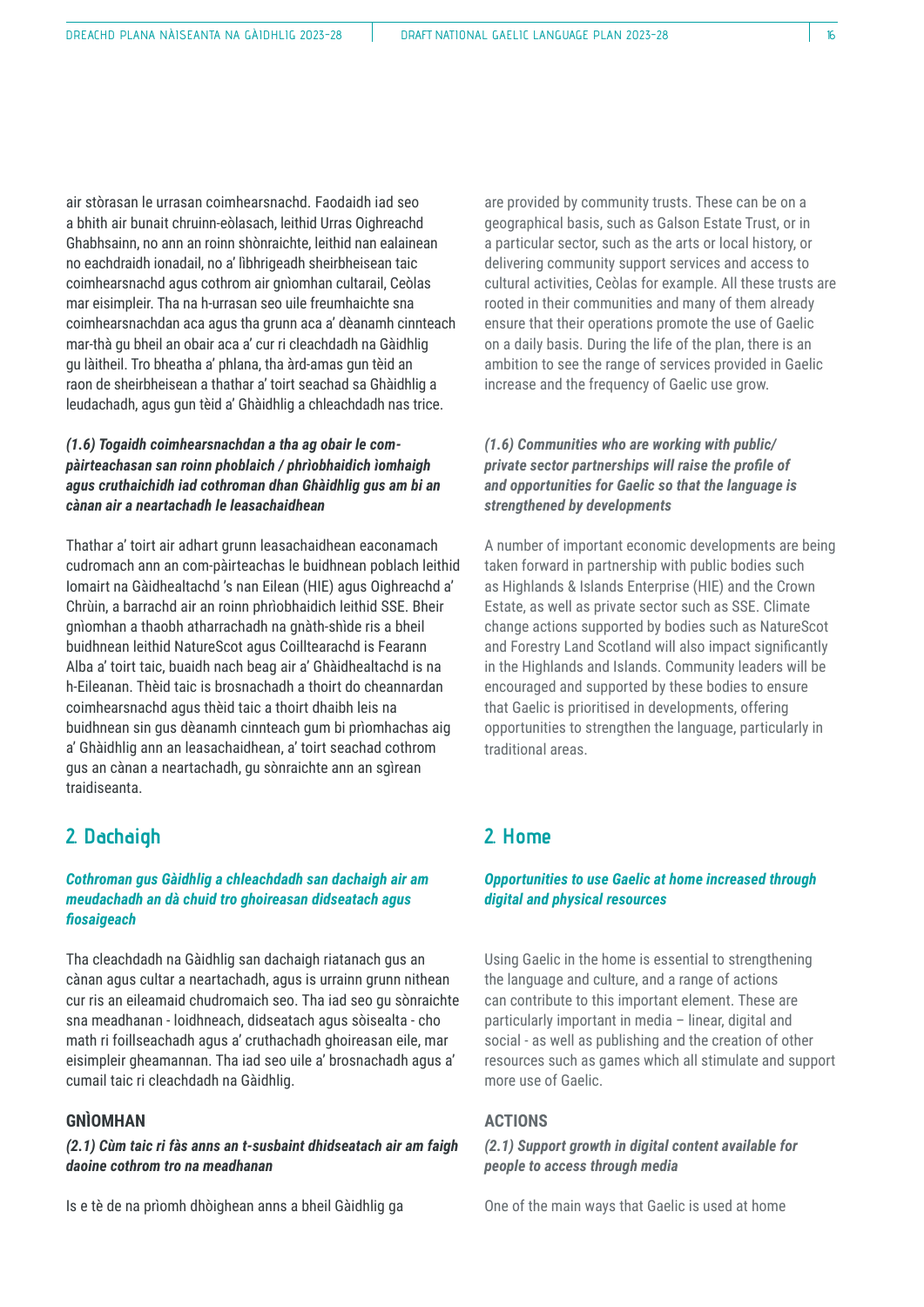cleachdadh aig an taigh a bhith a' coimhead no ag èisteachd ri prògraman Gàidhlig, a' dol an sàs anns na meadhanan sòisealta agus a' cleachdadh àrd-ùrlaran air-loidhne. Gus an luchd-amhairc/èisteachd làithreach a chumail agus gus luchdcleachdaidh ùra a tharraing, bidh feum air susbaint ùr thairis air grunn ùrlaran a th' ann mar-thà agus a tha a' tighinn am bàrr agus tha lèirsinn MG ALBA na phrìomh eileamaid de bhith a' lìbhrigeadh seo.

#### *(2.2) Bidh barrachd leabhraichean Gàidhlig agus goireasan eile rim faighinn agus thèid am brosnachadh*

Tha Comhairle nan Leabhraichean, Acair agus eile a' cumail orra a' cruthachadh fhoillseachaidhean ùra a tha a' toirt seachad farsaingeachd de leabhraichean litreachais, neo-fhicsein, chloinne agus, leabhraichean claisneachd - raon a tha a' sìor fhàs, a tha a' brosnachadh dhaoine a bhith a' leughadh aig an taigh agus ann an àiteachan eile. Thèid goireasan ùra a chruthachadh le maoineachadh. Thèid iomairtean tionnsgalach a bhrosnachadh gus na buannachdan a bhrosnachadh a tha an lùib a bhith a' dol an sàs san t-saoghal eadar-mheasgte a tha litreachas na Gàidhlig a' toirt do luchd-leughaidh agus luchd-èisteachd. Thèid farsaingeachd de ghoireasan a bhios a' brosnachadh agus a' furastachadh cleachdadh na Gàidhlig san dachaigh tro chluich chruthachail agus eadar-obrachadh a chruthachadh cuideachd.

#### *(2.3) Iomairtean gus taic a thoirt do dhaoine fa leth agus do theaghlaichean gus an susbaint fhèin a chruthachadh agus a chleachdadh*

Nithear rannsachadh mu chothroman gus iomairtean làithreach a leudachadh agus gus cothroman ùra a chruthachadh gus daoine, teaghlaichean agus dachaighean a bhrosnachadh gus susbaint a chruthachadh. Thèid beachdachadh air eisimpleirean de dheagh chleachdadh bho mhion-chànanan eile gus leasachaidhean fhiosrachadh.

#### *(2.4) Brosnaich gun tèid tionndaidhean Gàidhlig de theicneòlasan san dachaigh a chruthachadh*

Tha leasachaidhean ann am bathar-bog cainnt-gu-teacs sa Ghàidhlig a' gealltainn dòighean ùra inntinneach air cur ri cleachdadh na Gàidhlig san dachaigh agus gus dèanamh cinnteach gu bheil teicneòlas a' cumail taic ri cleachdadh na Gàidhlig. Rè beatha a' Phlana seo, leanaidh rannsachadh air leasachadh teicneòlas labhairt na Gàidhlig aig àrd ìre, ag àbhaisteachadh na Gàidhlig mar phàirt de bheatha san 21st linn agus a' leudachadh a ruigsinn gu raointean ùra.

is through people watching or listening to Gaelic programmes, engaging with social media and using online platforms. In order to retain the existing audience and to attract new users, new content across a range of existing and emerging platforms will be required and the MG ALBA vision is a core part of how this will be achieved.

#### *(2.2) More Gaelic books and other resources will be available and promoted*

Comhairle nan Leabhraichean, Acair and others continue to create new publications which provide a wide range of literary, factual, children's and increasingly audio books which encourage people to read at home and elsewhere. New materials will be developed with funding. Innovative initiatives will be encouraged to promote the benefits of engaging with the diverse world that Gaelic literature brings to readers and listeners. A range of resources which encourage and facilitate using Gaelic in the home through creative play and interaction will also be developed.

#### *(2.3) Initiatives to support individuals and families to create and use their own content*

Research will be undertaken into opportunities to expand successful existing initiatives and create new possibilities so as to encourage individuals, families and households to become creaters of content. Examples of good practice from other minority languages will be considered and inform developments.

#### *(2.4) Promote that Gaelic versions of technologies in the home are developed*

Recent developments in Gaelic speech-to-text software promise exciting new ways of increasing the use of Gaelic in the home and ensuring that technology supports using Gaelic. During the course of this Plan, research will continue to develop high-quality Gaelic speech-based technology, further normalising Gaelic as part of 21st century life and extending its reach into new domains.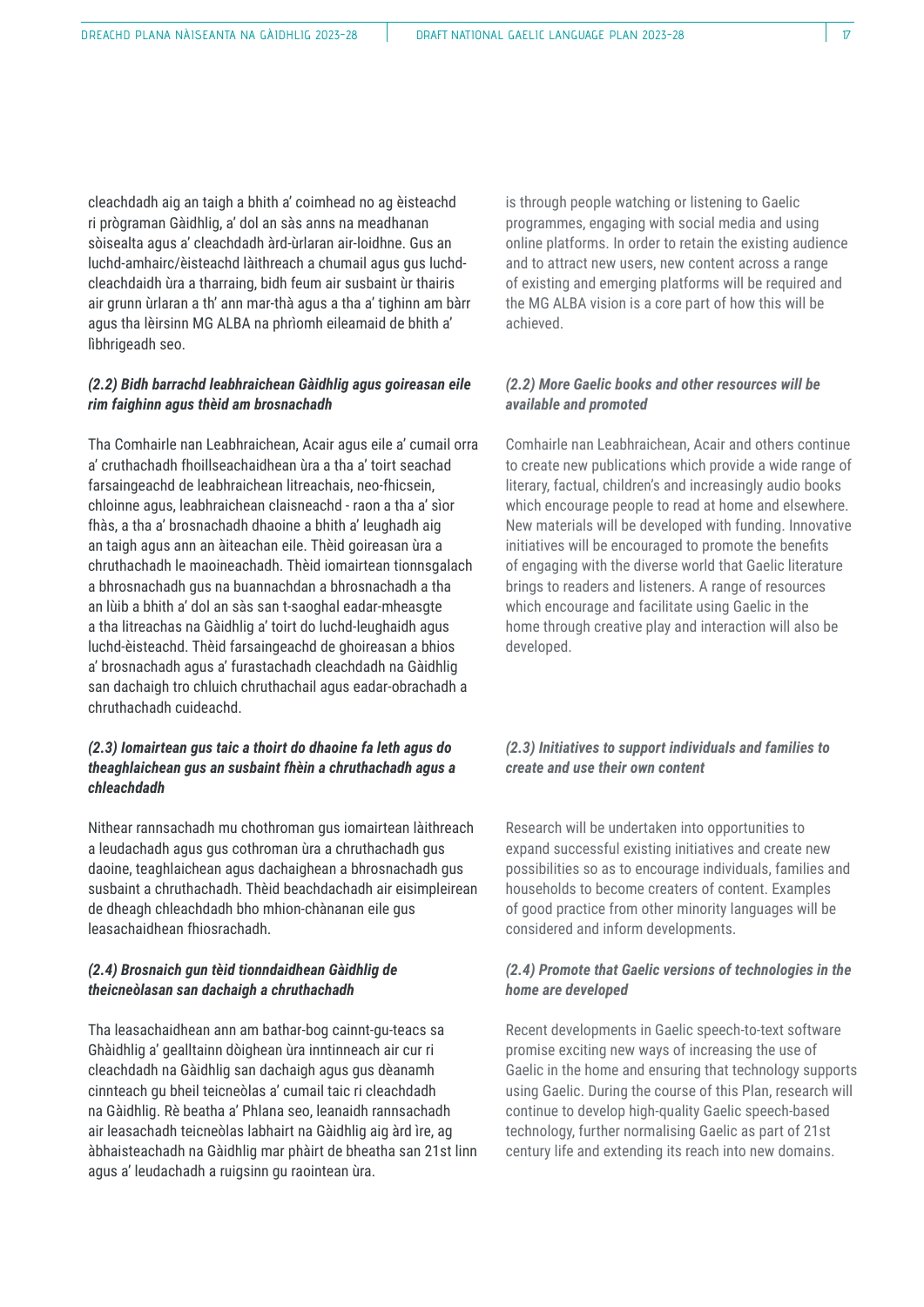#### *(2.5) Aithne agus taic ri ceuman a bhrosnaicheas cleachdadh na Gàidhlig ann an dachaighean*

Nithear rannsachadh le teaghlaichean gus tuigse nas fheàrr fhaighinn air an taic a tha a dhìth orra gus na sgilean Gàidhlig aca a chleachdadh san dachaigh. Thèid eisimpleirean aithnichte a chomharrachadh agus bithear a' brosnachadh choimhearsnachdan a dhol an sàs ann an gnìomhan le fòcas air a' Ghàidhlig aig an taigh no ann an suidheachaidhean sòisealta beaga. Thèid sgrùdadh a dhèanamh air iomairtean ann an coimhearsnachdan mion-chànanan eile agus thèid na leasanan bho seo a chur an gnìomh ann an co-theacsa na h-Alba.

#### **3. Meadhanan, Ealainean, Cultar, Dualchas**

#### *Toraidhean nam meadhanan is nan ealainean Gàidhlig, a' cruthachadh chothroman airson cur an cèill, sgilean, ruigsinneachd, com-pàirteachadh agus cruthachalachd.*

Thairis air na beagan bhliadhnaichean mu dheireadh, bha deagh adhartas ann an craoladh Gàidhlig, na h-ealainean agus foillseachadh agus thug Gàidhlig buaidh fharsaing is bheartach air beatha chultarach. Tha MG ALBA agus farsaingeachd de bhuidhnean leithid Fèisean nan Gàidheal, An Comann Gàidhealach, Comhairle nan Leabhraichean, Ceòlas, Acair agus eile a' cur gu mòr ri seo, a' dèanamh cinnteach gu bheil ìomhaigh na Gàidhlig fhathast àrd aig ìre nàiseanta agus eadar-nàiseanta. Tha seo a' dèanamh cinnteach gu bheil ìre de chothroman ann airson leasachadh sgilean, airson cruthachalachd, compàirteachadh agus cur an cèill. Tha dualchas beairteach na Gàidhlig ann an Alba a' faighinn taic an dà chuid aig ìre coimhearsnachd agus nàiseanta le buidhnean mar am Fòram Dualchais agus le buidhnean is ùghdarrasan nas motha. Tha na roinnean seo a' cur ri ìomhaigh na h-Alba mar dhùthaich eadarmheasgte agus tharraingeach, le Gàidhlig na pàirt chudromach den dearbh-aithne sin, agus tha iad a' cur gu mòr ris an eaconamaidh.

#### **GNÌOMHAN**

*(3.1) Tha na meadhanan a' ruith tro lìbhrigeadh a' Phlana air fad - san dachaigh, sa choimhearsnachd, san eaconamaidh agus ann an ionnsachadh - gu sònraichte tro bhith a' cur an gnìomh Lèirsinn 2022-2027 aig MG ALBA*

Tha Lèirsinn 2022-27 a chaidh fhoillseachadh bho chionn ghoirid a' mìneachadh àrd-amasan MG ALBA airson nam meadhanan Gàidhlig agus an àite a bhios aca ann an sin. Tha e a' gabhail a-steach a bhith a' cruthachadh agus a sgaoileadh susbaint, trèanadh is fastadh, co-obrachadh taobh a-staigh agus thar

#### *(2.5) Recognition and support for the measures that promote the use of Gaelic in homes*

Research will be undertaken with families to better understand what support is required to use their Gaelic skills in the home. Known examples will be highlighted and communities will be encouraged to engage in Gaelicfocused activities at home or in small social settings. Initiatives in other minority language communities will be reviewed and learning from those applied to the Scottish Gaelic context.

#### **3. Media, Arts, Culture, Heritage**

#### *Gaelic media and arts output, creating opportunities for expression, skills, access, participation and creativity.*

Over recent years there has been good progress in Gaelic broadcasting, arts and publishing and Gaelic has had a wide and rich impact on cultural life. In this there is a leading contribution from MG ALBA and a range of bodies such as Fèisean nan Gàidheal, An Comann Gàidhealach, Comhairle nan Leabhraichean, Ceòlas, Acair and others ensure that the profile of Gaelic remains high both at a national level and on an international level. This ensures a level of opportunities for skills development, for creativity, participation and expression. The rich heritage of Gaelic in Scotland is supported both at community level and national level by groups such as the Heritage Forum and by larger bodies and authorities. These sectors enhance Scotland's image as a diverse and attractive country, with Gaelic as a significant aspect of that identity, and they contribute significantly to the economy.

#### **ACTIONS**

*(3.1) Media will run throughout delivering the Plan - in the home, in the community, in the economy and in learning – primarily through implementation of the MG ALBA Lèirsinn 2022-2027*

The recently published Lèirsinn 2022-27 sets out MG ALBA's ambitions for Gaelic media and their role within that. It includes content creation and distribution, training and employment, collaborations within and across sectors and its economic impact and contribution to the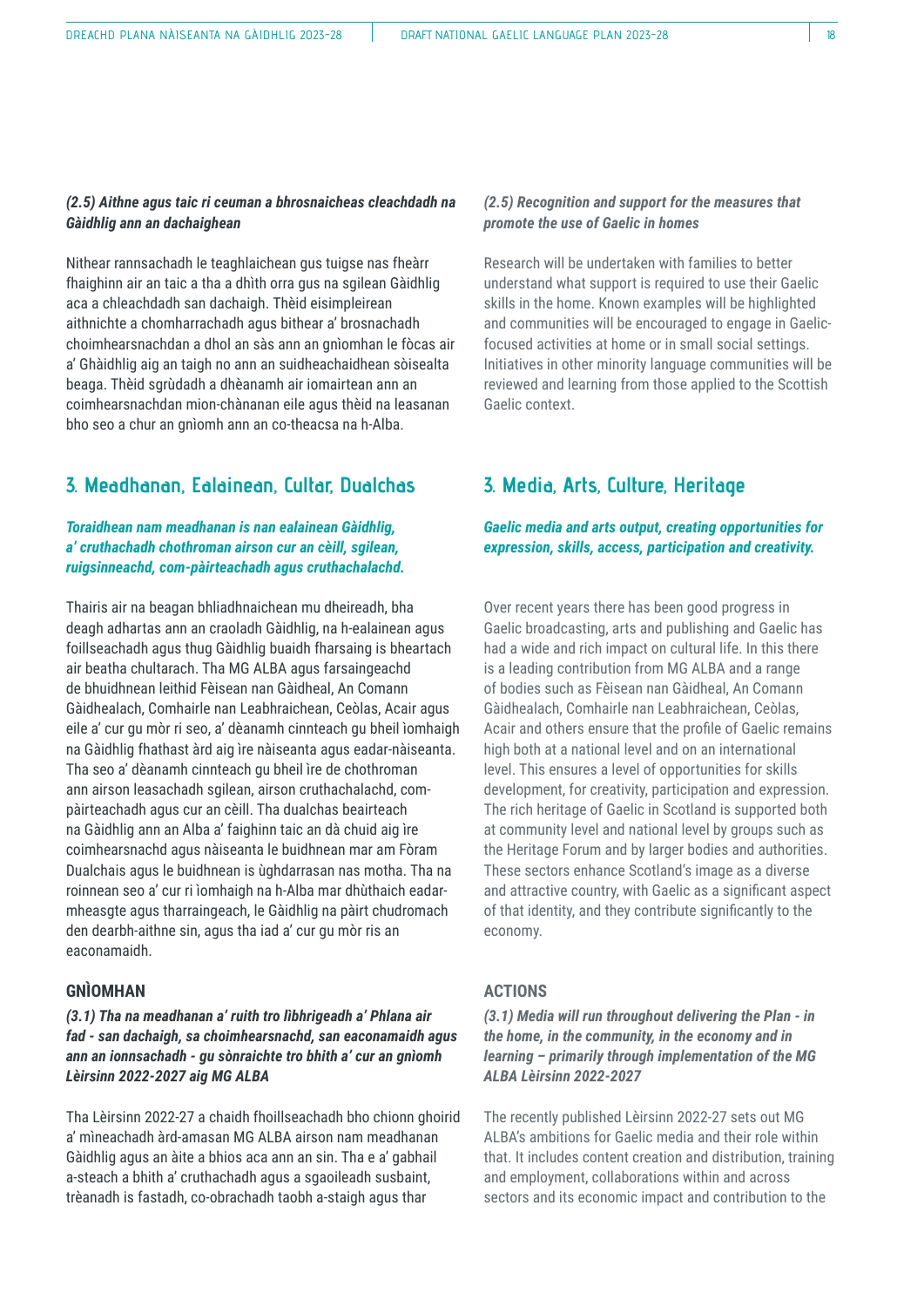roinnean agus a bhuaidh eaconomach agus mar a tha i a' cur ri ìomhaigh agus cliù na h-Alba gu h-eadar-nàiseanta.

#### *(3.2) Thèid cuideam a chur air gnothaichean sna meadhanan a tha tarraingeach do dh'òigridh*

Tha grunn iomairtean ann, mar eisimpleir FilmG, YoungScot agus Kilted Otter, a tha a' brosnachadh òigridh mar-thà gus susbaint a chruthachadh agus gus pàirt a ghabhail anns na meadhanan sòisealta agus gnìomhan didseatach eile. Thèid barrachd taic a thoirt do seo agus thèid barrachd a leasachadh gus am bi e comasach do bharrachd òigridh Gàidhlig a chleachdadh agus gus pàirt a ghabhail ann an nithean tron Ghàidhlig agus gus an tèid am brosnachadh gus sin a dhèanamh. Bidh cho cudromach 's a tha conaltradh sòisealta aghaidh ri aghaidh do dhaoine òga na phrìomh eileamaid anns na leasachaidhean sin.

#### *(3.3) Barrachd bhuidhnean ealain, agus ghnìomhachdan is fèisean ealain a' faighinn taic is brosnachadh gus Gàidhlig a bhith mar phàirt den obair aca*

Thathar air a' Ghàidhlig agus a cultar aithneachadh bho chionn fhada mar phàirt luachmhor, beairteach agus cudromach de dhearbh-aithne agus tarraingeachd na h-Alba. Mar phàirt den amas dèanamh cinnteach gum bi cothrom aig a h-uile duine ann an Alba air na h-ealainean Gàidhlig, bidh buidhnean maoineachaidh, leithid EventScotland agus Alba Chruthachail, air am brosnachadh gus dèanamh cinnteach gu bheil iad a' cur cuideam air cho cudromach agus cho tarraingeach 's a tha na h-ealainean Gàidhlig anns na prògraman maoineachaidh agus an obair chomhairleachaidh aca gus am bi seo air àbhaisteachadh taobh a-staigh buidhnean, gnìomhan agus fèisean ealain.

#### *(3.4) Barrachd taic bho bhuidhnean poblach do bhuidhnean ealain Gàidhlig gus cothroman, ruigsinneachd, sgilean, is compàirteachadh a chruthachadh*

Tha barrachd is barrachd bhuidhnean ealain Gàidhlig a tha a' dèanamh cinnteach gu bheil na h-ealainean ruigsinneach, ag àrach tàlant ùr tro leasachadh sgilean agus a' brosnachadh barrachd com-pàirt. Tha seo a' toirt tlachd do dhaoine cho math ri buannachdan sòisealta is eaconamach eile agus tha e a' toirt cothrom do luchd-ealain na sgeulachdan aca fhèin agus na sgeulachdan coitcheann aithris. Thèid taic is dealasach faicsinneach aig buidhnean poblach le dleastanasan anns na roinnean sin a neartachadh gus dèanamh cinnteach gun lean am fàs seo.

image and standing of Scotland internationally.

#### *(3.2) Emphasis will be placed on media activities appealing to young people*

There are a range of initiatives such as FilmG, YoungScot and Kilted Otter, which already encourage young people to create and participate in social media and other digital activities. Support for this will be expanded and more will be developed in order to enable and encourage more young people to increase their engagement with and use of Gaelic. The importance for young people of face to face socialising will be a key factor in these developments.

#### *(3.3) More arts organisations, activities and festivals encouraged and supported to include Gaelic*

Gaelic language and culture has long been recognised as a valued, rich and important part of Scotland's identity and attractiveness. As part of the ambition to ensure everybody in Scotland has access to Gaelic arts, funding bodies, such as EventScotland and Creative Scotland, will be encouraged to ensure that in their funding programmes and advisory work that they highlight the importance and attractiveness of Gaelic arts so that these are normalised within arts organisations, activities and festivals.

#### *(3.4) Increase support from public bodies for Gaelic arts bodies to create opportunities, access, skills, participation*

There is a growing range of Gaelic arts bodies which make the arts accessible, foster new talent through skills development and increased participation. This brings pleasure as well as other social and economic benefits and enables artists to tell their individual and collective stories. Visible commitment and support by public bodies with responsibilities in these sectors will be enhanced to ensure that this growth can continue.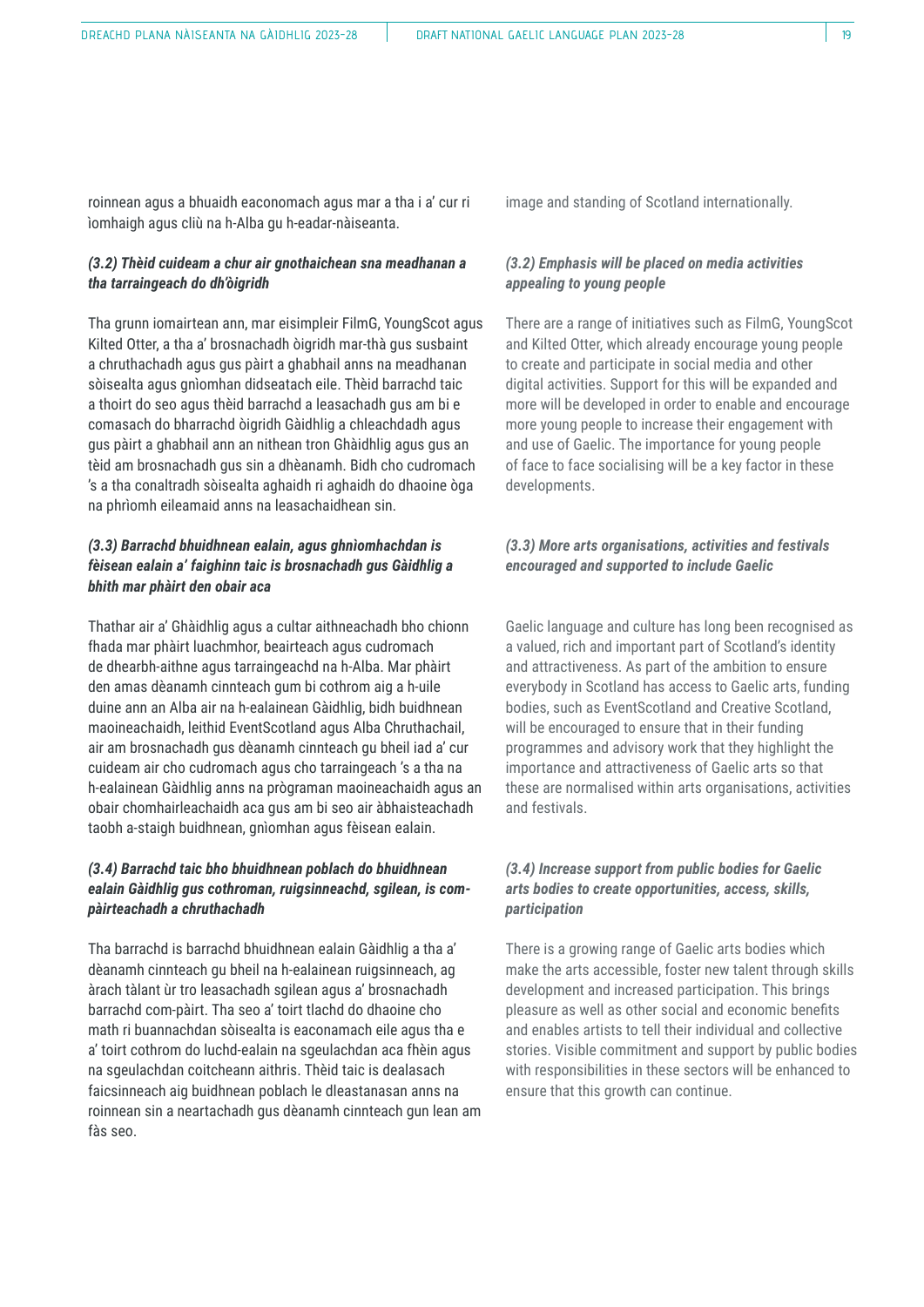#### *(3.5) Leudaich solar foillseachaidh Gàidhlig le cothrom agus brosnachadh do sgrìobhadairean agus luchd-cruthachaidh eile*

Gus dèanamh cinnteach gum bi leudachadh air foillseachaidhean agus goireasan eile gus taic a chumail ri 2.2 gu h-àrd, thèid ath-sgrùdadh agus barrachd obair leasachaidh a dhèanamh air prògraman leasachaidh sgilean thar raon nan roinnean cruthachail a tha an sàs ann am foillseachadh.

#### **4. Gnìomhachas agus an Eaconamaidh**

#### *A' cleachdadh na Gàidhlig ann an gnìomhachasan agus iomairtean sòisealta; agus Gàidhlig mar stòras eaconamach ann an Alba.*

Rinneadh grunn rannsachaidhean air buaidh na Gàidhlig air eaconamaidh na h-Alba, le rannsachadh bho chionn ghoirid le MG ALBA agus Comhairle Baile Ghlaschu. Tha na sgrùdaidhean seo a' sealltainn gu bheil àite cudromach aig a' Ghàidhlig ann a bhith a' togail eaconamaidh na h-Alba, àite a tha a' sìor fhàs, gu h-àraidh a thaobh roinnean leithid turasachd, biadh is deoch, agus dualchas agus gum bu chòir cuideam làidir a bhith aice ann an cumhachd ath-nuadhachail agus leasachaidhean glacaidh carbon air fearainn is aig muir - roinnean a tha a' sìor fhàs.

#### **GNÌOMHAN**

*(4.1) Taic do ghnìomhachasan gus cleachdadh na Gàidhlig a mheudachadh ann an seirbheisean agus bathar a bharrachd air san àite-obrach, agus airson leudachadh ann an seirbheisean agus toraidhean*

Agus an t-iarrtas airson ionnsachadh na Gàidhlig agus ùidh anns a' chànan agus a' chultar a' dol am meud, tha cothroman aig gnìomhachasan, an dà chuid san roinn phrìobhaidich agus san treas roinn, na seirbheisean agus am bathar aca a leudachadh gus seirbheisean is bathar co-cheangailte ris a' Ghàidhlig agus tro mheadhan na Gàidhlig a sholarachadh. Bidh ùghdarrasan poblach aig a bheil dleastanasan leasachadh eaconamach air am brosnachadh gus dèanamh cinnteach gu bheilear a' brosnachadh nam buannachdan a thig bhon Ghàidhlig, agus gu bheil a' chomhairle agus an taic aca a' gabhail a-steach mothachadh air a' Ghàidhlig agus gnìomhan co-cheangailte ris a' Ghàidhlig.

#### *(3.5) Expand Gaelic publishing provision of opportunity and encouragement to writers and other creators*

In order to ensure expansion of publications and other resources to support 2.2 above, programmes for skill development across the range of creative sectors involved in publishing will be reviewed and further developed.

#### **4. Business and the Economy**

#### *Using Gaelic in businesses and social enterprises; and Gaelic as an economic asset in Scotland.*

The impact of Gaelic in the Scottish economy has been the subject of a number of studies, most recently by MG ALBA and Glasgow City Council. These studies demonstrate that Gaelic has an important and increasing place in building the Scottish economy, particularly in relation to sectors such as tourism, food and drink, heritage and should have a strong emphasis in the growing renewables and land and maritime carbon capture developments.

#### **ACTIONS**

*(4.1) Support for businesses to increase the use of Gaelic in services and products as well as in the workplace, and for expansion of services and products*

As the demand for Gaelic learning and interest in the language and culture increases, businesses, both private and third-sector, have opportunities to expand their services and products to provide Gaelic-related and Gaelic-medium services and products. Public authorities with economic development functions will be encouraged to ensure that the advantages that Gaelic brings are promoted, and that their advice and support includes awareness of Gaelic and Gaelic-related actions.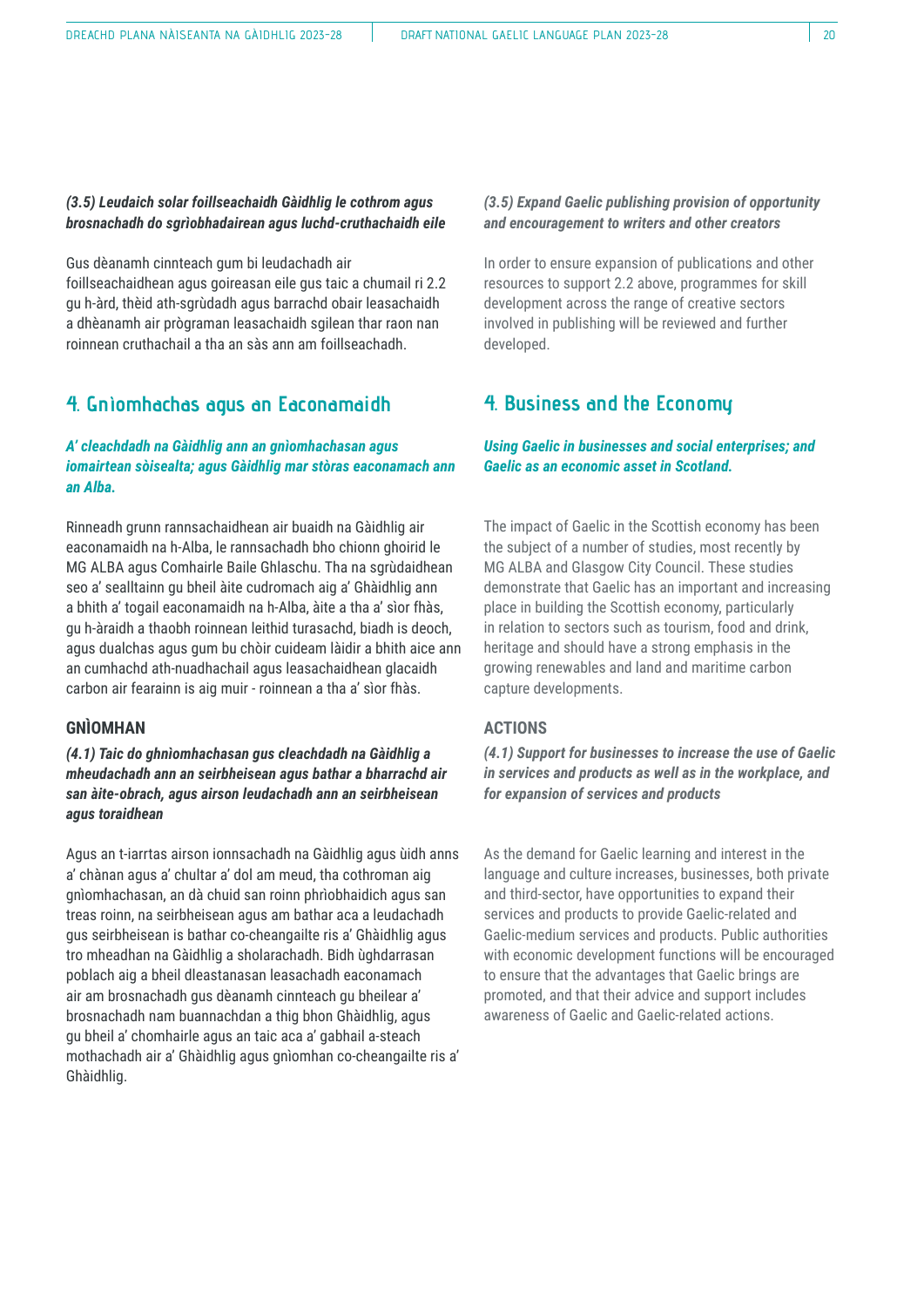#### *(4.2) Leudaich an rannsachadh mun bhuaidh eaconamaich aig a' Ghàidhlig ann an Alba*

Chomharraich an sgrùdadh cruth-atharrachail Ar Stòras Gàidhlig ann an 2014, gum faodadh luach na Gàidhlig do dh'eaconamaidh na h-Alba a bhith eadar £81.6 millean agus £148.5 millean. Tha co-theacsa na Gàidhlig air atharrachadh gu mòr bhon uair sin, gu sònraichte a thaobh àireamh an luchd-ionnsachaidh, agus bhiodh e feumail an rannsachadh seo ath-dhèanamh agus a cho-fhilleadh leis na toraidhean bho rannsachadh eile, mar eisimpleir an rannsachadh a tha ga thoirt air adhart ann an Glaschu. Bheireadh seo seachad fianais a bharrachd airson leasachaidhean eaconamach a bharrachd agus barrachd brosnachadh dhan chànan agus do ghnìomhachasan.

#### *(4.3) Sgilean tionnsgalachd agus ceannais gu bhith air an cruthachadh ann an trèanadh gnìomhachais a thèid a chruthachadh gus lìbhrigeadh sa Ghàidhlig*

Mar phàirt den iomairt gus fàs a thoirt air gnìomhachd thionnsgalach agus fàs eaconamach a mheudachadh, bithear a' rannsachadh chothroman agus iarrtas airson sgilean tionnsgalachd agus ceannais tro mheadhan na Gàidhlig ann an trèanadh gnìomhachais agus thèid cùrsaichean iomchaidh a chruthachadh agus a lìbhrigeadh gus am bi a' Ghàidhlig air a làn fhighe a-steach dhan iomairt airson leasachadh sgilean tionnsgalachd.

#### *(4.4) Leudaich margaidh obrach na Gàidhlig tro bhith a' brosnachadh dhreuchdan a tha a' cur luach air sgilean Gàidhlig, preantasachdan, leasachadh sgilean agus prògraman trèanaidh agus neartaich slighean obrach agus planadh leantainneachd airson dreuchdan far a bheil Gàidhlig air a meas riatanach no na buannachd*

Is e fear de na dùbhlain mu choinneamh fàs leantainneach ann an leasachadh na Gàidhlig luchd-labhairt sgileil Gàidhlig gu leòr a bhith ann gus an t-iarrtas a choileanadh airson barrachd luchd-obrach le Gàidhlig, co-dhiù tha seo ann am foghlam, ann am buidhnean poblach eile no ann am buidhnean san roinn phrìobhaidich no san treas roinn. Bidh prìomh àite aig na buidhnean poblach sin air a bheil uallach airson trèanadh is leasachadh, cho math ri luchd-comhairle dhreuchdan, ann a bhith a' dèanamh cinnteach gu bheil comhairle mu dhreuchdan agus slighean trèanaidh rim faighinn do luchdlabhairt na Gàidhlig, co-cheangailte ri leasachadh dreuchdail is proifeiseanta.

#### *(4.2) Extend research on the already established economic impact of Gaelic in Scotland*

A landmark study in 2014, Ar Stòras Gàidhlig, identified that the potential economic value of Gaelic to the Scottish economy could be in the region of between £81.6 million and £148.5 million. The Gaelic context has changed significantly since then, primarily with regard to the number of learners, and it would be beneficial to re-visit this study and integrate it with the findings from other research, such as that being progressed in Glasgow. This would provide evidence for further economic developments, promotion and support for the language and businesses.

#### *(4.3) Entrepreneurial and leadership skills in business training to be developed for delivery in Gaelic*

As part of the drive to increase entrepreneurial activity and economic growth, the opportunity and demand for Gaelic-medium entrepreneurial and leadership skills in business training will be researched and appropriate courses developed and delivered so that Gaelic is fully integrated into the drive for entrepreneurial skill development.

*(4.4) Expand the Gaelic labour market through promoting careers which value Gaelic skills, apprenticeships, skill development and training programmes and strengthen career routes and succession planning for careers where Gaelic is deemed essential or desirable*

One of the challenges for continued growth in Gaelic development is having sufficient skilled Gaelic-speakers to meet the increased demand for Gaelic-speaking staff, whether in education, other public sector organisations or in private or third-sector organisations. Those public bodies which have responsibility for training and development, as well as career advice, will have a key role in ensuring that career advice and training routes are available for Gaelic speakers, linked with vocational and professional development.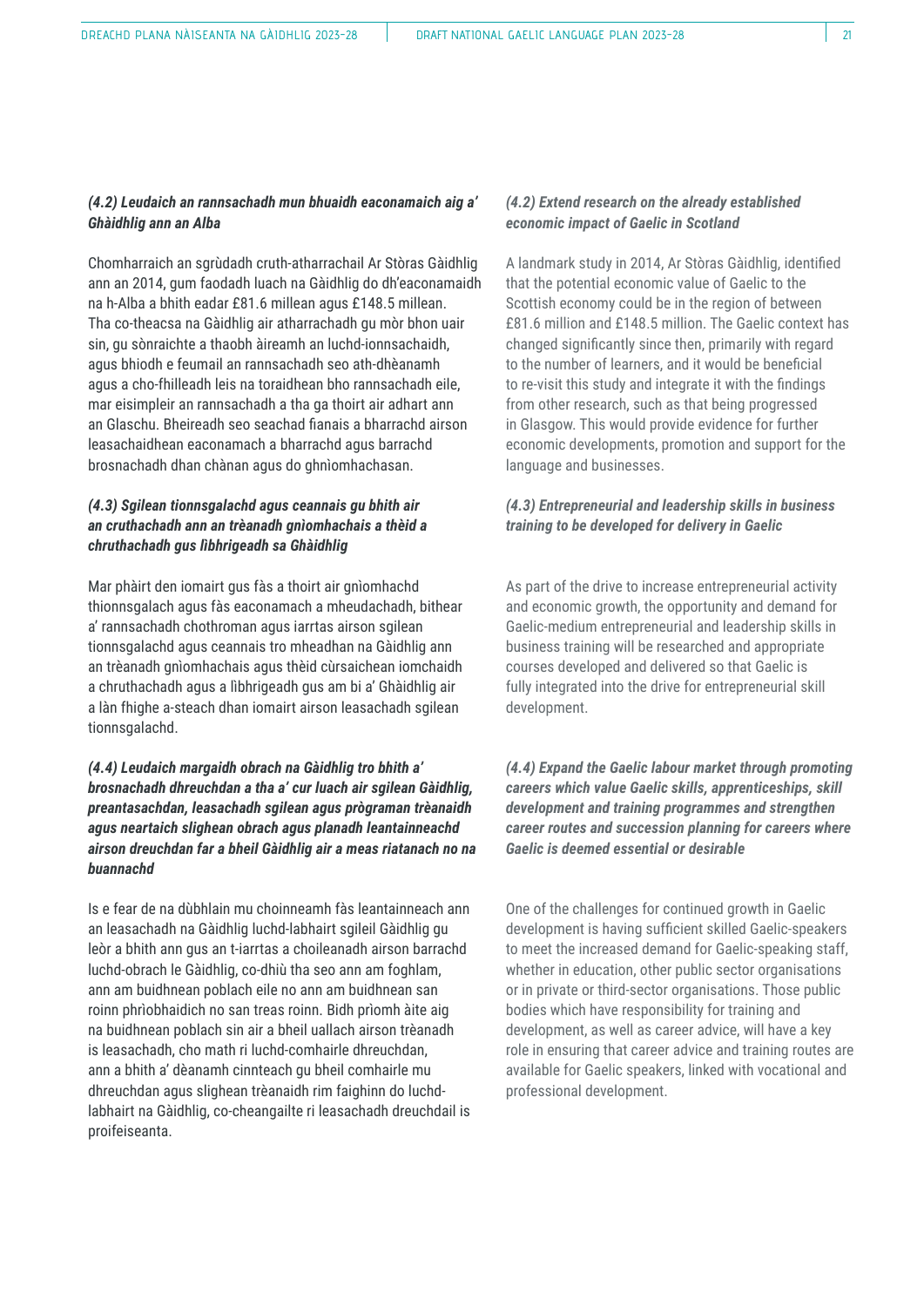*(4.5) Nì an roinn phoblach, ag obair ann an com-pàirteachas leis an roinn phrìobhaidich, cinnteach gum bi tasgadh ann an cumhachd ath-nuadhachail, atharrachadh clìomaid agus leasachaidhean co-cheangailte riutha buannachdail do choimhearsnachdan agus dhan Ghàidhlig*

Tha prìomh àite aig buidhnean leasachaidh, ag obair leis an roinn phrìobhaidich, ann a bhith dèanamh cinnteach gu bheil comhairle agus taic ann dhan roinn phrìobhaidich a bheir comas dhi cur ri fàs na Gàidhlig anns na coimhearsnachdan leis a bheil i ag obair. Bu chòir an ceangal bunaiteach eadar fearann is coimhearsnachd is cànan a neartachadh ann an com-pàirteachasan poblach/prìobhaideach agus leasachaidhean fearainn coimhearsnachd.

### **5. Ùghdarrasan Poblach**

#### *Taic aig ùghdarrasan poblach dhan Ghàidhlig agus aithne air cho cudromach 's a tha ceuman sòisealta agus eaconomach nas fharsainge dhan Ghàidhlig.*

Tha taic nach beag aig ùghdarrasan ionadail agus buidhnean poblach dhan Ghàidhlig agus tha raon farsaing de dh'iomairtean an sàs gus taic a chumail ri Gàidhlig. Chithear seo le buidhnean a tha a' dèiligeadh ri foghlam, dualchas, turasachd, fearann agus coimhearsnachd, na h-ealainean agus barrachd. Tha raon ùghdarras nàiseanta aig tòrr de na buidhnean sin agus is urrainn dhaibh cur ri taic dhan Ghàidhlig agus a bhith a' toirt fàs air a' Ghàidhlig air feadh na h-Alba.

Tha Adhartas nas Luaithe, iomairt chruth-atharrachail air a stiùireadh le Ministearan na h-Alba, air buidhnean nàiseanta agus prìomh ùghdarrasan aig a bheil planaichean Gàidhlig a thoirt còmhla gu soirbheachail gus sruthan-obrach a thoirt air adhart agus gus prìomh ghealltanasan Gàidhlig a lìbhrigeadh tro cho-obrachadh.

Tha fòcas làidir air a' Ghàidhlig ann am Plana Nàiseanta nan Eilean agus tha prìomhachasan ann mun Ghàidhlig agus cuideachd mu phrìomhachasan sòisealta, eaconamach agus bun-structair nas fharsainge a tha cudromach do bheatha sna h-eileanan far a bheil a' Ghàidhlig ga bruidhinn.

#### **GNÌOMHAN**

*(5.1) Faigh buaidh nas motha bho Phlanaichean Gàidhlig, a thaobh an raoin de dh'ùghdarrasan, agus lìbhrigeadh, brosnachadh agus ìre cleachdaidh nan seirbheisean a bheirear seachad anns na coimhearsnachdan air leth aca, agus air an èifeachdas aca*

*(4.5) The public sector, working in partnership with the private sector, will ensure that renewables, climate change investment and other developments should deliver for communities and for Gaelic*

Development agencies, working with the private sector, have a key role in ensuring that there is advice and support for the private sector which enables it to contribute to the growth of Gaelic in the communities with which it works. The intrinsic connection between land and community and language should be strengthened in public/private partnerships and community land developments.

### **5. Public Authorities**

#### *Public authority support for Gaelic and recognition of the importance of wider social and economic measures for Gaelic.*

There is significant support from local authorities and public bodies for Gaelic and a wide range of initiatives are in place to support Gaelic. This can be seen in bodies dealing with education, heritage, tourism, land and environment, the arts and more. Many of these are organisations with a national remit and can contribute to the support for and growth of Gaelic across Scotland.

The Faster Rate of Progress, a transformational initiative led by Scottish Ministers, which has successfully brought together national organisations and key authorities which have Gaelic language plans to progress workstreams and deliver key Gaelic commitments through collaboration.

The National Islands Plan includes a strong focus on Gaelic and has included priorities for Gaelic and also on wider social, economic and infrastructural priorities that are important to life in islands where Gaelic is spoken.

#### **ACTIONS**

*(5.1) Build even greater impact from Gaelic Language Plans, the range of authorities, the provision, promotion and uptake of the services offered in their individual communities and their effectiveness*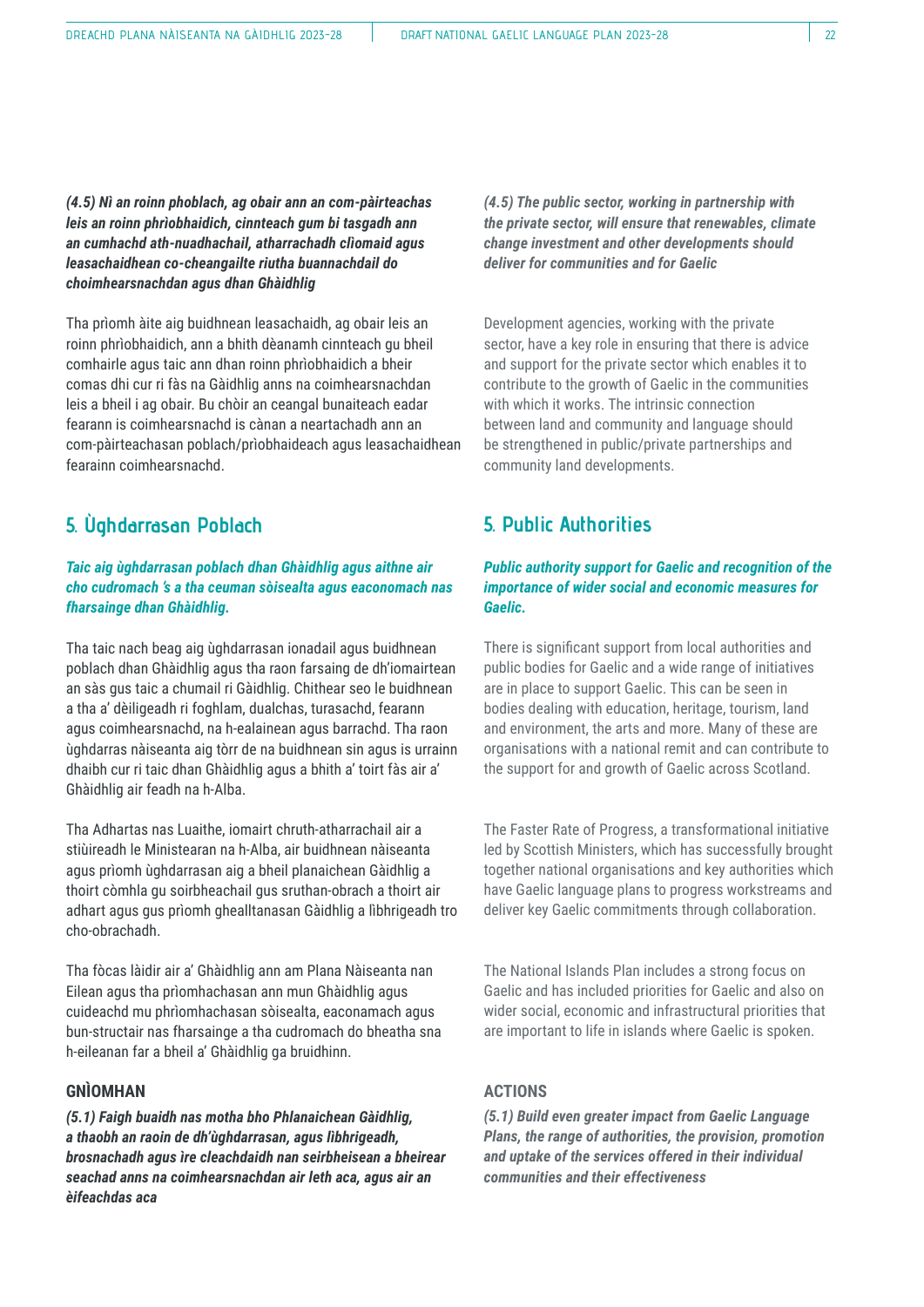Tha 67 ùghdarrasan poblach air planaichean Gàidhlig ullachadh, no tha iad gan ullachadh. Tha na h-ùghdarrasan a' gabhail a-steach riaghaltas, ùghdarrasan ionadail, buidhnean foghlaim, buidhnean iomairt is sgilean, seirbheisean slàinte is èiginn, spòrs, cultar, dualchas is àrainneachd, buidhnean còmhdhail, agus buidhnean ann an roinn an fhearainn. Tha na planaichean a' mìneachadh dè nì gach ùghdarras gus seirbheisean a chruthachadh agus a sholarachadh do luchd-labhairt na Gàidhlig, a' gabhail a-steach pròiseactan agus iomairtean ùra a bharrachd air a bhith a' mìneachadh mar a chleachdas iad Gàidhlig nan gnothaichean corporra.

Tha an [Ro-innleachd Turasachd Ghàidhlig](https://www.visitscotland.org/about-us/what-we-do/working-in-partnership/gaelic-tourism-strategy) a dheasaich agus a bhuilich VisitScotland, le farsaingeachd de chom-pàirtichean, na h-eisimpleir de dh'iomairt mhòr le ùghdarrasan poblach. Tha an ro-innleachd, anns a bheil plana gnìomh, a' mìneachadh mar a bhios buidhnean turasachd a' cur ri cleachdadh is brosnachadh na Gàidhlig. Am measg nam builean gu ruige seo tha iomairtean leithid Scotland's Gaelic Islands, iomairt margaidheachd a tha a' mìneachadh na Gàidhlig sna h-Eileanan Siar ann an teacsa agus bhidiothan, agus a tha a' cruthachadh chothroman cosnaidh do luchd-labhairt na Gàidhlig.

Bidh an ath cheum a thaobh planaichean Gàidhlig a' gabhail a-steach àireamh nas motha de dh'ùghdarrasan poblach a bhith a' deasachadh agus a' cur an gnìomh phlanaichean, a bharrachd air barrachd dùil gum bi an fheadhainn aig a bheil planaichean mar-thà a' Ghàidhlig àbhaisteachadh barrachd thairis air na raointean gnìomhachd aca gu lèir.

#### *(5.2) Bheir Riaghaltas na h-Alba Bile nan Cànan Albannach air adhart leis a' Ghàidhlig aig a chridhe*

Cruthaichidh obair leasachaidh air a' Bhile seo cothroman gus seasamh na Gàidhlig ann an Alba a neartachadh agus gus dèanamh cinnteach gu bheilear ag aithneachadh agus a' neartachadh a pàirt ann a bhith cur ri iomadachd ann an Alba, ann a bhith a' cur ri sunnd, coileanadh foghlaim, beairteas eaconamach, ri cultar agus ri neartachadh choimhearsnachdan.

#### *(5.3) Beachdaichidh Riaghaltas na h-Alba air Gàidhealtachd a chruthachadh*

Seo modal leasachaidh a tha ga chleachdadh ann an Èirinn gus taic a chumail ri coimhearsnachdan cànain tro bhith ag aithneachadh nam feumalachdan sònraichte aca. Tha grunn rannsachaidhean acadaimigeach ann an Alba air sealltainn gu bheil cleachdadh làitheil na Gàidhlig ann an coimhearsnachdan dùthchail is traidiseanta a' crìonadh. Dh'fhaodte gur e seo modail a dh'fhaodadh taic a thoirt do na coimhearsnachdan seo a bharrachd air na coimhearsnachdan ann am bailtean agus cathair-bhailtean.

There are currently 67 public authorities with, or developing, Gaelic language plans. The authorities include government, local authorities, education bodies, enterprise and skills agencies, health and emergency services, sports, culture, heritage and environment bodies, transport bodies, and land sector agencies. The plans set out what each authority will do to develop and provide services for Gaelic speakers, including new projects and initiatives as well as how they will use Gaelic in their corporate affairs.

One example of a major initiative by a public authority is the development and implementation of a [Gaelic Tourism](https://www.visitscotland.org/about-us/what-we-do/working-in-partnership/gaelic-tourism-strategy)  [Strategy](https://www.visitscotland.org/about-us/what-we-do/working-in-partnership/gaelic-tourism-strategy) by VisitScotland, with a wide range of partners. The strategy, which includes an action plan, sets out how tourism bodies will increase the use and promotion of Gaelic. Outcomes to date have included initiatives such as [Scotland's Gaelic Islands,](https://www.visitouterhebrides.co.uk/blog/read/2021/09/the-outer-hebrides-scotlands-gaelic-islands-b48) a promotion campaign which explains in text and videos about Gaelic in the Western Isles, and creating employment opportunities for Gaelic speakers.

The next phase of Gaelic language plans will include an increased number of public authorities developing and implementing plans, as well as an increased expectation from those with existing plans for greater normalisation of Gaelic across all their areas of activity.

#### *(5.2) SG will take forward a Scottish Languages Bill with provision for Gaelic at its core*

The development of this Bill will create opportunities to strengthen the standing of Gaelic in Scotland and ensure that its part in contributing to the diversity of Scotland, in increasing wellbeing, educational attainment, economic prosperity, cultural contribution and strengthening communities is acknowledged and strengthened.

#### *(5.3) Scottish Government will explore the creation of a Gàidhealtachd*

This is a model of development used in Ireland to strengthen support for language communities through recognition of their particular needs. A number of academic studies in Scotland have shown that the use of Gaelic on a daily basis in the traditional island and rural communities is decreasing. This may be one model which can support those communities as well as those communities in towns and cities.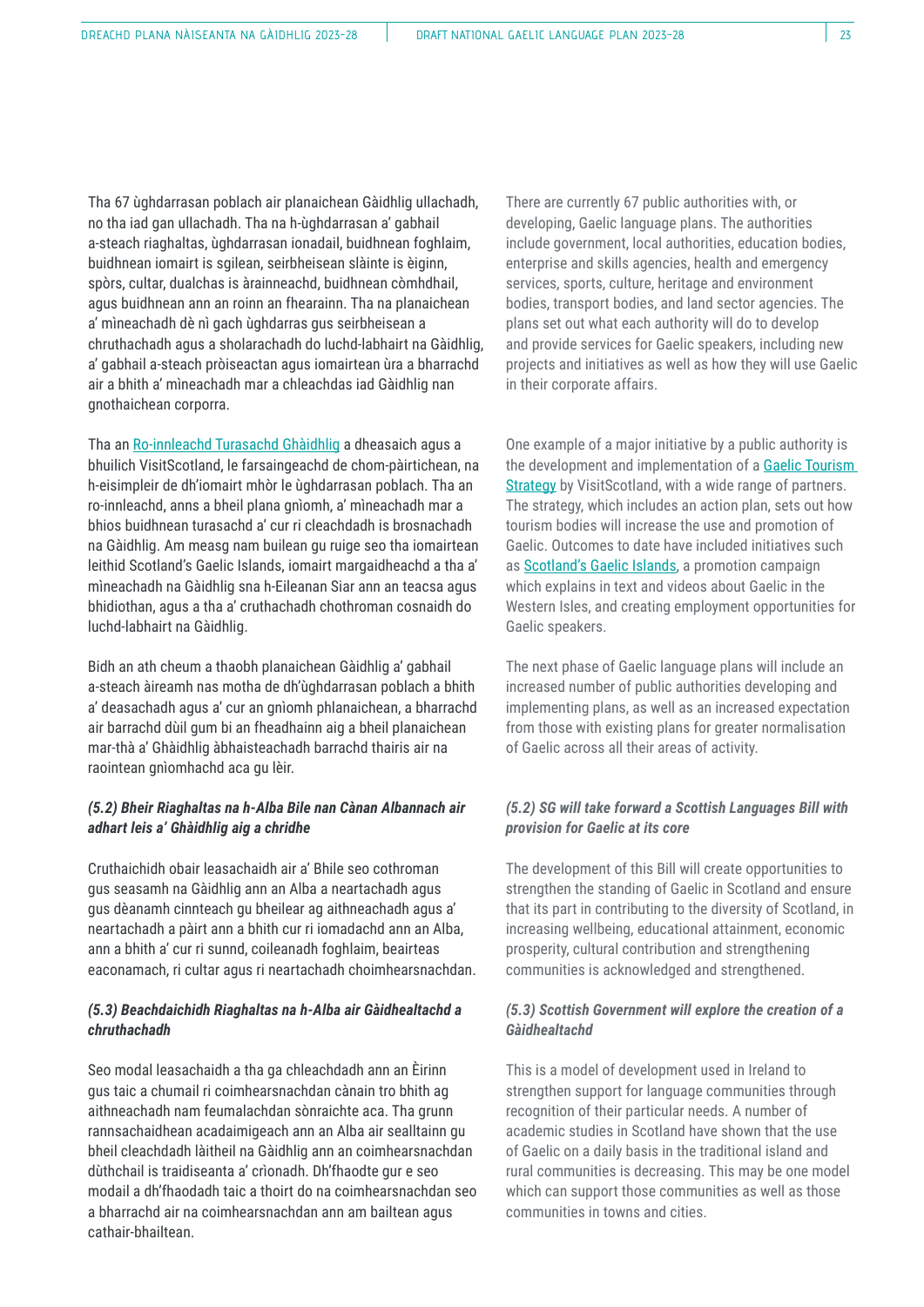#### *(5.4) Dèan cinnteach gu bheil Gàidhlig mar phàirt de, agus na prìomhachas, ann an gnìomhan bho Achd nan Eilean*

Tha [Plana Nàiseanta Eileanan na h-Alba](https://www.gov.scot/publications/national-plan-scotlands-islands/) na fhrèam-obrach airson obair gus cur ri leas nan coimhearsnachdan eileanach gu brìoghmhor. Taobh a-staigh seo agus anns a' Phlana Buileachaidh ceangailte ris, tha Gàidhlig na pàirt ann an iomadh amas ro-innleachdail. Tha na sgrìobhainnean seo nam frèam-obrach airson a bhith a' cur ri cleachdadh na Gàidhlig le ùghdarrasan poblach agus ann an coimhearsnachdan eileanach. Seallaidh na h-aithisgean bliadhnail mar a thathar a' cur ri a cleachdadh anns na h-amasan ro-innleachdail tro bheatha a' Phlana Buileachaidh. Cumaidh cleachdadh èifeachdach den Stiùireadh ùraichte air Measadh Buaidh Coimhearsnachdan Eileanach taic ris a' ghnìomh seo.

#### *(5.5) Nì Riaghaltas na h-Alba ath-sgrùdadh air gnìomhan agus structaran Bòrd na Gàidhlig*

Stèidhich Achd na Gàidhlig 2005 a' bhuidheann phoblach Bòrd na Gàidhlig agus mhìnich e a dhleastanasan agus a structar. Is e fear de na dleastanasan aige plana nàiseanta ullachadh gach còig bliadhna. Is e fear eile comas a bhith a' toirt air ùghdarrasan poblach planaichean Gàidhlig a dheasachadh agus a chur an gnìomh. Tha an Achd a' toirt seachad mion-fhiosrachadh air mar a bheirear taobhan den obair air adhart agus, às dèidh na tha sinn air ionnsachadh, tha e iomchaidh ath-sgrùdadh a dhèanamh air mar a ghabhadh an Achd a neartachadh no mar a ghabhadh reachdas eile a thoirt a-steach gus taic a chumail ri leasachaidhean. Anns a' Chuimrigh mar eisimpleir, tha Coimiseanair Cànain ann a tha a' brosnachadh a' chànain agus a tha cuideachd a' cur an gnìomh gèilleadh ri inbhean cànain.

#### *(5.6) Cuir ri gluasad le iomairt Adhartas nas Luaithe agus fòcas air Gàidhlig ann an struthan-obrach Co-chruinneachadh na Gàidhealtachd agus nan Eilean*

Tha Adhartas nas Luaithe, an iomairt a stèidhich an Leasphrìomh Mhinistear Iain Swinney mar Mhinistear na Gàidhlig air a bhith na mheadhan air co-obrachadh èifeachdach a stèidheachadh eadar Ministear na Gàidhlig agus raon de dh'ùghdarrasan poblach, gu sònraichte an fheadhainn aig a bheil comas a' bhuaidh as motha a thoirt air a' Ghàidhlig. Tha e a' cur aghaidh air prìomh dhùbhlain a thaobh fàs leithid fastadh agus glèidheadh thidsearan FtG; fàs ann an solar, agus ruigsinneachd air goireasan ionnsachaidh inbheach le structar, gu sònraichte SpeakGaelic; leasachadh planadh agus slighean gus solar margaidh obrach na Gàidhlig a mheudachadh. Thèid cuir ris an àireamh de shruthan-obrach a rèir prìomh

#### *(5.4) Ensure Gaelic is included and prioritised in activity resulting from the Islands Act*

The [National Plan for Scotland's Islands](https://www.gov.scot/publications/national-plan-scotlands-islands/) provides a framework for action in order to meaningfully improve outcomes for island communities. Within it and its related Implementation Plan, Gaelic features in many of its strategic objectives. These documents provide a framework for increasing the use of Gaelic by public authorities in island communities. The annual reports will demonstrate how its use is increased in the strategic objectives over the period of the Implementation Plan. The effective use of the revised Island Communities Impact Assessment Guidance will support this action.

#### *(5.5) Scottish Government will review the functions and structures of Bòrd na Gàidhlig*

The Gaelic Language Act of 2005 set up the public body Bòrd na Gàidhlig and described its functions and how it would be structured. One of its functions is to develop a national plan every five years. Another is to require public authorities to develop and implement individual Gaelic language plans. The Act provides detail on how some aspects of the work is to be taken forward and in light of experience, it is appropriate to review how the Act could be strengthened or other legislation introduced to support developments. In Wales for example, there is a Language Commissioner who promotes the language and also enforces compliance with the language standards.

#### *(5.6) Enhance momentum with the Faster Rate of Progress initiative and the focus on Gaelic in the Convention of the Highlands and Islands (CoHI) workstreams*

Faster Rate of Progress, the initiative established by Deputy First Minister John Swinney as Minister for Gaelic has been instrumental in establishing effective collaborative working between the Minister for Gaelic and a range of public authorities, particularly those with the ability to achieve maximum impact for Gaelic. It is addressing key challenges to growth such as GM teacher recruitment and retention; growth in provision of, and accessibility to structured adult learning resources, primarily SpeakGaelic; developing planning for and routes to increase the Gaelic labour market supply. The number of workstreams will be increased in line with developing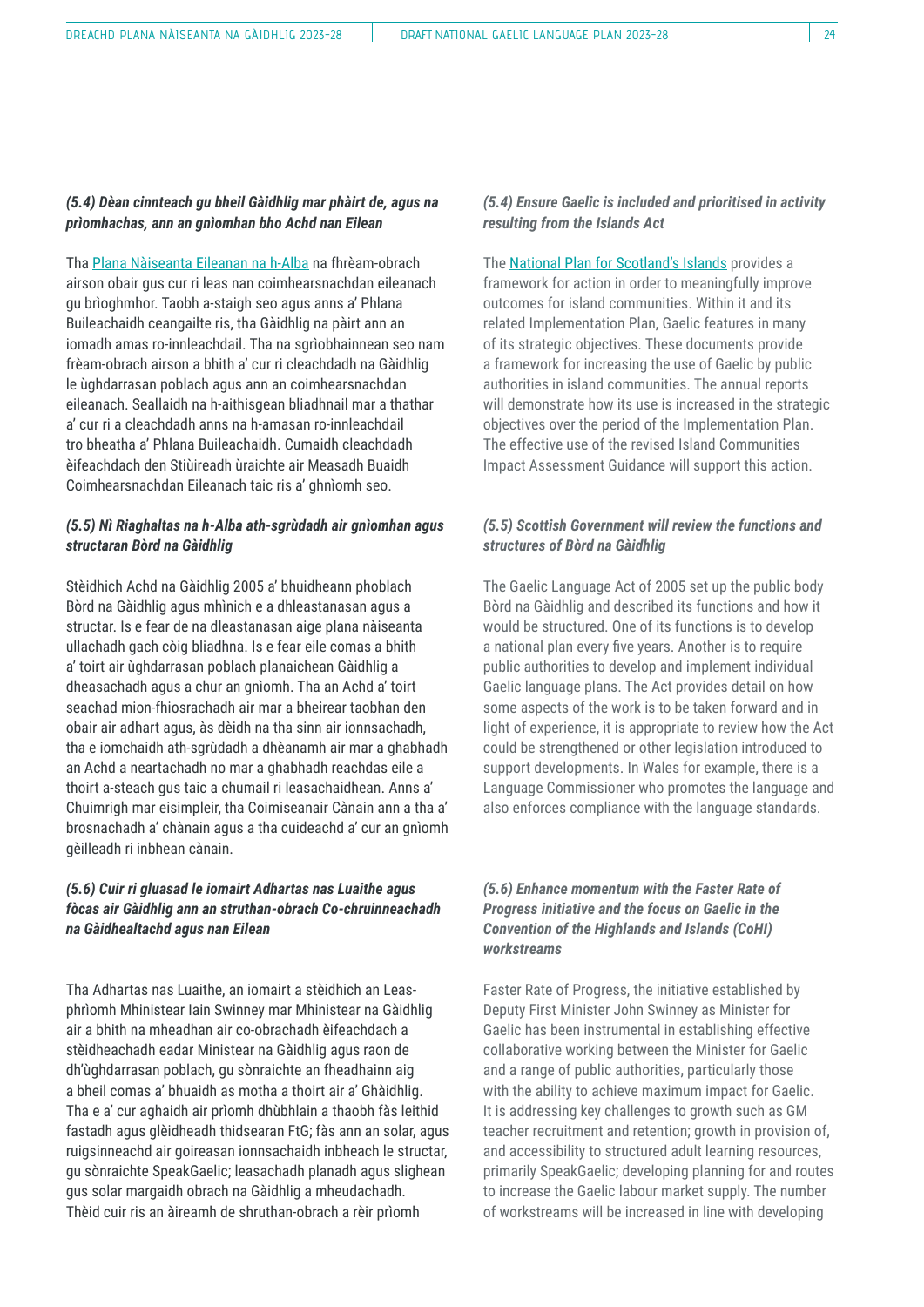chothroman a tha a' tighinn am bàrr agus gus buaidh nas motha a thoirt air CoHI.

#### *(5.7) Cuir ris a' cho-òrdanachadh eadar na pròiseactan uile a tha a' neartachadh agus a' glèidheadh beothalachd cànanach na Gàidhlig*

Tha grunn institiudan agus buidhnean a' lìbhrigeadh phròiseactan air leth cudromach gus dèanamh cinnteach gu bheil beairteas agus beothalachd na Gàidhlig air a chumail suas agus gun tèid misneachd luchd-cleachdaidh na Gàidhlig a neartachadh sna sgilean cànain aca. Tha iad seo a' gabhail a-steach pròiseactan leithid Faclair na Gàidhlig, Dachaigh Airson Stòras na Gàidhlig, cho math ri An Leacan, briathrachas ùr do sgoiltean (An Seotal), comhairle le ainmean-àite (Ainmean-àite na h-Alba) agus obair Gaelic Algorithm Research Group. Tha na rudan seo uile a' nochdadh gu bheil tòrr co-obrachaidh a' dol air adhart agus 's e an t-amas a bhith a' cur ri co-obrachadh is coòrdanachadh.

#### **A' TOIRT FÀS AIR IONNSACHADH NA GÀIDHLIG**

#### **6. Dachaigh**

*A' brosnachadh gach nì is ceum a bhrosnaicheas ionnsachadh na Gàidhlig airson daoine òga is teaghlaichean san dachaigh, a' gabhail a-steach teaghlaichean far is dòcha gu bheil dìth misneachd aig buill a bhith a' cleachdadh na Gàidhlig.*

Is urrainn dhan Ghàidhlig tighinn a-steach dhan dachaigh ann an iomadh dòigh agus tha cothroman ann mothachadh àrdachadh orra seo agus am brosnachadh. Tha iomadh cothrom air-loidhne a bhios daoine aig gach aois a' coimhead air/ag èisteachd ris aig an taigh.

Tha seirbheisean slàinte, obair is gnìomhan na sgoile cuideachd a' cruthachadh chothroman gus Gàidhlig a bhrosnachadh san dachaigh. Tha gnìomhan sa choimhearsnachd agus san àite obrach cuideachd a' toirt buaidh air cleachdadh cànain san dachaigh agus thathar a' brosnachadh a' cheangail chudromaich seo.

Tha taic ann do phàrantan a thaobh cleachdadh na Gàidhlig san dachaigh agus tha oifigearan air am fastadh le Comann nam Pàrant gus taic agus brosnachadh a bharrachd a thoirt do seo. Tha comas fìor mhòr aig obair oifigearan leasachaidh Gàidhlig gus taic a chumail ri cleachdadh na Gàidhlig san dachaigh. Seo cuid den adhartas a rinneadh gu ruige seo agus bhiodh fàilte air na beachdan air dè seòrsa adhartais a bu toil leat fhaicinn ann an ionnsachadh na Gàidhlig san dachaigh agus le teaghlaichean. key opportunities and to have an increased impact with CoHI.

#### *(5.7) Increase the co-ordination with all the projects which enrich and retain the vitality of the Gaelic language*

A range of institutions and organisations are delivering critically important projects to ensure that the richness and vitality of the Gaelic language is sustained and that confidence of Gaelic users in their language skills is strengthened. These include projects such as Faclair na Gàidhlig, and the Digital Archive of Scottish Gaelic, as well as An Leacan, new terminology for schools (An Seotal), place-name advice (Ainmean-Àite na h-Alba) and the work of the Gaelic Algorithm Research Group. All of these demonstrate considerable collaborative working and the aim is to increase collaboration and coordination.

#### **INCREASE THE LEARNING OF GAELIC**

#### **6. Home**

*Promotion of all influences and measures that encourage Gaelic language learning for young people and families in the home, including families where members may lack confidence in using Gaelic.*

There are many Gaelic influences which enter the home and there are opportunities to increase awareness and promotion of these. There are many on-line opportunities that are watched and listened to for all ages in homes.

Health services, school work and activity also provides an opportunity for the promotion of Gaelic in homes. Community and workplace activities also shape language use in the home and this valuable link is being promoted and encouraged.

There is support in place for parents in the use of Gaelic in the home and officers employed by Comann nam Pàrant to further support and encourage this. The work of Gaelic development officers has great potential to support the use of Gaelic in homes. This is some of the progress to date and your views are welcome your views on how you would like to see progress in the use of Gaelic learning in home and with families.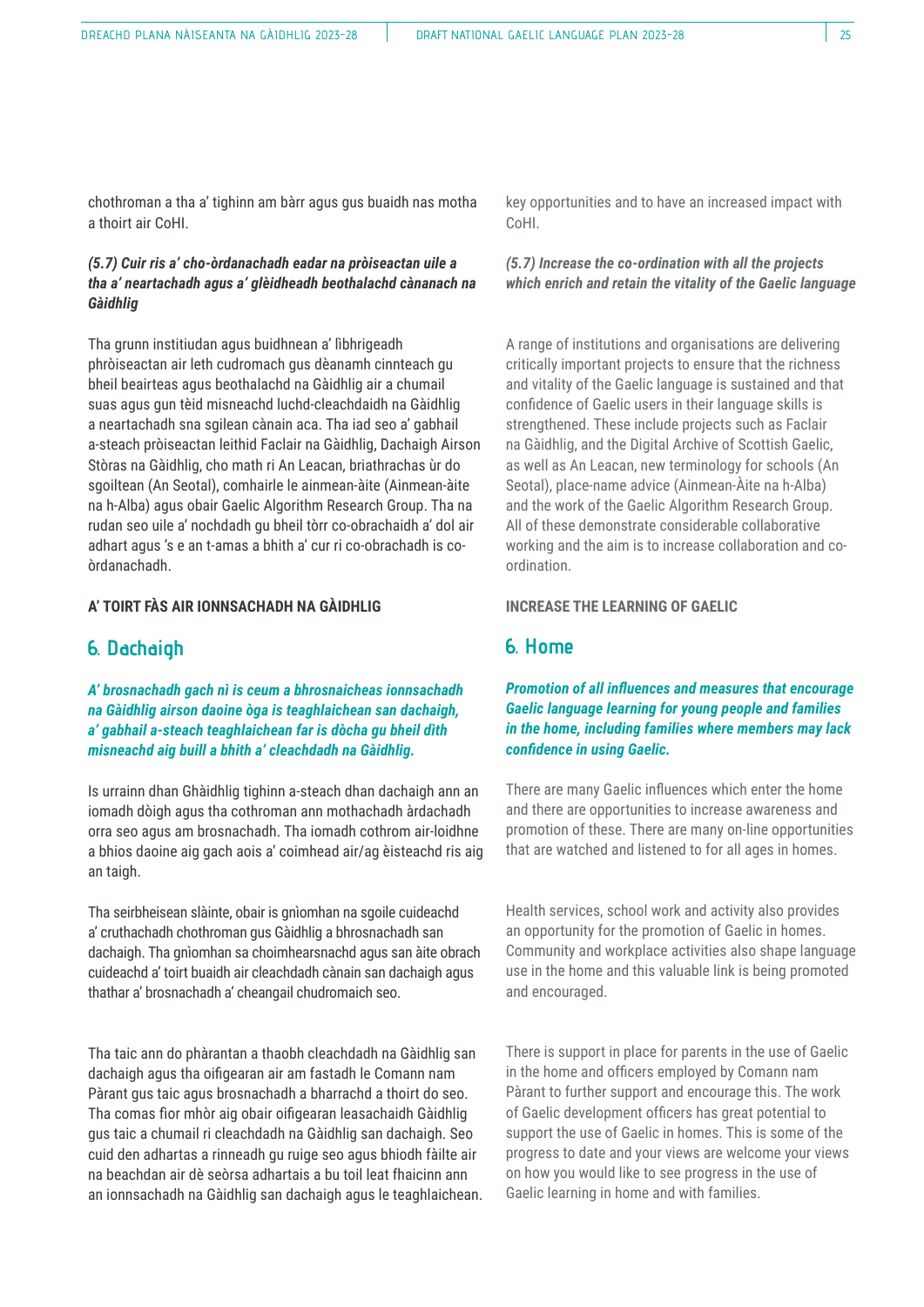#### **GNÌOMHAN**

#### *(6.1) Dèan cinnteach gu bheil goireasan didseatach gus ionnsachadh de dheagh chàileachd a thoirt seachad san dachaigh rim faighinn sa Ghàidhlig*

Aig àm a' ghalair lèir-sgaoilte, thàinig grunn bhuidhnean còmhla gus taic shònraichte a thoirt do theaghlaichean ann an FtG fhad 's a bha na sgoiltean duine - iomairt #cleachdi. A' togail air an obair shoirbheachail seo, bu chòir buidhnean fa leth agus obair com-pàirteachais a leasachadh gus taic a chumail ri ionnsachadh san dachaigh agus ri leudachadh lìbhrigeadh soirbheachail a' churraicealaim nas fharsainge. Am measg nam prìomh bhuidhnean a bhios a' cur seo air adhart, bidh Stòrlann Nàiseanta na Gàidhlig, e-Sgoil, Fèisean nan Gàidheal agus buidhnean a tha a' lìbhrigeadh stuthan foghlaim (m.e. BBC Alba, Foghlam Alba agus mar sin air adhart.) Tha luchd-obrach Taic Ceangal Teaghlaich FtG a-nis ag obair ann an Glaschu agus Dùn Èideann mar phìleat agus bidh taic dhidseatach do theaghlaichean FtG mar eileamaid den obair aca san àm ri teachd.

#### *(6.2) A' stèidheachadh agus a' brosnachadh ionadan Tràthbhliadhnaichean FtG, solar 0-3 agus iomairtean cho-cheangailte*

Bu chòir measadh a dhèanamh air a' phròiseact Tràthbhliadhnaichean Nàiseanta a tha Comann nam Pàrant (CnamP) a ruith agus molaidhean airson adhartas a bharrachd aontachadh agus a chur an gnìomh. Barrachd is barrachd, bu chòir do Phlanaichean Gàidhlig aig Ùghdarrasan Ionadail a bhith a' toirt cunntas air targaidean leasachaidh FtG Tràthbhliadhnaichean agus raointean-ama lìbhrigidh le fianais air soirbheachas air a mhìneachadh ann an Aithisgean Sgrùdaidh nam Planaichean Gàidhlig. Bu chòir sgiobaidhean Leasachaidh Tràth-bhliadhnaichean aig Ùghdarrasan Ionadail a bhith an sàs barrachd is barrachd ann an taic FtG airson Tràth-bhliadhnaichean mar phàirt de dh'àbhaisteachadh sheirbheisean FtG. Bu chòir leasachaidhean eile air trèanadh nan tràth-bhliadhnaichean a dhèanamh, a' togail air adhartas a thòisich aig Sabhal Mòr Ostaig (SMO) agus àiteachan eile leithid Colaiste Abaid a' Bhatail Nuaidh.

#### *(6.3) Ùghdarrasan Ionadail le taic bho bhuidhnean phàrantan nàiseanta is ionadail a' dèanamh cinnteach gu bheil a' Ghàidhlig ga brosnachadh gu gnìomhach agus gu bheilear a' toirt taic do bharrachd theaghlaichean gus Gàidhlig ionnsachadh san dachaigh*

Bu chòir obair Ceangal Teaghlaich FtG a bhith a' planadh agus a' lìbhrigeadh taic airson a bhith ag ionnsachadh na Gàidhlig agus bu chòir do mheasaidhean air pròiseactan làithreach molaidhean iomchaidh a dhèanamh airson barrachd obrach. Bidh CnamP na phrìomh chom-pàirtiche gus an tèid an t-eòlas agus na sgilean sa bhuidhinn a chleachdadh gus leasachaidhean

#### **ACTIONS**

#### *(6.1) Ensure that the role of digital in delivering quality learning in the home is available for Gaelic*

During the pandemic a range of agencies came together to provide dedicated support for GME families during school closures – the #Cleachdi initiative. Building on this successful experience individual agencies and partnership working should be developed to both support home learning and extend the successful delivery of the wider curriculum. Amongst the key drivers will be Stòrlann Nàiseanta na Gàidhlig, e-Sgoil, Fèisean nan Gàidheal and agencies delivering educational materials (e.g. BBC Alba, Education Scotland etc.). There are some pilot GME Family Liaison Support workers now being employed in Glasgow and Edinburgh and future digital support for GME families will feature as an element in their work.

#### *(6.2) Establishing and promoting GME Early Years centres, 0-3 provision and related initiatives*

The new national pilot Early Years (EY) Project operated by Comann nam Pàrant (CnamP) should be evaluated and appropriate recommendations for further progress agreed and implemented. Local Authority GLPs should increasingly outline GME Early Years development targets and delivery timescales with evidence of success detailed in GLP Monitoring Reports. Local Authority Early Years Development teams should increasingly be engaged in GME Early Years support as part of the mainstreaming of GME services. During the lifetime of the plan further development in EY training should be undertaken building on progress begun at Sabhal Mòr Ostaig (SMO) and others such as Newbattle Abbey College.

#### *(6.3) Local Authorities with the support of national and local parent organisations ensure that GME is actively promoted and that more families are supported in learning Gaelic at home*

GME Family Liaison work should plan and deliver support for learning Gaelic and evaluations of current projects should make appropriate recommendations for further work. CnamP will be a key partner so that the knowledge and expertise in the agency is harnessed to drive forward developments – this will include, for example,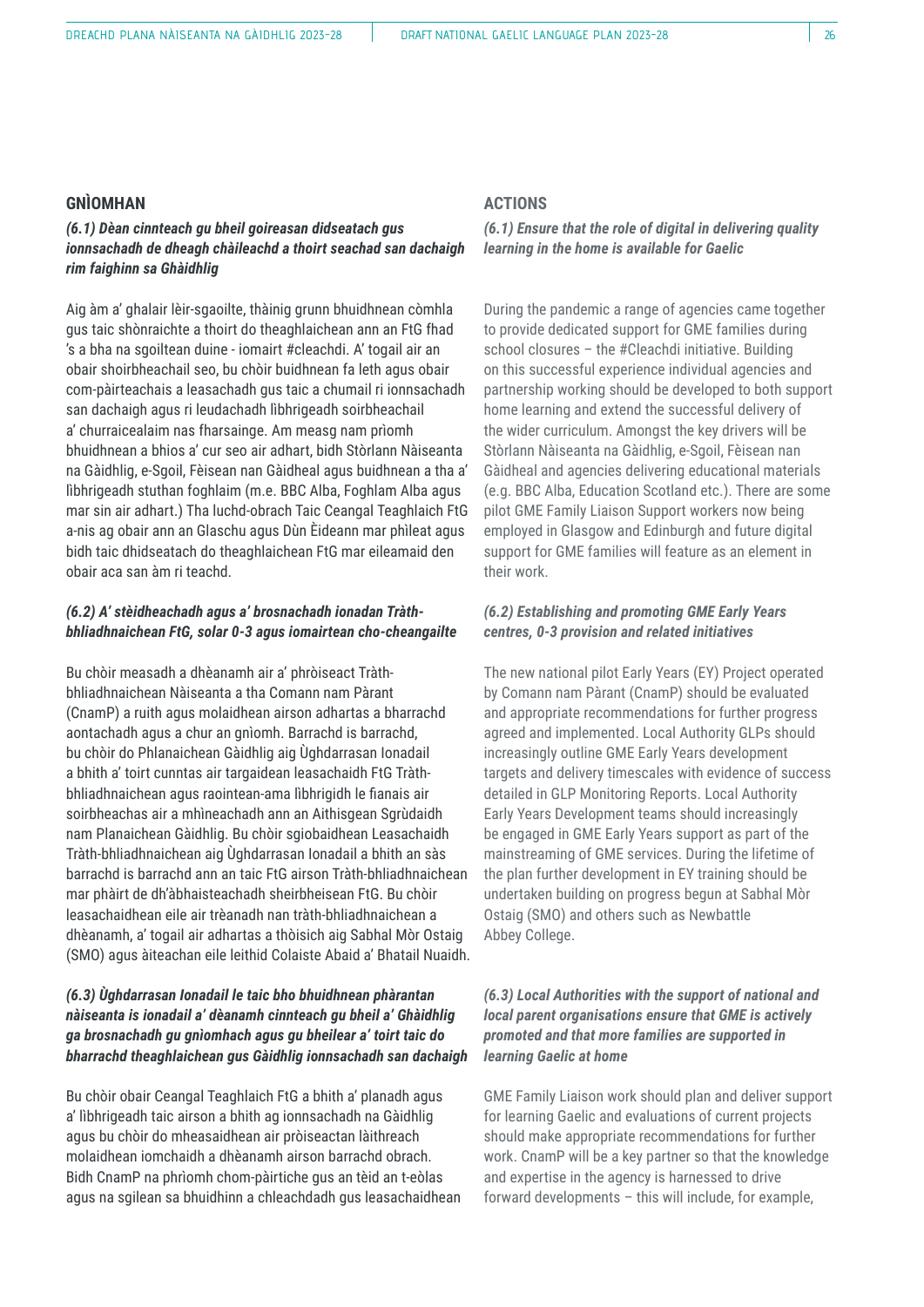a ghluasad air adhart – bidh seo a' gabhail a-steach, mar eisimpleir, freagairt do sgrùdaidhean phàrantan a rinn CnamP. Gu bunaiteach bu chòir do gach Ùghdarrasan Ionadail planadh gu gnìomhach airson barrachd leasachaidh air FtG aig ìrean Tràth-bhliadhnaichean, Bun-sgoile agus Àrd-sgoile, no gus seo a lìbhrigeadh airson a' chiad uair. Bidh gach Ùghdarras Ionadail aig ìre leasachaidh eadar-dhealaichte agus bithear an dùil gun tèid iad an sàs ann a bhith a' dealbhadh slighe iomchaidh a dh'ionnsaigh lìbhrigeadh no leudachadh FtG. Le bhith a' tabhann tairgse Curraicealaim tharraingeach aig ìre na h-Àrd-sgoile FtG a thèid a leasachadh gach bliadhna, bheir seo misneachd nas fharsainge do phàrantan gu bheil an lèirsinn FtG airson 3-18 ga phlanadh agus ga lìbhrigeadh air feadh na dùthcha.

#### *(6.4) Tha iomairtean agus pròiseactan a tha a' brosnachadh agus a' cumail taic ri luchd-ionnsachaidh airson pàrantan FtG air an leudachadh gach bliadhna, a' toirt comas do bharrachd phàrantan agus luchd-cùraim gus an cànan a chleachdadh gu misneachail san dachaigh*

Bu chòir goireas ùr Chomann nam Pàrant, Tog i – làrach-lìn aon-stad do phàrantan a tha a' toirt taic do dh'ionnsachadh na Gàidhlig agus FtG – a mheasadh gu h-iomlan agus còmhla ri Gaelic4parents, bu chòir molaidhean airson leudachadh is leasachadh san àm ri teachd aontachadh agus a chur an gnìomh. Bidh e cudromach SpeakGaelic a shioncronachadh le gnìomhan do phàrantan FtG gus dèanamh cinnteach gun toir e deagh bhuaidh air ionnsachadh na Gàidhlig am measg theaghlaichean FtG. Bidh luchd-obrach taic teaghlaich FtG cuideachd an sàs ann a bhith a' brosnachadh chothroman leithid SpeakGaelic.

#### *(6.5) Ùghdarrasan poblach agus pròiseactan agus buidhnean Gàidhlig gus dèanamh cinnteach gu bheil ionnsachadh Gàidhlig ga brosnachadh anns an dachaigh*

Mar a chaidh a chomharrachadh, bu chòir do Phlanaichean a bhith a' nochdadh barrachd is barrachd mar a tha an t-Ùghdarras Ionadail a' sioncronachadh a sheirbheisean co-cheangailte ri ionnsachadh na Gàidhlig le FtG agus is dòcha Foghlam Luchdionnsachaidh na Gàidhlig (FLI). Bidh brosnachadh SpeakGaelic agus solar chlasaichean is thachartasan co-cheangailte riutha cuideachd mar phàirt de phlanaichean Ùghdarrais Ionadail airson taic a thoirt do theaghlaichean FtG ann a bhith ag ionnsachadh na Gàidhlig agus ag ionnsachadh tron Ghàidhlig.

responding to parental surveys undertaken by CnamP. Fundamentally all Local Authorities should actively plan for the further development or initial delivery of GME at Early Years, Primary and Secondary levels. Each Local Authority will be at a different stage in development and will be expected to engage in plotting an appropriate journey towards GME delivery or extension. Providing an attractive GME Secondary Curriculum Offer which is developed annually will instil wider confidence amongst parents that the 3-18 GME vision is being planned and delivered across the country.

#### *(6.4) Initiatives and projects that encourage and support Gaelic learning for GME parents are extended annually, enabling more parents and carers to use the language confidently at home*

The new Comann nam Pàrant resource, Tog i – a onestop-shop website for parents supporting Gaelic learning and GME - should be fully evaluated and along with Gaelic4parents, recommendations for future extension and development agreed and implemented. It will be important to synchronise SpeakGaelic with GME parental initiatives to ensure that it impacts positively on learning Gaelic amongst GME families. GME Family Support workers will also have a role to play in promoting opportunities such as SpeakGaelic.

#### *(6.5) Public authorities and Gaelic projects and bodies to ensure that Gaelic learning is promoted in home life*

As noted, GLPs should increasingly reflect how the Local Authority synchronises its services relating to learning Gaelic with GME and potentially Gaelic Learner Education (GLE). The promotion of SpeakGaelic and provision of related classes and events will also be an element in Local Authority plans for supporting GME families in learning Gaelic and learning through Gaelic.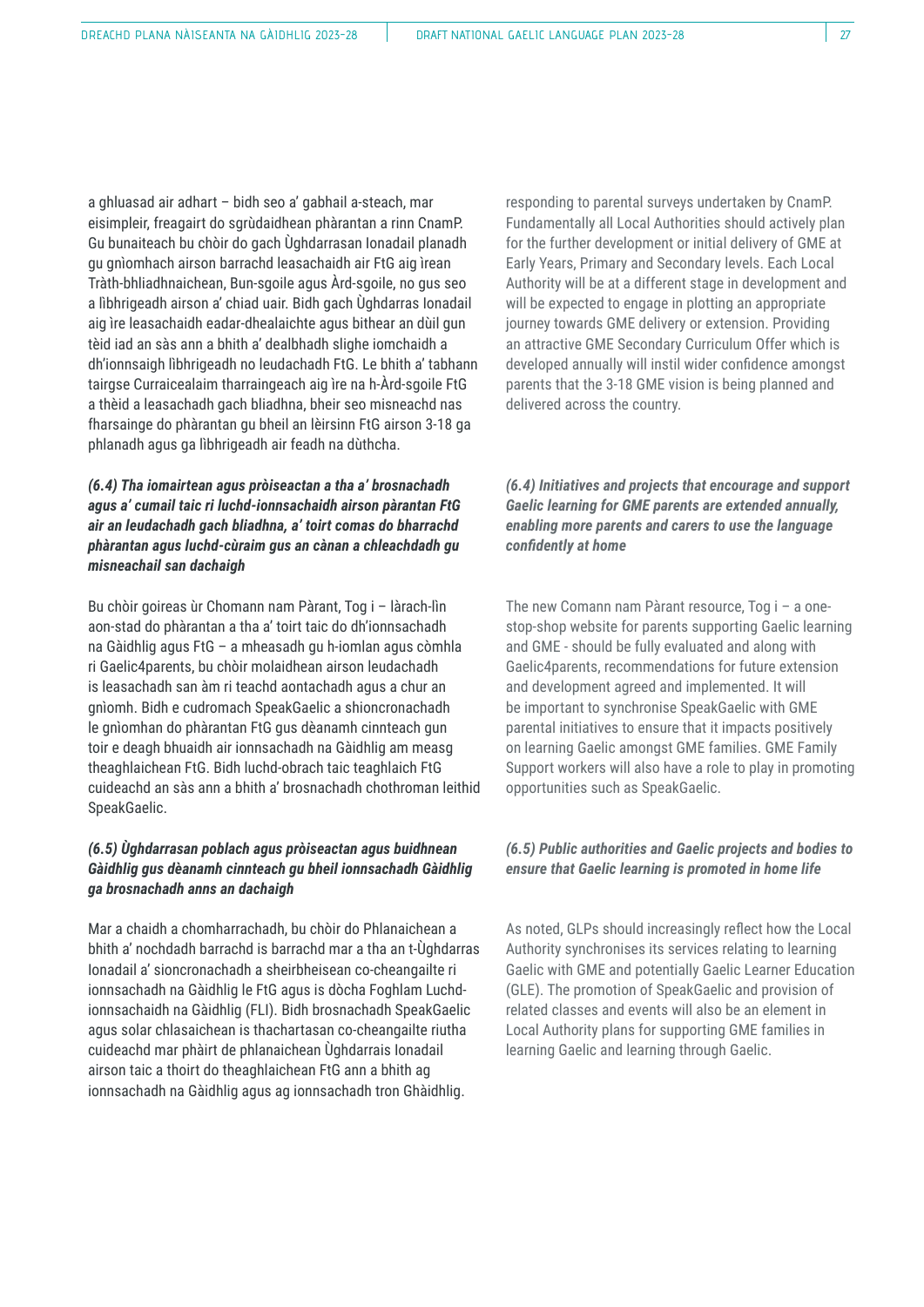#### **7. Sgoil**

#### *Fàs ann an roinn FtG bho 3-18 agus ann an càileachd an t-solair agus a' dèanamh cinnteach gu bheil brosnachadh agus taic ann airson FtG agus FLI aig gach ìre*

Tha Foghlam tro Mheadhan na Gàidhlig na roinn shoirbheachail is aithnichte taobh a-staigh foghlam na h-Alba. Tha solar thràthbhliadhnaichean an dà chuid do chloinn aois 0-3 agus 3-5 ann an grunn sgìrean den dùthaich. Tha grunn bhun-sgoiltean a bhios a' toirt seachad foghlam tro mheadhan na Gàidhlig an dà chuid ann an sgoiltean fa leth agus ann an sgoiltean dà-chànanach le dà shruth. Tha foghlam tro mheadhan na Gàidhlig ri fhaighinn ann an grunn shuidheachaidhean san àrd-sgoil agus tha aon sgoil Ghàidhlig fa leth ann an Glaschu. Tha a' Ghàidhlig ri fhaighinn mar Nuadh-chànan ann am bun-sgoiltean is àrd-sgoiltean tro mheadhan na Beurla ann an iomadh Ùghdarras Ionadail.

Gus taic a chumail ri seo, tha grunn bhuidhnean a tha a' cumail taic ghnìomhach ri luchd-teagaisg, òigridh agus pàrantan. Tha seo a' gabhail a-steach Stòrlann, Sabhal Mòr Ostaig, e-Sgoil, Fèisean nan Gaidheal, Comann nam Pàrant agus barrachd. A bharrachd air sin, tha reachdas an gnìomh a' gabhail a-steach an [Stiùireadh Reachdail air Foghlam Gàidhlig](https://www.gaidhlig.scot/wp-content/uploads/2017/01/Sti%C3%B9ireadh-Foghlam-airson-Foghlam-G%C3%A0idhlig-G.pdf) a tha a' gabhail a-steach eileamaidean an dà chuid de dh'Fhoghlam tro Mheadhan na Gàidhlig agus de dh'Fhoghlam Luchd-ionnsachaidh na Gàidhlig. Tha grunn bhuidhnean nàiseanta ann le uallach airson FtG agus FLI leithid Foghlam Alba, Ùghdarras Theisteanas na h-Alba, Comhairle Maoineachaidh na h-Alba, Comhairle Choitcheann Teagaisg na h-Alba, Leasachadh Sgilean na h-Alba agus tha iad uile a' cur gu mòr ri FtG agus FLI.

#### **GNÌOMHAN**

#### *(7.1) Bidh Ùghdarrasan Ionadail agus Riaghaltas na h-Alba a' brosnachadh, a' cumail taic ri agus a' toirt fàs air solar Tràthbhliadhnaichean, Bun-sgoil agus Àrd-sgoil tro mheadhan na Gàidhlig*

Brosnaichidh Riaghaltas na h-Alba a bhith a' cruthachadh bunsgoiltean agus àrd-sgoiltean FtG ùra air feadh na h-Alba. Tha Foghlam tro Mheadhan na Gàidhlig (FtG) na dheagh dhòigh airson dèanamh cinnteach gun lean soirbheas agus fàs na Gàidhlig an dà chuid ann an sgìrean bailteil is dùthchail. 'S ann nuair a tha làn bhogadh ann airson sgoilearan as soirbheachaile a tha FtG, agus nuair a ghabhas an t-slighe sgoile air fad a lìbhrigeadh tro mheadhan na Gàidhlig.

Gus dèanamh cinnteach gu bheil FtG dha-rìribh na bhogadh bidh ro-thaobhadh san fharsaingeachd aig Riaghaltas na h-Alba an

#### **7. School**

#### *Growth of the GME sector and in quality of provision and ensuring promotion and support in place for GME and GLE at all levels*

Gaelic medium education is a recognised and successful sector within Scottish education. In a number of areas of the country there is Gaelic early years provision both for 0-3 and 3-5 year olds. There are also a number of primary schools that provide Gaelic medium education both in stand-alone schools and in two stream dual-language primaries. Gaelic-medium education is also available in a range of dual-language secondary settings and there is one stand-alone GME Secondary school in Glasgow. Gaelic as a Modern Language is also available in Englishmedium primary and secondary schools in various Local Authorities.

In support of this there are a number of bodies active to support teachers, young people and parents. This includes bodies such as Stòrlann, Sabhal Mòr Ostaig, e-Sgoil, Fèisean nan Gàidheal, Comann nam Pàrant and more. In addition, there is legislation in place including the [Statutory Guidance on Gaelic Education](https://www.gaidhlig.scot/wp-content/uploads/2017/01/Statutory-Guidance-for-Gaelic-Education.pdf) covering elements of both Gaelic-medium Education and Gaelic Learners' Education There are a number of national bodies with responsibilities for GME and GLE such as Education Scotland, Scottish Qualifications Authority, Scottish Funding Council, General Teaching Council of Scotland, Skills Development Scotland and they all make important contributions to both GME and GLE.

#### **ACTIONS**

*(7.1) Local Authorities and SG promote, support and grow GM Childcare and Early years, Primary and Secondary provision*

SG will encourage the creation of new GME primary and secondary schools across Scotland. Gaelic Medium Education (GME) is a key driver for ensuring that Gaelic continues to thrive and grow in both urban and rural areas. GME education is at its most successful when it is fully immersive for pupils, and when an entire school career can be delivered through the medium of Gaelic.

To ensure that the GME experience is truly immersive SG will have a general presumption against co-locating GME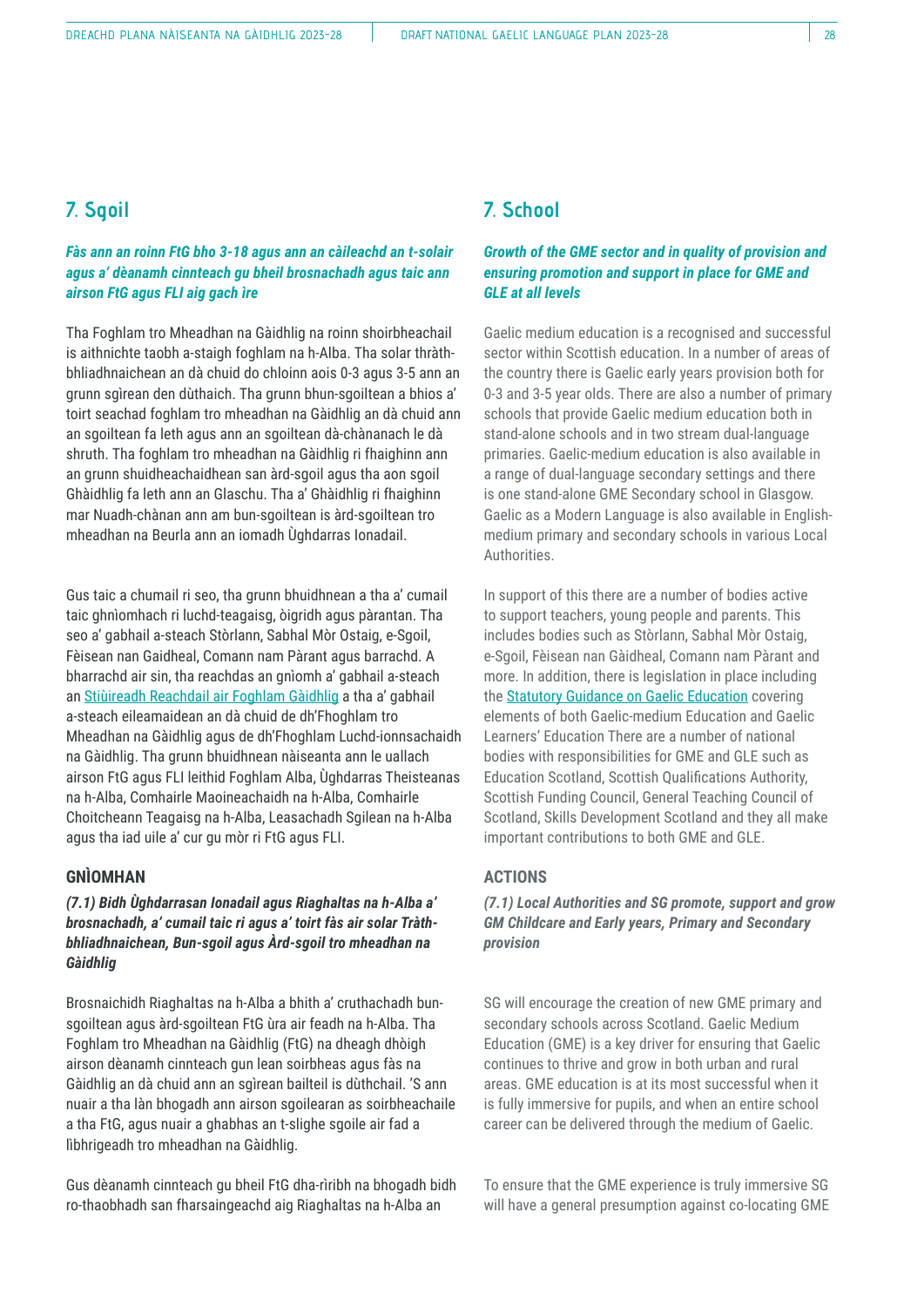aghaidh a bhith a' co-shuidheachadh sgoiltean FtG le sgoiltean tro mheadhan na Beurla.

#### *(7.2) Cumaidh ùghdarrasan ionadail taic ri, agus cuiridh iad fàs air Gàidhlig mar nuadh-chànan a rèir na iomairt 1+2 nàiseanta*

'S e Iomairt 1+2 am poileasaidh àrd-amasach aig Riaghaltas na h-Alba airson nuadh-chànanan ann an sgoiltean. Tha e a' toirt cothrom do gach pàiste ann an Alba nuadh-chànan ionnsachadh bho BS1 air adhart (L2); tha còir aig gach pàiste, g e b' e dè an comas a th' aca, dàrna nuadh chànan ionnsachadh bho BS5 air adhart (L3); agus tha e an urra ri Ùghdarrasan Ionadail co-dhùnadh ciamar a thèid seo a chur air dòigh agus cuine. Tro bheatha a' Phlana seo, nì gach roinn cinnteach gum faigh clann ann an Alba cothrom a bhith ag ionnsachadh, agus ag ionnsachadh mun Ghàidhlig mar L3 no L2. Cuiridh seo ri tuigse air agus ùidh ann an Gàidhlig gu nàiseanta agus cruthaichidh e slighe a-steach gu ionnsachadh na Gàidhlig mar nuadh-chànan san àrd-sgoil.

#### *(7.3) Dèan cinnteach gu bheil an tairgse dhidseatach gus an curraicealaim air-loidhne a lìbhrigeadh a' neartachadh agus a' leudachadh FtG agus FLI ann an sgoiltean aig ìre na bun-sgoile agus na h-àrd-sgoile gach bliadhna*

Tha e-Sgoil air adhartas a dhèanamh ann a bhith a' lìbhrigeadh taic dhan roinn FtG agus do dh'ionnsachadh na Gàidhlig mar nuadh-chànan tro na tha e a' cur ri lìbhrigeadh chùrsaichean bun-sgoile agus àrd-sgoile agus ri daoine a bhith a' faighinn theisteanasan ann am FtG agus FLI. Bheir ath-sgrùdaidhean stèidhichte air fianais sùil air buaidh, agus planadh agus aithris bhliadhnail air an adhartas seo taic do phlanadh airson leasachadh a bharrachd. Bheir ath-sgrùdadh air solar cothroman ionnsachaidh proifeiseanta airson raon FtG agus FLI, le e-Sgoil, Stòrlann Nàiseanta na h-Alba, Foghlam Alba agus com-pàirtichean eile leithid SMO, an gnìomh seo air adhart cuideachd.

#### *(7.4) Cruthaich agus leudaich tairgse curraicealaim FtG iomchaidh airson gach cuid Foghlam Coitcheann Farsaing agus an Ìre as Àirde san àrd-sgoil*

Tha Riaghaltas na h-Alba air gealltanas a dhèanamh an raon de chuspairean a ghabhas teagasg ann am FtG a neartachadh an dà chuid airson foghlam coitcheann farsaing agus aig an ìre as àirde.

Bu chòir gach aonad a tha a' toirt seachad solar FtG san àrdsgoil planadh leasachaidh bliadhnail a dhèanamh agus aithisg adhartas a thoirt seachad mar phàirt den phròiseas inbhean is càileachd aca. Bu chòir dhan phrògram sgrùdaidh nàiseanta

schools with English medium schools.

#### *(7.2) Local Authorities support and grow Gaelic as a modern language in line with the 1+2 national initiative*

The 1+2 Initiative is the Scottish Government's ambitious modern language policy for schools. It provides every child in Scotland with the opportunity to learn a modern language from P1 onwards (L2); each child, irrespective of ability, should have the right to learn a second modern language from P5 onwards (L3); and it falls to Local Authorities to decide how and when to implement this. During the life of this Plan, all sectors will ensure that children in Scotland are provided with an opportunity to learn, and learn about, Gaelic as an L3 or L2. This will increase the understanding and interest in Gaelic language nationally and create a pathway to learning Gaelic as a modern language in the secondary.

#### **(7.3) Ensure the digital offer for online curriculum deliver strengths and expands GME and GLE in schools at primary and secondary levels annually**

e-Sgoil has made progress in delivering support for the GME sector and learning Gaelic as a modern language through its contribution to primary and secondary course delivery and the gaining of qualifications within GME and GLE. Evidence-based reviews of impact, and annual planning and reporting on this progress will support planning for further development. A review, with e-Sgoil, Stòrlann Nàiseanta na h-Alba, Education Scotland and other partners such as SMO, of the provision of Professional Learning opportunities aimed at the GME sector and GLE provision will also take forward this action.

#### *(7.4) Develop and extend an appropriate GME curriculum offer for both Broad General Education and Senior Phase in the secondary sector*

SG has made a commitment to strengthen the range of subjects that can be taught in GME for both a broad general education and in the senior phase of secondary school.

All GME Secondary provision should provide annual improvement planning and a report on progress as part of their standards and quality process. The national inspection programme should clearly identify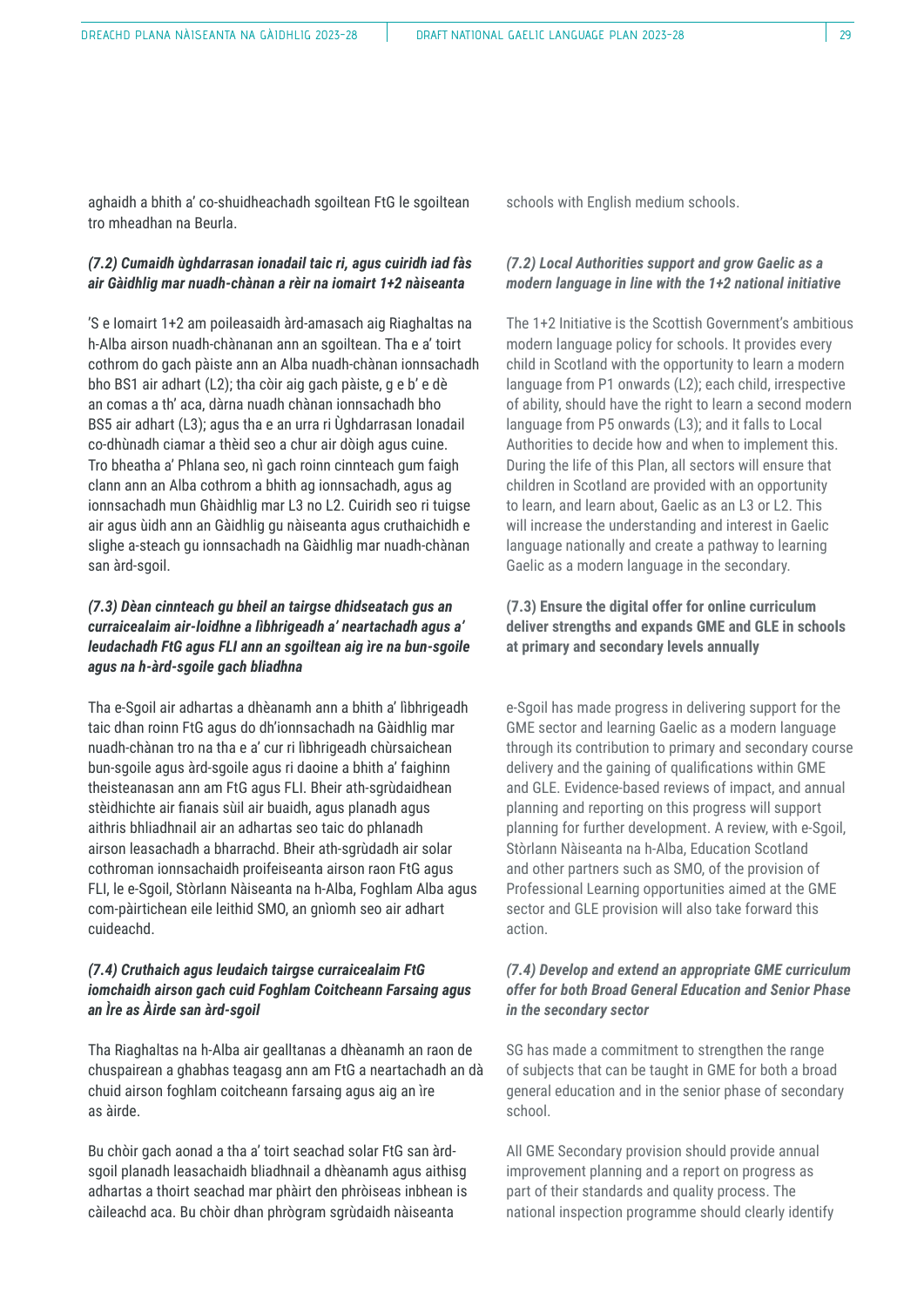comharrachadh gu soilleir far a bheil adhartas ga dhèanamh agus far a bheil obair leasachaidh a bharrachd a dhìth. Bu chòir do gach ionad a tha a' lìbhrigeadh foghlam FtG san Àrd-sgoil Tairgse Curraicealaim FtG a tha soilleir agus tarraingeach a thoirt seachad agus leasachaidhean bliadhnail a cheangal ri planadh leasachadh bliadhnail na sgoile airson FtG.

#### *(7.5) Dèan cinnteach gu bheil gu leòr luchd-obrach agus ghoireasan ann airson FtG agus FLI*

Nì Riaghaltas na h-Alba tasgadh gus cur ris an àireamh de luchd-teagaisg a tha comasach air teagasg tro mheadhan na Gàidhlig. Tha an galar lèir-sgaoilte air sealltainn cho cudromach agus luachmhor 's a tha e-Sgoil agus Stòrlann ann a bhith a' toirt seachad goireasan foghlaim Gàidhlig. Nì sinn cinnteach gum faigh iad taic fhathast gus an urrainn dhaibh cuideachadh ann am foghlam sgoile, ionnsachadh inbheach, taic luchd-teagaisg agus ionnsachadh coimhearsnachd.

#### *(7.6) Dèan cinnteach gun tèid gealltanasan Riaghaltas na h-Alba air FtG a thoirt air adhart agus a lìbhrigeadh*

Cuiridh lìbhrigeadh nan gealltanasan roimhe seo an gnìomh gealltanas Riaghaltas na h-Alba airson dòigh-obrach roinnleachdail nàiseanta ùr a tha air aithneachadh mar rud riatanach ma tha na h-ìrean adhartais nas luaithe gu bhith ann a tha a dhìth airson na Gàidhlig.

### **8. Foghlam às dèidh na sgoile**

#### *Cothroman gus Gàidhlig ionnsachadh, cothroman gus Gàidhlig ionnsachadh aig ìre Foghlam Adhartaich is Àrd-ìre agus slighean a-steach gu teagasg FtG/FLI agus gu rannsachadh.*

Tha làithreachd làidir ann an roinn an fhoghlam Àrd-ìre is Adhartaich, le cothroman an dà chuid aig ìre fo-cheum is iar-cheum. Tha grunn chothroman gus Gàidhlig ionnsachadh ann an iomairtean cudromach leithid SpeakGaelic cho math ri LearnGaelic, GoGaelic, Gaelic for Parents, Duolingo agus aplacaidean cànain eile. Tha àite cudromach aig Sabhal Mòr Ostaig ann an ionnsachadh, foghlam agus rannsachadh na Gàidhlig às dèidh na sgoile, mar a th' aig buidhnean acadaimigeach eile. Tha fàs air a bhith ann thar nam beagan bhliadhnaichean a dh'fhalbh ann an solar chùrsaichean inntrigidh airson na Gàidhlig. Agus tha foghlam thidsearan Gàidhlig agus taic do thidsearan ann agus solar ionnsachaidh didseatach Gàidhlig, a chaidh a leudachadh gu mòr, agus susbaint didseatach tarraingeach uile ri fhaighinn sa Ghàidhlig. Agus tha cothroman rannsachaidh ann an ionadan acadaimigeach agus cuideachd leasachadh air goireasan cànain, leithid Faclair na

where progress is being made and where additional development is required. Each GME Secondary provision should articulate a clear and attractive GME Curriculum Offer and link annual improvements to the annual school improvement planning for GME.

#### *(7.5) Ensure provision of high quality GME and GLE staffing and resources*

SG will invest to increase the number of teachers who can teach in the medium of Gaelic. The pandemic highlighted the importance and value of e-Sgoil and Stòrlann in making Gaelic education resources available. We will ensure they continue to be supported in order to help in school education, adult learning, teacher support and community learning.

#### *(7.6) Ensure progress and delivery of SG Manifesto commitments on GME*

The delivery of the preceding commitments will implement the SG commitment for a new national strategic approach which is recognised as essential if there are to be the faster rates of progress required for Gaelic.

### **8. Post-school**

#### *Opportunities to learn Gaelic, to provide Gaelic learning in FE/HE institutions, routes into GME/GLE teaching and research.*

Gaelic has a strong presence in the HE and FE sector with both undergraduate and post graduate opportunities. There are also many opportunities to learn Gaelic in important initiatives such as SpeakGaelic as well as in LearnGaelic, GoGaelic, Gaelic for Parents, Duolingo and other language apps. Sabhal Mòr Ostaig also has a key role in post-school Gaelic learning, education and research as do other academic institutions. There has been the growth over recent years of increased provision of access courses for Gaelic language. Then there is Gaelic teacher education and teacher support and greatly increased Gaelic digital learning provision and attractive digital content available in Gaelic. Then research opportunities in academic institutions and also the development of linguistic resources, such as Faclair na Gàidhlig, Tobar an Dualchais, Ainmean Àite na h-Alba,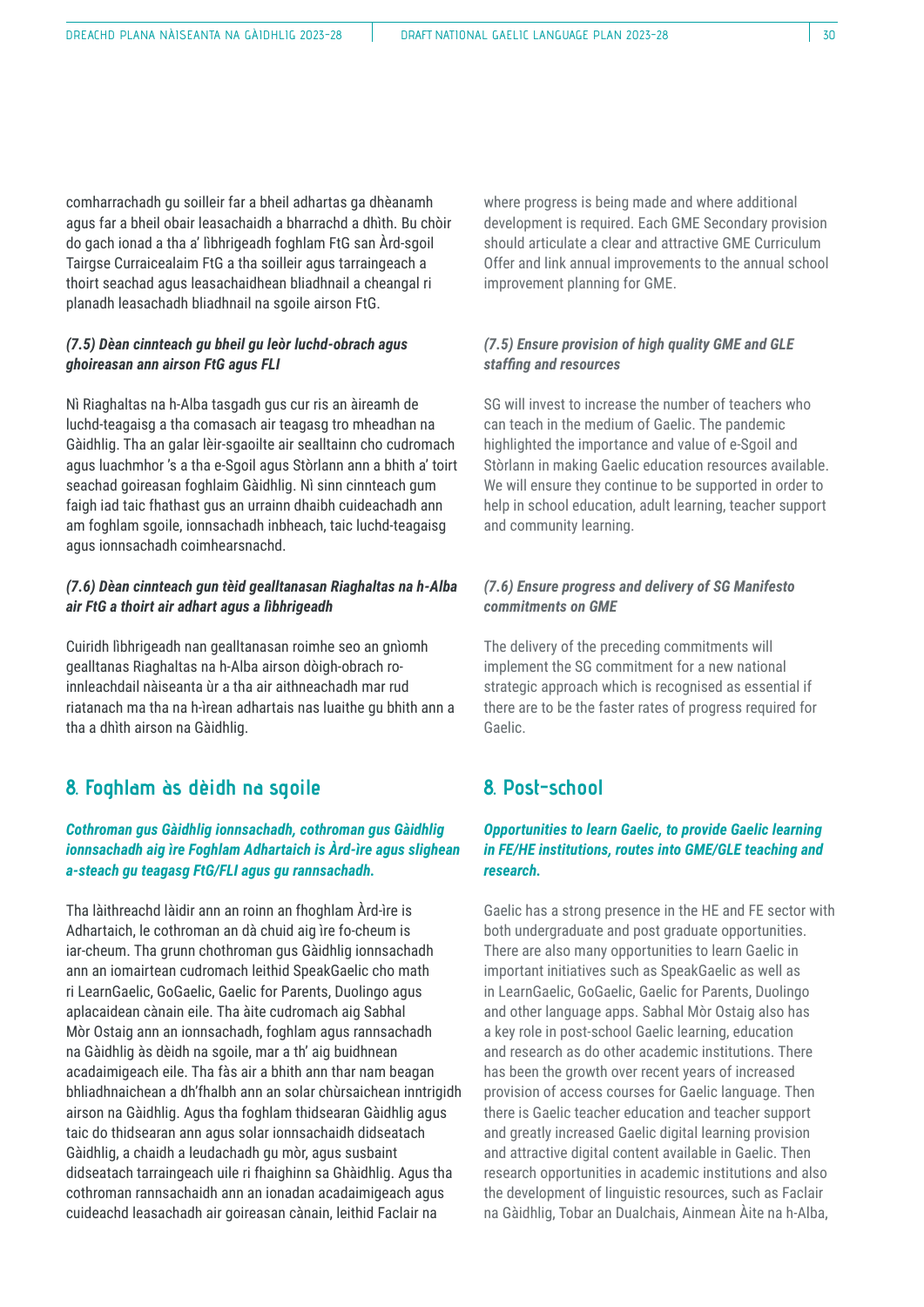Gàidhlig, Tobar an Dualchais, Ainmean-Àite na h-Alba, DASG agus An Seotal, teicneòlas cainnt-gu-teacsa agus barrachd. Chan eil annta seo ach eisimpleirean de dh'adhartas agus feumar an t-adhartas seo a leasachadh barrachd.

#### **GNÌOMHAN**

#### *(8.1) Brosnachadh agus taic ri SpeakGaelic agus cothroman foghlam eile do dh'inbhich*

Tha fianais thòiseachail às dèidh bogadh SpeakGaelic fàbharach agus bidh e cudromach togail air na gluasadan làithreach ann an com-pàirteachas le solaraichean eile do luchd-ionnsachaidh inbheach air feadh na h-Alba. Mar a bhios SpeakGaelic a' cur ris an raon ghoireasan a tha e a' solarachadh, bidh e cudromach measadh a dhèanamh air èifeachdas agus rannsachadh a dhèanamh air gach taobh den lìbhrigeadh làithreach agus far am faodar adhartas a lìbhrigeadh san àm ri teachd, agus barrachd co-òrdanachadh a dhèanamh air na diofar iomairtean a tha ann an-dràsta.

#### *(8.2) Sgilean Gàidhlig gu bhith mar phàirt de, agus air am brosnachadh ann an cothroman cosnaidh, slighean fastaidh, trèanadh sgilean agus preantasachdan*

Ann an com-pàirteachas le buidhnean leithid Leasachadh Sgilean na h-Alba, planaidh agus cumaidh Bòrd na Gàidhlig taic ri iomairtean iomchaidh a tha a' brosnachadh dreuchdan sa Ghàidhlig. Bidh e cudromach cumail air ùidh a thogail am measg òigridh ann am FtG mu mar a chleachdas iad an cuid dàchànanais mar bhuannachd nuair a bhios iad a' sireadh obrach. Cuiridh Planaichean Gàidhlig ri fàs ann an iarrtas airson sgilean Gàidhlig sa mhargaidh obrach.

#### *(8.3) Buidhnean nàiseanta a' cumail orra a' brosnachadh Cùrsaichean Trèanaidh Luchd-teagaisg FtG, slighean a-steach do theagasg FtG/FLI agus taic do phroifeiseantaich*

A' togail air an obair com-pàirteachais le GTCS, cumaidh Bòrd na Gàidhlig air a' toirt taic do thidsearan clàraichte gus a dhol an sàs ann an ionnsachadh na Gàidhlig no beachdachadh air dreuchdan ann am FtG no FLI. Bithear a' measadh a' phìleit air Teisteanas Teagaisg a Bharrachd airson Gàidhlig mar Nuadh-chànanan agus thèid molaidhean a dhèanamh airson barrachd obair leasachaidh gus taic a chumail ri ionnsachadh proifeiseanta ann an sgiobaidhean Nuadh-chànanan tro mheadhan na Beurla agus gus lìbhrigeadh nas fharsainge den Ghàidhlig mar nuadh-chànan a chur an comas. A bharrachd air seo, thèid taic a chumail ri iomairtean sanasachd gus dèanamh cinnteach gum fàs solar airson na Gàidhlig ann an Cùrsaichean Trèanaidh Luchd-teagaisg.

DASG and An Seotal, speech-to-text technology and more. These are only some examples of progress and this progress needs to be developed further.

#### **ACTIONS**

#### *(8.1) Promotion and support for SpeakGaelic and other adult education opportunities*

Initial evidence following launch of SpeakGaelic is positive and it will be important to build on current momentum in partnership with other adult learning provision across the country. As SpeakGaelic develops the range of resources it is providing, it will be important to evaluate effectiveness and conduct research on both aspects of current delivery and where future progress may be delivered, and increase co-ordination of the various initiatives now in place

#### *(8.2) Gaelic skills included in careers opportunities, routes to employment, skills training and apprentices*

In partnership with agencies such as Skills Development Scotland, Bòrd na Gàidhlig will plan and support appropriate interventions highlighting careers in Gaelic. It will be important to continue to develop interest amongst young people in GME in how they can use their bilingualism as an advantage when seeking employment. GLPs will also contribute to the increasing demand for Gaelic skills in the labour market.

#### *(8.3) National agencies continue to promote GME Initial Teacher Education, routes into GME/GLE teaching and support for professionals*

Building on the partnership work with the GTCS, Bòrd na Gàidhlig will continue to support registered teachers to both engage with learning Gaelic or consider careers in GME or GLE. The Additional Teaching Qualification for Gaelic as a Modern Language pilot will be evaluated and recommendations made for further development to support professional learning in English-medium Modern Languages teams and enable wider delivery of Gaelic as a modern language. Furthermore national promotional campaigns will be supported to ensure that Initial Teacher Education (ITE) Gaelic provision grows and expands.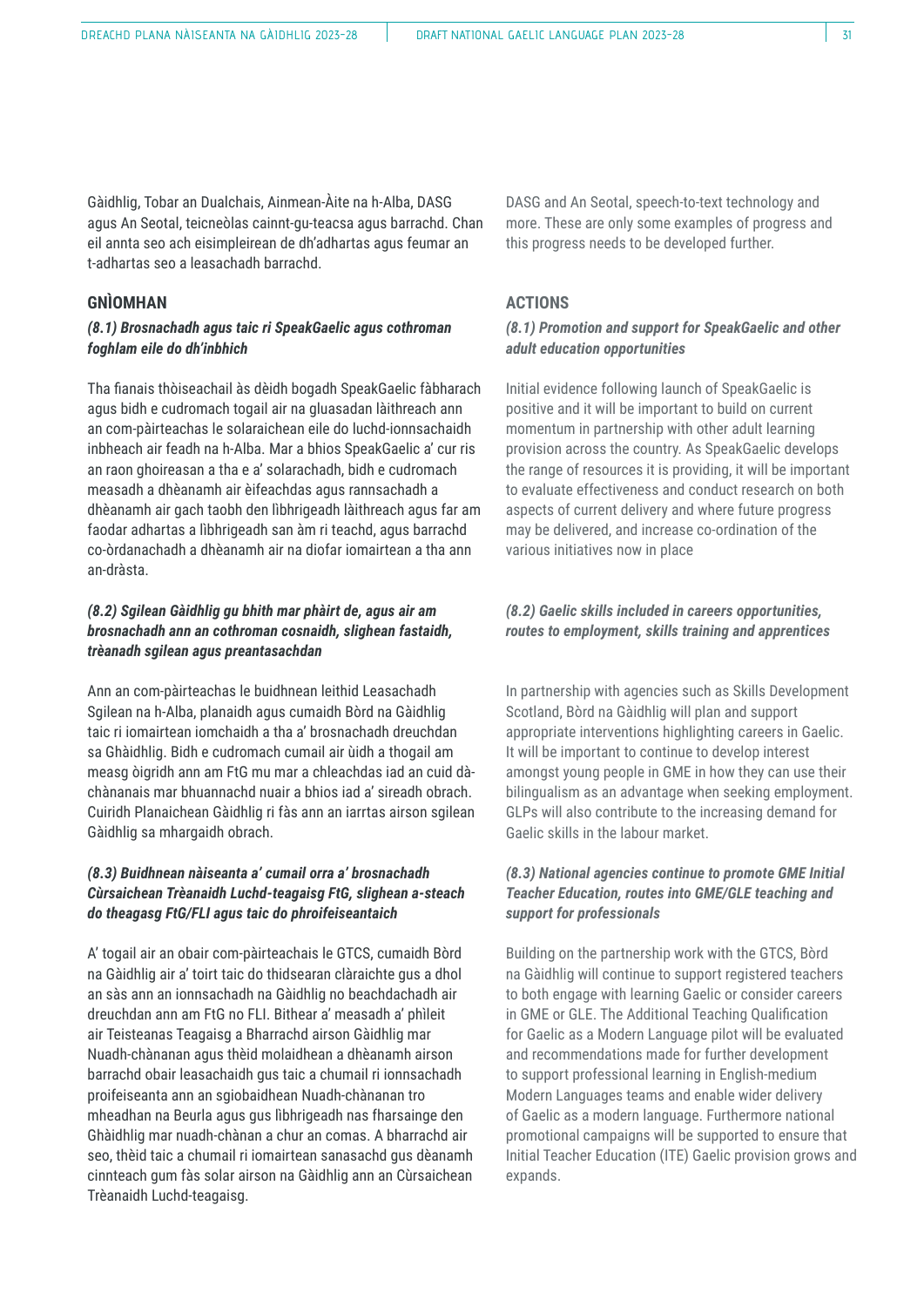#### *(8.4) Tha raon farsaing de chothroman ionnsachaidh Gàidhlig ann an institiudan Foghlam Adhartach/Foghlam Àrd-ìre*

Gus na rùintean sin a choileanadh nì Riaghaltas na h-Alba cinnteach gu bheil àite Shabhal Mòr Ostaig mar ionad sàrmhathais airson trèanadh Gàidhlig an dà chuid air aithneachadh agus a' faighinn taic, le maoineachadh sònraichte gus cùrsaichean FE/HE a thabhann tro agus airson Gàidhlig. Mar a' phrìomh institiud foghlam Gàidhlig aig an treas ìre gu nàiseanta tha prìomh àite aig Sabhal Mòr Ostaig ann a bhith a' cumail taic ri dh'FhtG aig gach ìre agus ri raon farsaing de dh'iomairtean coimhearsnachd Gàidhlig. A bharrachd air sin gheibh an solar ITE ann an Oilthigh Dhùn Èideann agus Oilthigh Shrath Chluaidh taic shònraichte fhathast gus cothrom a thoirt do chleachdadh nas fharsainge de na cùrsaichean a tha na h-ionadan sin a' toirt seachad.

#### *(8.5) Rannsachadh - thèid taic a chumail ri seo gus cur ri tuigse air agus èifeachdas obair leasachaidh na Gàidhlig*

Tha an rannsachadh a nì institiudan acadaimigeach agus eile ro-chudromach gus adhartas, atharrachadh agus cothroman a mheasadh. Aig an am seo, tha e' gabhail a-steach Oilthighean na Gàidhealtachd is nan Eilean, Ghlaschu, Ghlaschu Caledonian, Dhùn Èideann, Obar Dheathain cho math ri Sabhal Mòr Ostaig, institiudan agus pròiseactan eile, leithid Bilingualism Matters. Tha e a' gabhail a-steach rannsachadh air cleachdadh na Gàidhlig ann an coimhearsnachdan, dà-chànanas, buannachdan FtG, leasachadh cànanach, buaidhean eaconomach, cleachdaidhean teicneòlasach agus tòrr a bharrachd. Cumaidh rannsachadh air a' fiosrachadh tasgadh stòrasan, gnìomhan agus dòighean-obrach a thaobh dùbhlain is cothroman. Tha seo fìor a thaobh gach taobh de leasachadh na Gàidhlig agus leanaidh taic ris tro bheatha a' Phlana seo.

#### *(8.4) Availability of wide range of opportunities to pursue Gaelic learning in Further Education/Higher Education institutions*

In order to achieve these ambitions, SG will ensure that Sabhal Mòr Ostaig's place as a centre of excellence for the provision of Gaelic training is both recognised and supported, with dedicated funding to offer FE/HE courses through and for Gaelic. As the nation's leading third level Gaelic education institution Sabhal Mòr Ostaig has a key role in supporting GME at all levels and a wide range of Gaelic community initiatives. In addition the ITE provision at the University of Edinburgh and the University of Strathclyde will continue to receive dedicated support to enable wider uptake of coutrses provided by these institutions.

#### *(8.5) Research is supported to improve understanding and effectiveness of Gaelic development*

The research carried out by academic institutions and others is essential in evaluating progress, change and opportunity. It currently involves Universities of Aberdeen, Edinburgh, Glasgow, Glasgow Caledonian, and Highlands and Islands as well as Sabhal Mòr Ostaig, other institutions and projects such as Bilingualism Matters. It includes research on Gaelic use in communities, bilingualism, benefits of GME, linguistic development, economic impacts, technological applications and much more. Research will continue to inform investment of resources, action, and approaches to challenges and opportunities. This applies across all areas of Gaelic development and it will continue to be supported in the life of this Plan.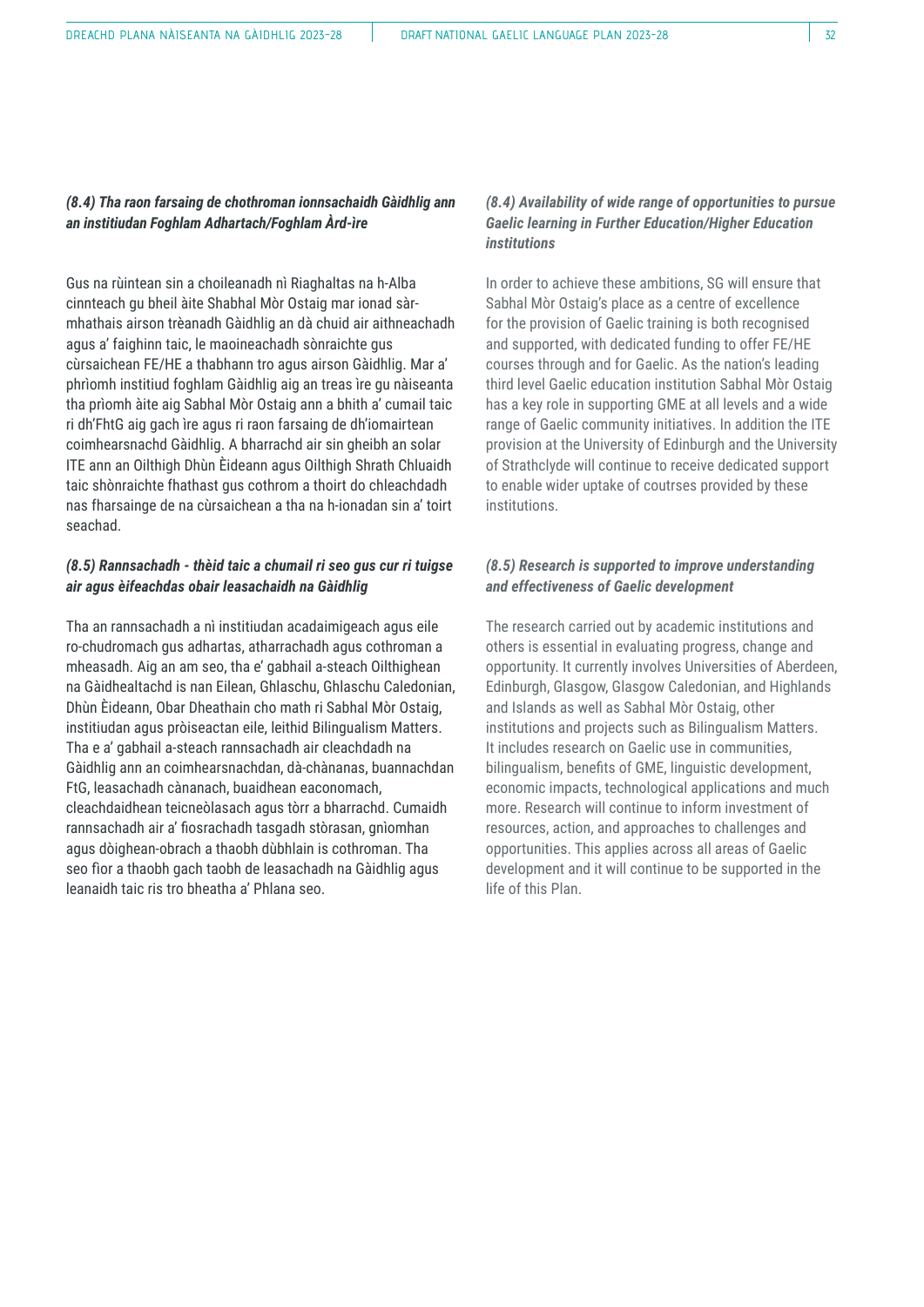## **CO-THEACSA A' PHLANA SEO**

**CONTEXT FOR THIS PLAN**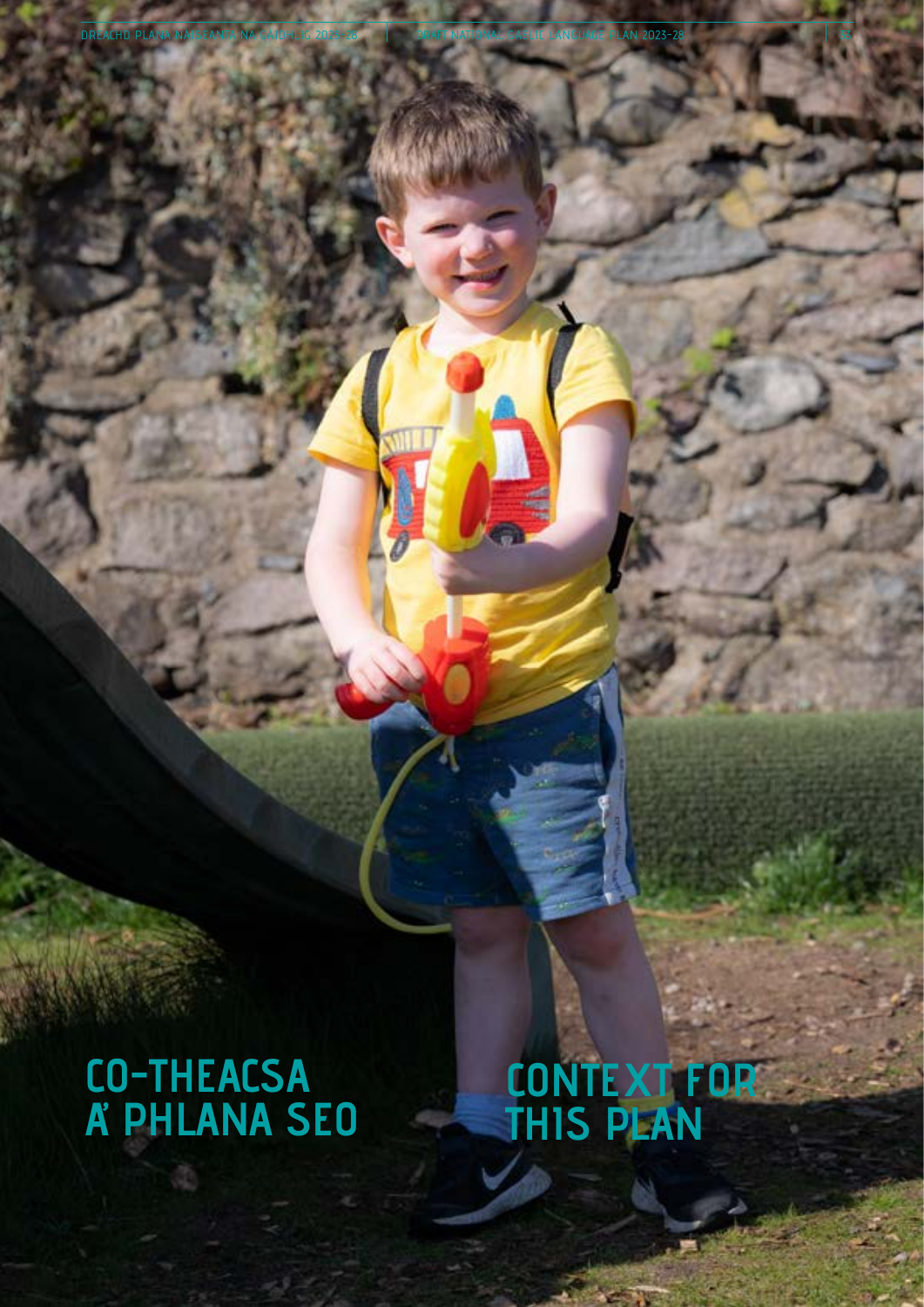Tha raon farsaing de cho-theacsan agus nithean a bheir buaidh air leasachadh na Gàidhlig agus sinn ag ullachadh a' Phlana seo. Tha cuid de na prìomh chothroman is dùbhlain agus gealltanasan manifesto is a' Phrògram Riaghlaidh air am mìneachadh gu h-ìosal. Tha geàrr-chunntas de bhuidseat Riaghaltas na h-Alba airson na Gàidhlig ann cuideachd.

#### **Cothroman**

- Gealltanasan an Riaghaltais a thaobh na Gàidhlig, a' gabhail a-steach frèam-obrach laghail nas treasa agus amasan airson foghlam tro mheadhan na Gàidhlig bho aois 3-18
- Tha a' Ghàidhlig air a leabachadh ann am poileasaidhean agus gealltanasan manifesto eile
- A' cur ris an [Fhrèam-obrach Coileanaidh Nàiseanta](https://nationalperformance.gov.scot/) a tha a' mìneachadh luachan agus amasan Riaghaltas na h-Alba;
- Tog air agus leasaich a' mhisneachd agus an t-solair a tha air èirigh bhon làithreachd Ghàidhlig air-loidhne
- Thèid cur ri luach, spèis agus tarraing na Gàidhlig

#### **Cuiridh am Plana aghaidh air na dùbhlain a tha a' cur bacadh air coileanadh na lèirsinn, mar eisimpleir:**

- Buaidh COVID air coimhearsnachdan agus ionnsachadh na Gàidhlig
- Tha na goireasan, buidseadan agus daoine a tha rim faighinn airson na Gàidhlig air fuireach aig mun aon ìre ged a tha fèill air a' Ghàidhlig a' fàs
- A' lasachadh nan droch bhuaidhean aig Brexit air coimhearsnachdan le ìrean àrda de dhaoine aig a bheil Gàidhlig
- Prìomhachasan eile airson tasgadh am measg nan Ùghdarrasan Poblach

### **Am Prògram Riaghlaidh**

Ron taghadh nàiseanta sa Chèitean 2021, chuir Pàrtaidh Nàiseanta na h-Alba gealltanasan susbainteach mun Ghàidhlig sa mhanifesto aca. Chaidh grunn aca sin a chur an uair sin anns a' Phrògram Riaghlaidh, a chaidh fhoillseachadh le Riaghaltas na h-Alba san t-Sultain 2021. Tha an earran gu h-ìosal bho A fairer, greener Scotland Programme for Government 2021-22:

In developing this Plan, there are a wide range of contexts and influences which impact on Gaelic development. Some of the key opportunities and challenges, manifesto and Programme for Government commitments are set out below. As is an outline of the Scottish Government budget for Gaelic.

### **Opportunities**

- Government commitments for Gaelic, including a stronger legal framework and ambition for 3-18 Gaelic medium education
- Gaelic is embedded in other policies and manifesto commitments
- Contribution to [National Performance Framework](https://nationalperformance.gov.scot/) which sets out the values and objectives of Scottish Government;
- Build on and develop the confidence and availability that the Gaelic presence online has created
- The value, esteem and appeal of Gaelic will be increased

#### **The Plan will address the challenges which constrain achieving the vision, such as:**

- Impact of COVID on Gaelic communities and learning
- Resources, budgets and people, available for Gaelic have remained relatively static against increasing demand for Gaelic
- Mitigating the negative impacts of Brexit on communities with high levels of Gaelic speakers
- Competing priorities for investment amongst public authorities

#### **Programme for Government**

Prior to the national election of May 2021, the Scottish National Party made significant commitments for Gaelic in their manifesto. Many of these were then included in the Programme for Government, published by Scottish Government in September 2021. This extract below is from A fairer, greener Scotland Programme for Government 2021-22: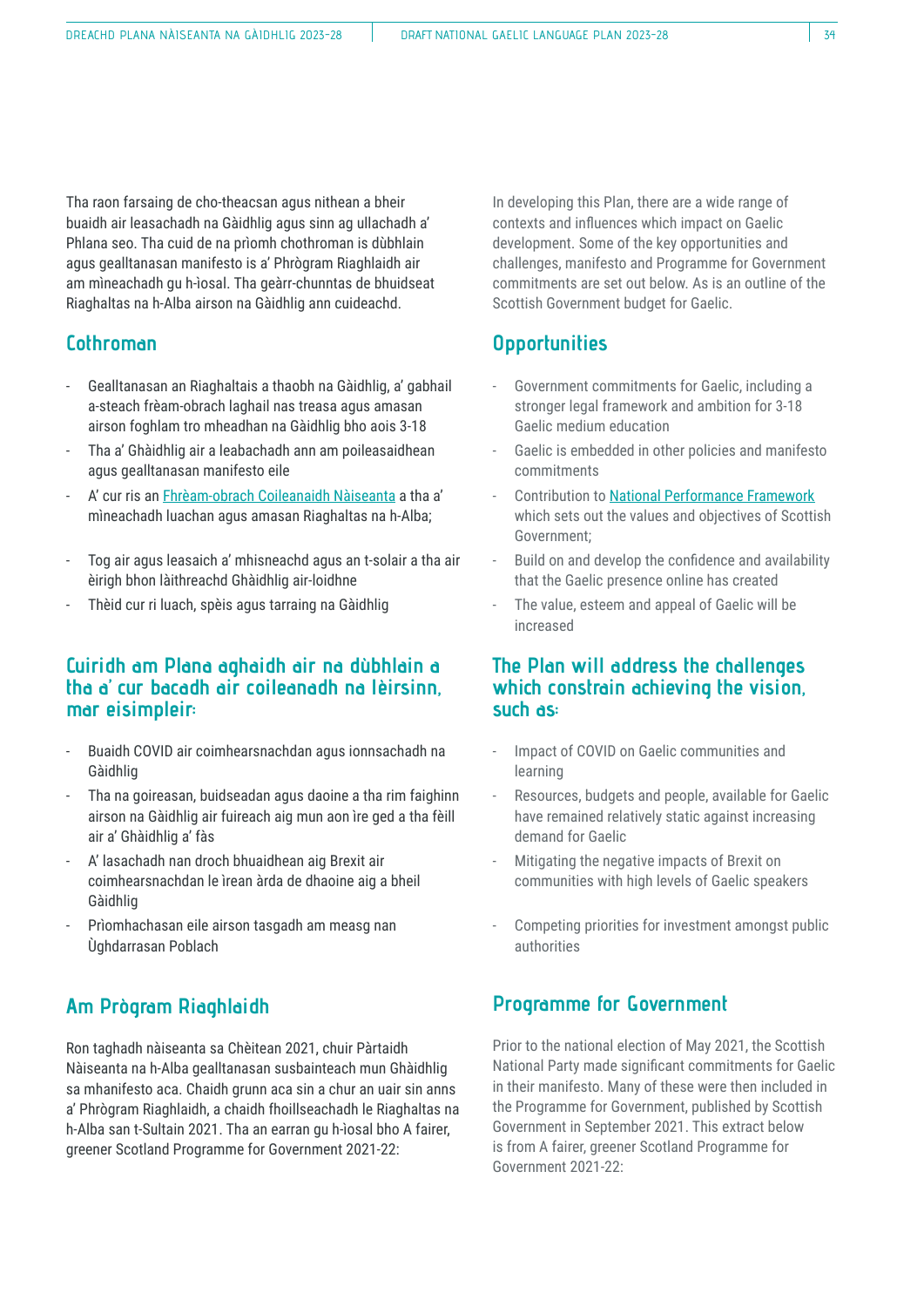Tha Riaghaltas na h-Alba air rùnachadh cur ris an àireamh de dhaoine a tha a' cleachdadh agus ag ionnsachadh na Gàidhlig, agus cumaidh sinn ar taic ri foghlam, ealainean agus craoladh na Gàidhlig. Bheir sinn air adhart Bile nan Cànan Albannach tro bheatha na Pàrlamaid gus ceuman a bharrachd gus taic a chumail ris a' Ghàidhlig agus ri Scots. Nì sinn sgrùdadh cuideachd air a bhith a' cruthachadh Gàidhealtachd aithnichte, nì sinn ath-sgrùdadh air gnìomhan agus structairean Bhòrd na Gàidhlig gus dèanamh cinnteach gu bheil buidheann stiùiridh èifeachdach aig Alba, agus cruthaichidh sinn dòigh-obrach ro-innleachdail nàiseanta ùr a thaobh foghlam tro mheadhan na Gàidhlig (FtG) a bhrosnaicheas cruthachadh bhun-sgoiltean agus àrd-sgoiltean FtG ùra.

#### **Tha gealltanasan ann am manifesto a' Phàrtaidh Uaine mar a leanas:**

#### **Cultar**

- Cùm taic ri iomadachd cànan ann an Alba
- Cùm taic ri iomairtean cultarail ann an cànanan uile na h-Alba
- Brosnaich cleachdadh na Gàidhlig, na Scots agus na Doric cho math ri cànanan nam mion-chinnidhean
- Thoir piseach air solarachadh airson na Gàidhlig aig an taigh agus ann am foghlam san àrd-sgoil agus ann am foghlam adhartach is àrd-ìre.

Bha na gealltanasan airson na Gàidhlig ann am manifesto Pàrtaidh Nàiseanta na h-Alba:

Tha Gàidhlig na pàirt riatanach de chultar na h-Alba agus tha sinn dealasach a thaobh dèanamh cinnteach gum bi i seasmhach san àm ri teachd. Bidh sinn gu sònraichte a' cuimseachadh air lùghdachadh a' ghluasaid don Bheurla a tha a' sìor fhàs anns na coimhearsnachdan dùthchasach a tha air fhàgail.

Tha Foghlam tro mheadhan na Gàidhlig (FtG) na phrìomh dhòigh air dèanamh cinnteach gu bheil a' Ghàidhlig a' soirbheachadh agus a' fàs ann an sgìrean bailteil agus dùthchail. Tha FtG aig an ìre as soirbheachail nuair a tha e na làn bhogadh Gàidhlig do sgoilearan, agus nuair as urrainn cùrsa-beatha sgoile air fad a lìbhrigeadh tro mheadhan na Gàidhlig.

Gus dèanamh cinnteach gu bheil FtG dha-rìribh na bhogadh bidh ro-thaobhadh san fharsaingeachd againn an aghaidh a bhith a' co-shuidheachadh sgoiltean FtG le sgoiltean tro mheadhan na Beurla.

The Scottish Government is committed to increasing the numbers using and learning Gaelic, and we will maintain our support for Gaelic education, arts and broadcasting. We will bring forward a Scottish Languages Bill over the course of the Parliament to take further steps to support the use of Gaelic and the Scots language. We will also explore the creation of a recognised Gàidhealtachd, review the functions and structures of Bòrd na Gàidhlig to ensure Scotland has an effective leadership body, and develop a new national strategic approach to Gaelic medium education (GME) which will encourage the creation of new GME primary and secondary schools.

#### **The Scottish Green Party made commitments in their manifesto as follows:**

#### **Culture**

- Support Scottish language diversity
- Support cultural ventures in all the languages of **Scotland**
- Encourage the use of Gaelic, Scots and Doric as well as the languages of those from minority ethnic backgrounds
- Improve the provision of Gaelic language at home and in secondary, higher and further education.

The commitments for Gaelic from the Scottish National Party manifesto were:

Gaelic is an integral part of Scotland's culture and we remain committed to ensuring it has a sustainable longterm future. In particular we will have a focus on arresting the intensifying language shift in the remaining vernacular communities.

Gaelic Medium Education (GME) is a key driver for ensuring that Gaelic continues to thrive and grow in both urban and rural areas. GME education is at its most successful when it is fully immersive for pupils, and when an entire school career can be delivered through the medium of Gaelic.

To ensure that the GME experience is truly immersive we will have a general presumption against co-locating GME schools with English medium schools.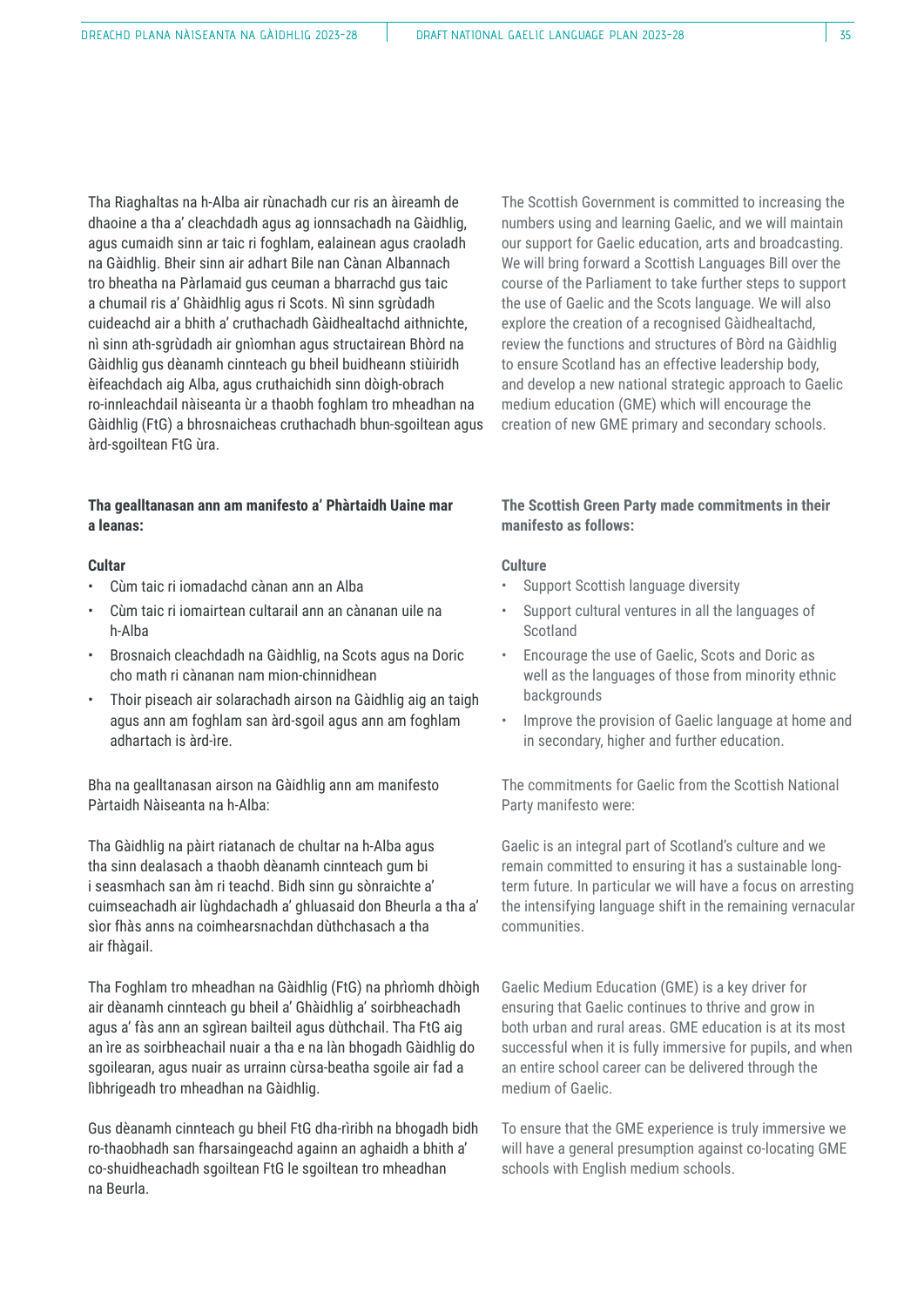Brosnaichidh sinn cruthachadh bun-sgoiltean agus àrd-sgoiltean FtG ùra air feadh na h-Alba, le taic bho thasgadh gus an àireamh de thidsearan as urrainn teagasg tro mheadhan na Gàidhlig a mheudachadh. Bidh seo ag amas air an raon de chuspairean a ghabhas teagasg ann am FtG a neartachadh an dà chuid airson foghlam coitcheann farsaing agus aig ìre àrd-sgoile.

Cuiridh sinn taic ri leasachadh bun-sgoiltean FtG a bharrachd ann an Dùn Èideann agus Lodainn mar cheum cudromach a dh'ionnsaigh àrd-sgoil FtG leis fhèin a chruthachadh ann am meadhan Dhùn Èideann. Tha feum air àite meadhanach gus dèanamh cinnteach gu bheil e ruigsinneach bho phrìomh mhòr-ionadan còmhdhail poblach gus leigeil leis an sgoil ùr neo-eisimeileach seirbheis a thoirt do sgìre Lodainn san fharsaingeachd. Tha Comhairle Baile Dhùn Èideann air conaltradh cudromach a thoirt air adhart mu sholarachadh FtG, ach nì sinn cinnteach gu bheil seo a-nis air a ghabhail a-steach ann an dòigh ro-innleachdail nàiseanta ùr. Tha seo riatanach ma tha sinn gu bhith a' faicinn nan ìrean adhartais nas luaithe a tha sinn a' sireadh airson na Gàidhlig.

Tha an galar lèir-sgaoilte air sealltainn cho cudromach agus luachmhor 's a tha e-Sgoil agus Stòrlann ann a bhith a' toirt seachad goireasan foghlaim Gàidhlig. Nì sinn cinnteach gun lean iad a' faighinn taic gus cuideachadh le foghlam sgoile, ionnsachadh inbheach, taic thidsearan agus ionnsachadh coimhearsnachd.

Gus na rùintean sin a choileanadh nì sinn cinnteach gu bheil àite Shabhal Mòr Ostaig mar ionad sàr-mhathais airson trèanadh Gàidhlig an dà chuid air aithneachadh agus a' faighinn taic, le maoineachadh sònraichte gus cùrsaichean FE/HE a thabhann tro agus airson Gàidhlig. Mar

phrìomh institiud foghlaim Gàidhlig na treas ìre tha prìomh dhreuchd aig Sabhal Mòr Ostaig ann a bhith a' toirt taic do FMG aig gach ìre agus raon farsaing de dh'iomairtean coimhearsnachd Gàidhlig.

Ag ionnsachadh à Èirinn, bidh sinn cuideachd a' sgrùdadh Gàidhealtachd cànain a chruthachadh gus ìrean comas cànain àrdachadh agus solar barrachd sheirbheisean tro mheadhan na Gàidhlig agus a' leudachadh chothroman gus a' Ghàidhlig a chleachdadh ann an suidheachaidhean làitheil agus ann an suidheachaidhean foirmeil. Gu sònraichte, feumaidh sinn an taic shònraichte a dhèanamh seasmhach a tha ga dhèanamh comasach a' Ghàidhlig a chleachdadh nas trice san dachaigh agus sa choimhearsnachd.

Nì sinn ath-sgrùdadh air gnìomhan agus structaran Bòrd na Gàidhlig gus dèanamh cinnteach gu bheil buidheann ceannais We will encourage the creation of new GME primary and secondary schools across Scotland, backed by investment to increase the number of teachers who can teach in the medium of Gaelic. This will be with a view to strengthening the range of subjects that can be taught in GME for both a broad general education and in the senior phase of secondary school.

We will support the development of additional GME primary schools in Edinburgh and the Lothians as an important step towards the creation of a standalone GME secondary school in central Edinburgh. A central location is necessary to ensure it is accessible from major public transport hubs to allow the new standalone school to serve the wider Lothian region. Edinburgh City Council has taken forward important engagement on GME provision, but we will ensure that this is now incorporated within a new national strategic approach. This is essential if we are to see the faster rates of progress we seek for Gaelic.

The pandemic has highlighted the importance and value of e-Sgoil and Stòrlann in making Gaelic education resources available. We will ensure they continue to be supported in order to help in school education, adult learning, teacher support and community learning.

In order to achieve these ambitions we will ensure that Sabhal Mòr Ostaig's place as a centre of excellence for the provision of Gaelic training is both recognised and supported, with dedicated funding to offer FE/HE courses through and for Gaelic. As the nation's leading third level Gaelic education institution Sabhal Mòr Ostaig has a key role in supporting GME at all levels and a wide range of Gaelic community initiatives.

We will also explore the creation of a recognised Gàidhealtachd to raise levels of language competence and the provision of more services through the medium of Gaelic and extend opportunities to use Gaelic in every-day situations and formal settings. In particular, we need to ensure specific support that makes it possible for the Gaelic language to be used more often in the home and community.

We will review the functions and structures of Bòrd na Gàidhlig to ensure Scotland has an effective leadership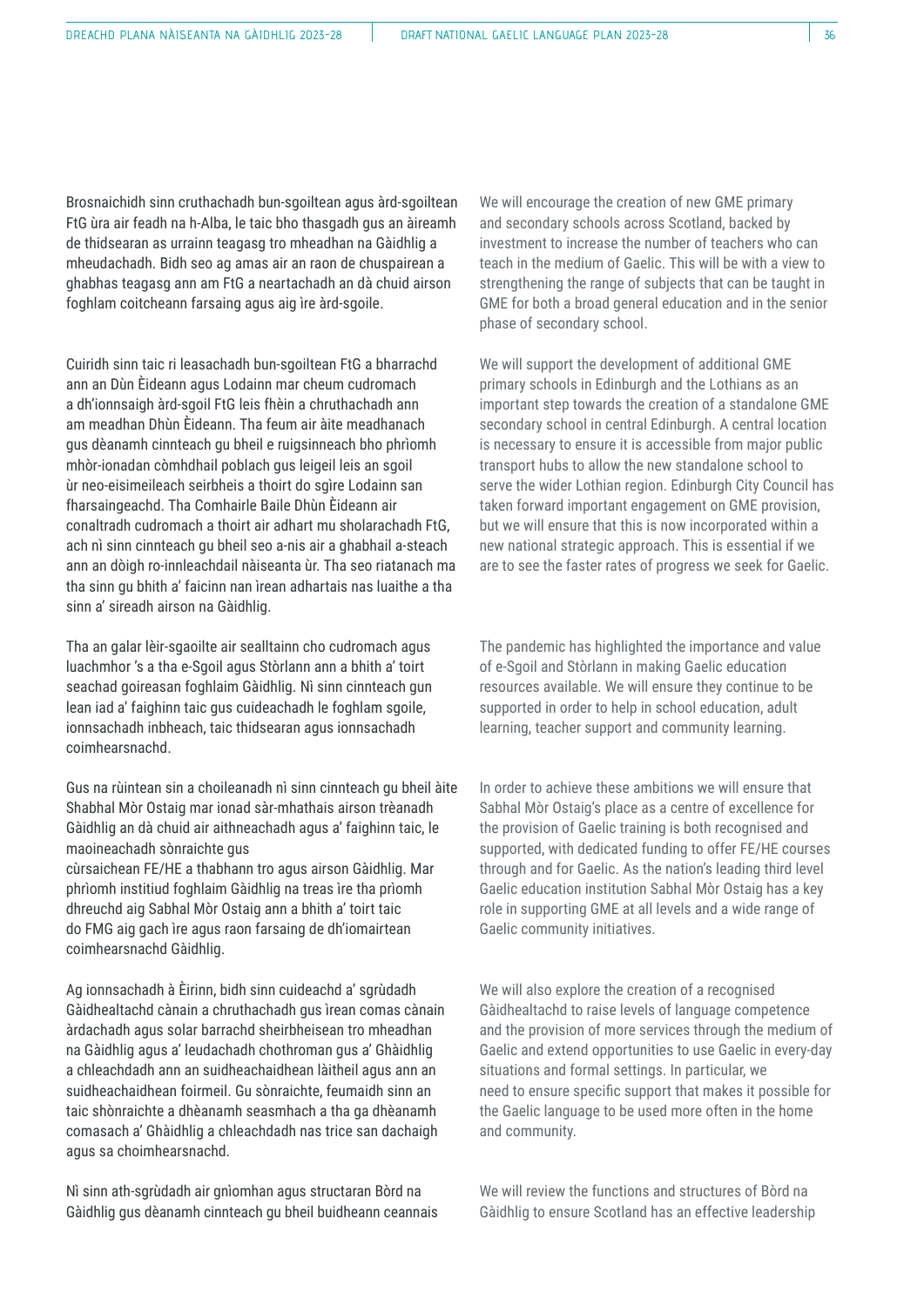èifeachdach agus lìonra de bhuidhnean aig Alba airson a' Ghàidhlig a bhrosnachadh. Bidh seo a' toirt a-steach obair còmhla ris a h-uile ùghdarras agus buidheann aig a bheil dleastanas anns na h-ealain, turasachd agus dualchas gus sgrùdadh a dhèanamh air dè as urrainn dhaibh a dhèanamh gus ìrean adhartais nas luaithe a lìbhrigeadh don Ghàidhlig.

Bheir sinn cuideachd air adhart Bile Cànanan na h-Alba a ghabhas tuilleadh cheumannan gus taic a thoirt don Ghàidhlig, a bhios ag obair airson Scots agus a tha ag aithneachadh gur e comannsòisealta ioma-chànanach a th' ann an Alba.

A bharrachd air na gealltanasan a thaobh na Gàidhlig, tha gealltanasan eile sa mhanifesto bheir buaidh air a' Ghàidhlig agus bu chòir beachdachadh orra seo. Tha iad seo a' gabhail a-steach:

- Bile Chòraichean Daonna
- Cruthaich Seirbheis Cùraim Nàiseanta
- Lìbhrig 100,000 dachaigh a bharrachd aig prìs ruigsinneach ro 2032
- Cuir a-steach £500 millean a bharrachd gus taic a thoirt do chosnaidhean ùra agus sgilean ùra a thoirt do dhaoine airson obraichean san àm ri teachd
- Thoir inneal do gach pàiste ann an Alba airson faighinn airloidhne, a' toirt a-steach ceangal eadar-lìn an-asgaidh agus cuideachadh gus a chleachdadh
- Tog siostam cùram-cloinne amalaichte a bheir seachad cùram ro agus às dèidh na sgoile, fad na bliadhna, far nach pàigh na teaghlaichean as bochda dad
- Leudaichidh sinn cuideachd foghlam tràth-bhliadhnaichean an-asgaidh gu clann aois 1 agus 2, a' tòiseachadh le clann bho dhachaighean le teachd-a-steach ìosal.
- Cùmhnant Eadar-nàiseanta air Còraichean Eaconamach, Sòisealta agus Cultarach
- Seanadh Saoranach Bliadhnail
- Gealladh Dhaoine Òga
- Eaconomaidh Dhùthchail na h-Alba, a' gabhail a-steach branndadh 'Sustainably Scottish', foghlam stèidhichte air fearann, ro-innleachd na mara; agus fàs ann an turasachd na mara
- Foillsich ro-innleachd bith-iomadachd ùr le plana lìbhrigidh 5-bliadhna, a' gabhail a-steach atharrachadh san dòigh sam bith sinn a' cleachdadh agus a' stiùireadh fearann agus an dòigh againn a thaobh a bhith a' dìon àrainnean agus eagshiostaman.

Thar beatha a' Phlana seo, bithear a' cur fios do na daoine le uallach airson na geallaidhean sin a chruthachadh agus a chur an gnìomh gus dèanamh cinnteach gum bi comhairle mun Ghàidhlig a' fiosrachadh na h-obrach sin.

body and network of organisations for the promotion of Gaelic. This will include considering working with all authorities and bodies that have functions in arts, tourism and heritage to explore what more they can do to help deliver faster rates of progress for Gaelic.

We will also bring forward a new Scottish Languages Bill which takes further steps to support Gaelic, acts on the Scots language and recognises that Scotland is a multilingual society.

In addition, to the commitments for Gaelic, there were commitments made in the Manifesto of which the impact of, and on, Gaelic should be considered. These include:

- Human Rights Bill
- Create a National Care Service
- Deliver a further 100,000 affordable homes by 2032
- Invest an additional £500million to support new jobs and reskill people for the jobs of the future
- Provide every child in Scotland with a device to get online, including a free internet connection and support to use it
- Build a wraparound childcare system providing care before and after school, all year round
- Expand free early years education to all 1- and 2-year-olds, starting with children from low income households
- International Covenant on Economic, Social and Cultural Rights
- Annual Citizens' Assembly
- Young Person's Guarantee
- Scotland's Rural Economy including Sustainably Scottish branding; land-based education; maritime strategy; and growth of marine tourism
- Publish a new biodiversity strategy underpinned by a 5-year delivery plan, including changes in the way we use and manage land and our approach to protecting habitats and ecosystems.

Over the lifetime of this Plan, representations will be made to those responsible for developing and implementing these commitments to ensure that advice on Gaelic informs that work.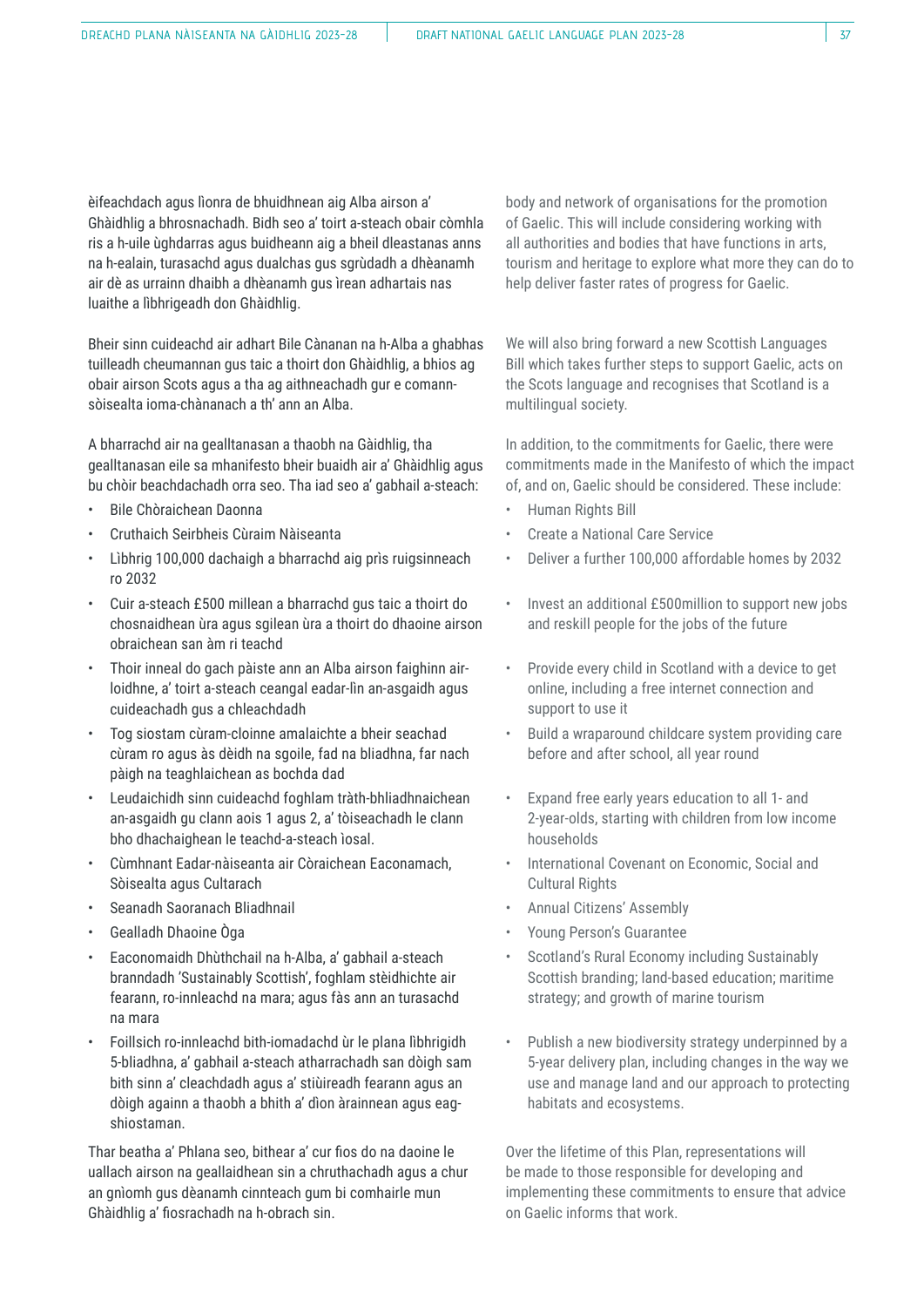#### **Goireasan rim faighinn**

Tha Riaghaltas na h-Alba a' cosg mu £29 millean air a' Ghàidhlig gach bliadhna. 'S e am buidseat ann am bliadhna ionmhais 2022/23 £29.6m (20/21 - £27.9m, 2021/22 - £31.1m). Tha seo a' gabhail a-steach £12.8m do MG ALBA, £5.679m do BnG, £4m buidseat calpa, £4.482m Sgeama nan Tabhartasan Sònraichte, £2.15m do Shabhal Mòr Ostaig, Stòrlann is eile, £0.5m do SpeakGaelic. Tha buidseat Riaghaltas na h-Alba airson foghlam agus seirbheisean poblach eile cuideachd a' cumail taic ri lìbhrigeadh ghnìomhan co-cheangailte ris a' Ghàidhlig, a bharrachd air na h-ùghdarrasan poblach aig a bheil planaichean Gàidhlig.

Tha an fhianais a' sìor fhàs mu na buannachdan farsaing do dh'eaconamaidh na h-Alba, a' cruthachadh obraichean agus bithbeò air feadh na dùthcha, a' toirt cothrom do raon farsaing de choimhearsnachdan soirbheachadh.

#### **Resources available**

Scottish Government already commits some £29million for Gaelic annually. The budget in financial year 2022/23 is £29.6m ( Spend in 20/21 - £27.9m, 21/22 - £31.1m). This comprises £12.8m MG ALBA, £5.25m BnG; £4m capital budget, £4.482m Scheme of Specific Grants, £2.15m SMO, Stòrlann and others, and £0.5m SpeakGaelic. SG budget for education and other public services also supports delivery of Gaelic-related activities, as well as those public authorities with Gaelic language plans.

The evidence continually increases about the far-reaching benefits to the Scottish economy, creating jobs and livelihoods across the country, enabling a wide range of communities to flourish.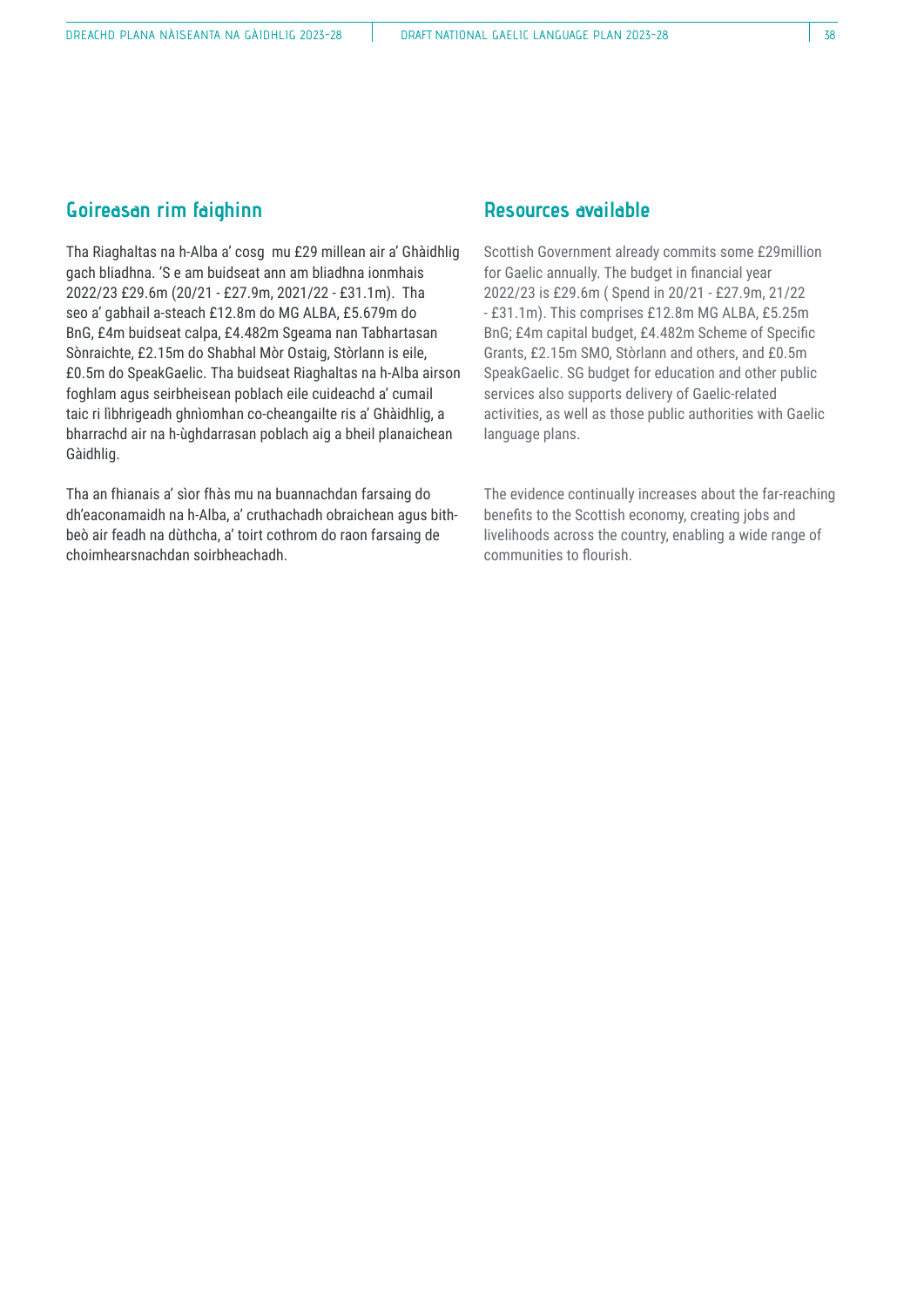### **CO-CHOMHAIRLE AIR A' PHLANA NÀISEANTA**

## **NATIONAL PLAN CONSULTATION**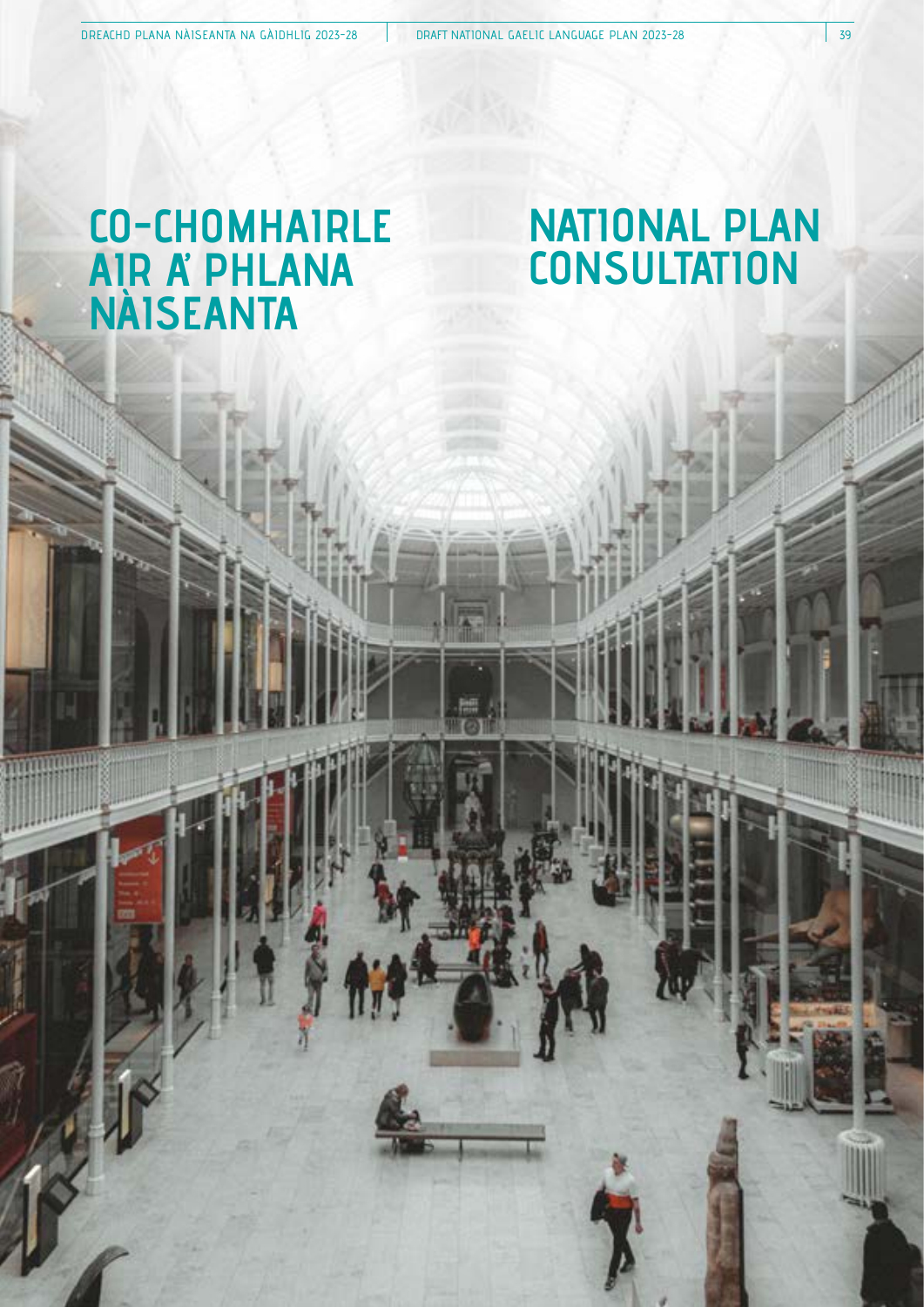#### **Co-chomhairle air a' Phlana Nàiseanta**

Tha an structar a thathar a' moladh dhan Phlana Nàiseanta air a mhìneachadh gu h-àrd. Às dèidh grunn choinneamhan poblach agus tachartasan co-chomhairleachaidh, is iad seo na prìomhachasan a chaidh a chomharrachadh a bhiodh cudromach dhan Ghàidhlig san àm ri teachd. Tha iad air am mìneachadh mar Amasan, Raointean Obrach agus Gnìomhan.

Sa cho-chomhairle seo, chuirear fàilte air na beachdan agad air na h-àrd-amasan agus targaidean airson 2028 a dh'fhaodadh a bhith san ath thionndadh den Phlana Nàiseanta. Chuirear fàilte air do bheachdan air na clàran ann an taobh-duilleig 8 - 12 cuideachd.

Mar a tha air a mhìneachadh ann an Lèirsinn 2023-28, is e Plana airson Alba air fad a tha seo, airson fàs agus airson togail air adhartas sna bliadhnaichean mu dheireadh agus cuidichidh aontachadh amasan coitcheann, raointean obrach agus gnìomhan sa Phlana seo le bhith a' coileanadh sin.

Tha e cudromach a ràdh gu soilleir gum bu chòir susbaint a' Phlana a bhith comasach air lìbhrigeadh agus gu bheil tuigse shoilleir ann air na bu chòir dèanamh gus an t-adhartas seo a choileanadh.

Tha e cudromach cuideachd sealltainn gu bheil na h-amasan, raointean obrach agus gnìomhan sa Phlana seo comasach air taic a chumail ri chèile agus gu bheil comas aig gach pàirt a thèid a chur air adhart luach a chur ri raointean eile de dh'obair leasachaidh na Gàidhlig.

#### **National Plan Consultation**

The proposed structure for the National Plan is set out above. Following a number of public meetings and consultation events these are the priorities which have emerged as being important for Gaelic in future years. They have been set out as Aims, Areas of Activity and Actions.

In this consultation your views on the ambitions and targets for 2028 that could be included in the next version of the National Plan will be welcome. Your views on the tables in pages 8 - 12 will also be welcome.

As set out in the Vision for 2023-28, this is a Plan for the whole of Scotland, for growth and for building on the progress of recent years and the agreement of shared aims, areas of activity and actions in this Plan will help with the achievement of that.

It is also important to emphasise that the content of the Plan should be attainable and that it is clearly understood what needs to be done to achieve this progress.

It is also important to demonstrate that the aims, areas of activity and actions in this Plan are able to support each other and that each part pursued has the potential to add value to other areas of Gaelic development activity.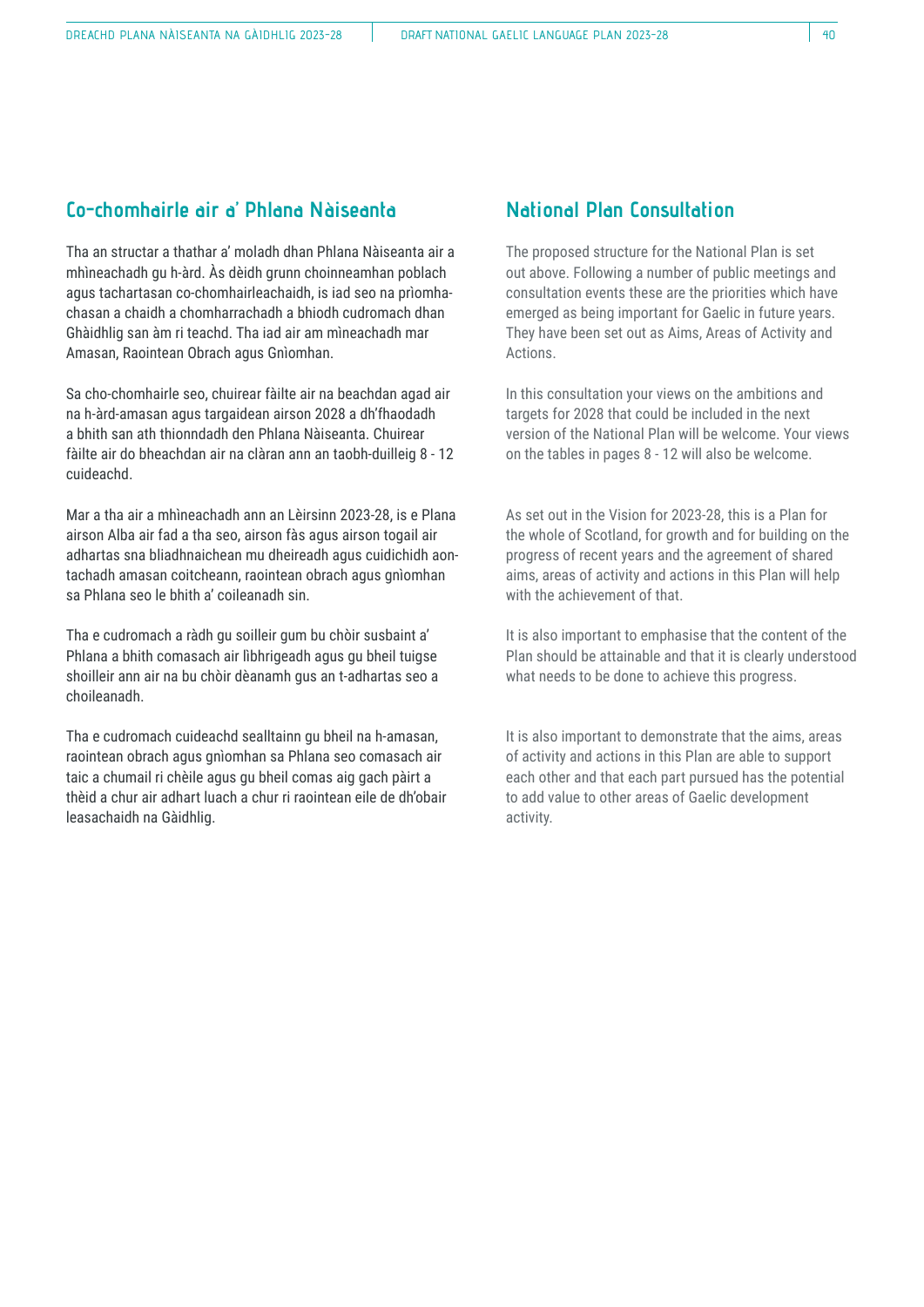## **CONSULTATION QUESTIONS CEISTEAN CO-CHOMHAIRLEACHAIDH**